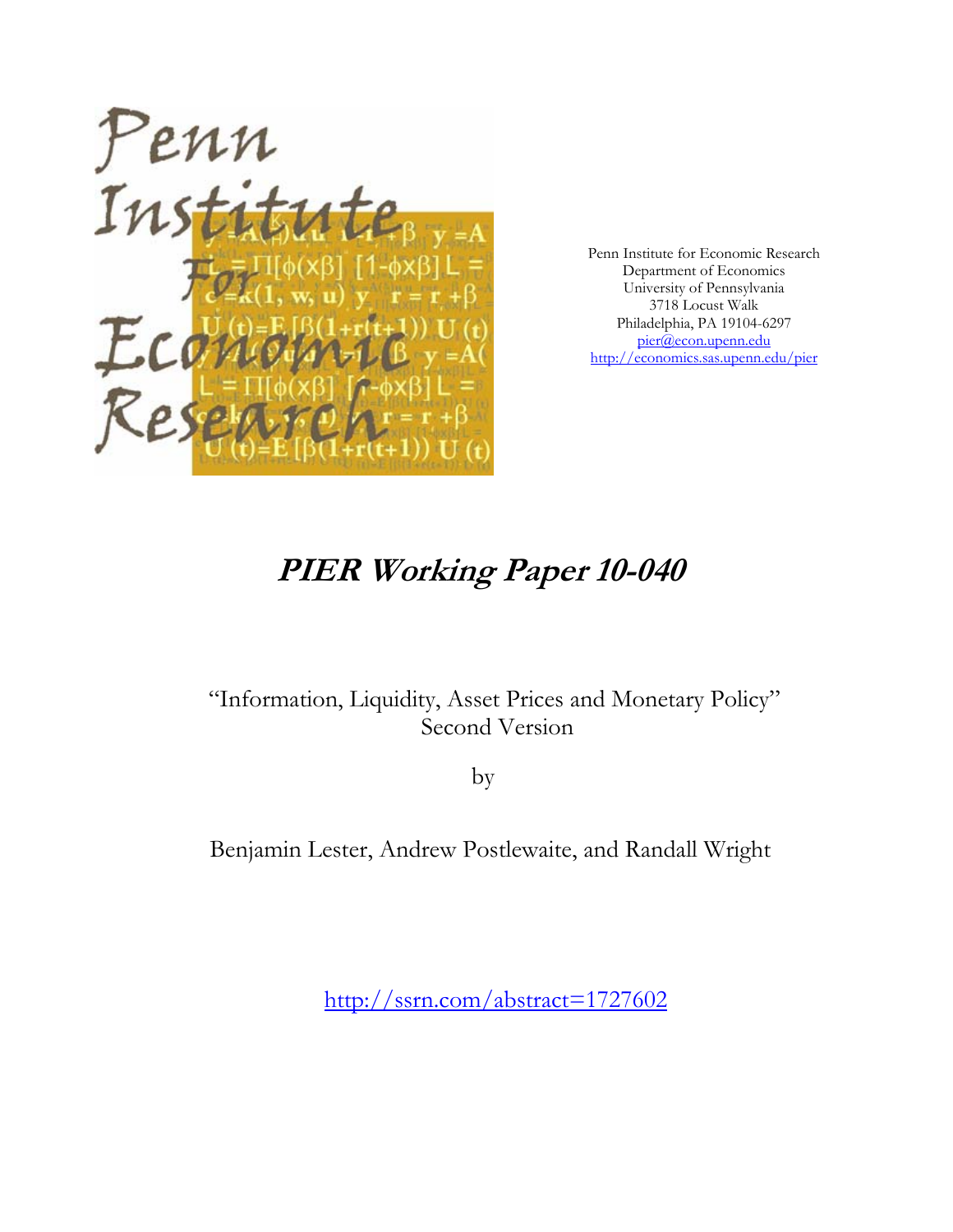# Information, Liquidity, Asset Prices and Monetary Policy<sup>∗</sup>

Benjamin Lester University of Western Ontario

Andrew Postlewaite University of Pennsylvania

Randall Wright Federal Reserve Bank of Minneapolis and University of Wisconsin

December 16, 2010

#### Abstract

What determines which assets are used in transactions? We develop a framework where the extent to which assets are recognizable determines the extent to which they are acceptable in exchange — i.e., their liquidity. We analyze the effects of monetary policy on asset markets. Recognizability and liquidity are endogenized by allowing agents to invest in information. There can be multiple equilibria with different transaction patterns. These transaction patterns are not invariant to policy. We show small changes in information may generate large responses in prices, allocations and welfare. We also discuss issues in international economics, including exchange rates and dollarization.

<sup>∗</sup>We thank the Editor and two referees for many extremely useful suggestions. We thank Neil Wallace, Guillaume Rocheteau, Ricardo Lagos, Veronica Guerierri, Todd Keister, Jamie McAndrews, Steve Williamson, Nobuhiro Kiyotaki, Philipp Kircher, and participants in many seminar and conference presentations for their input as well. Postlewaite and Wright thank the National Science Foundation and Lester thanks the Social Sciences and Humanities Research Council of Canada for research support. Wright also acknowledges support of the Ray Zemon Chair in Liquid Assets at the Wisconsin School of Business, and Lester acknowledges the support of the Bank of Montreal Professorship. The usual disclaimer applies.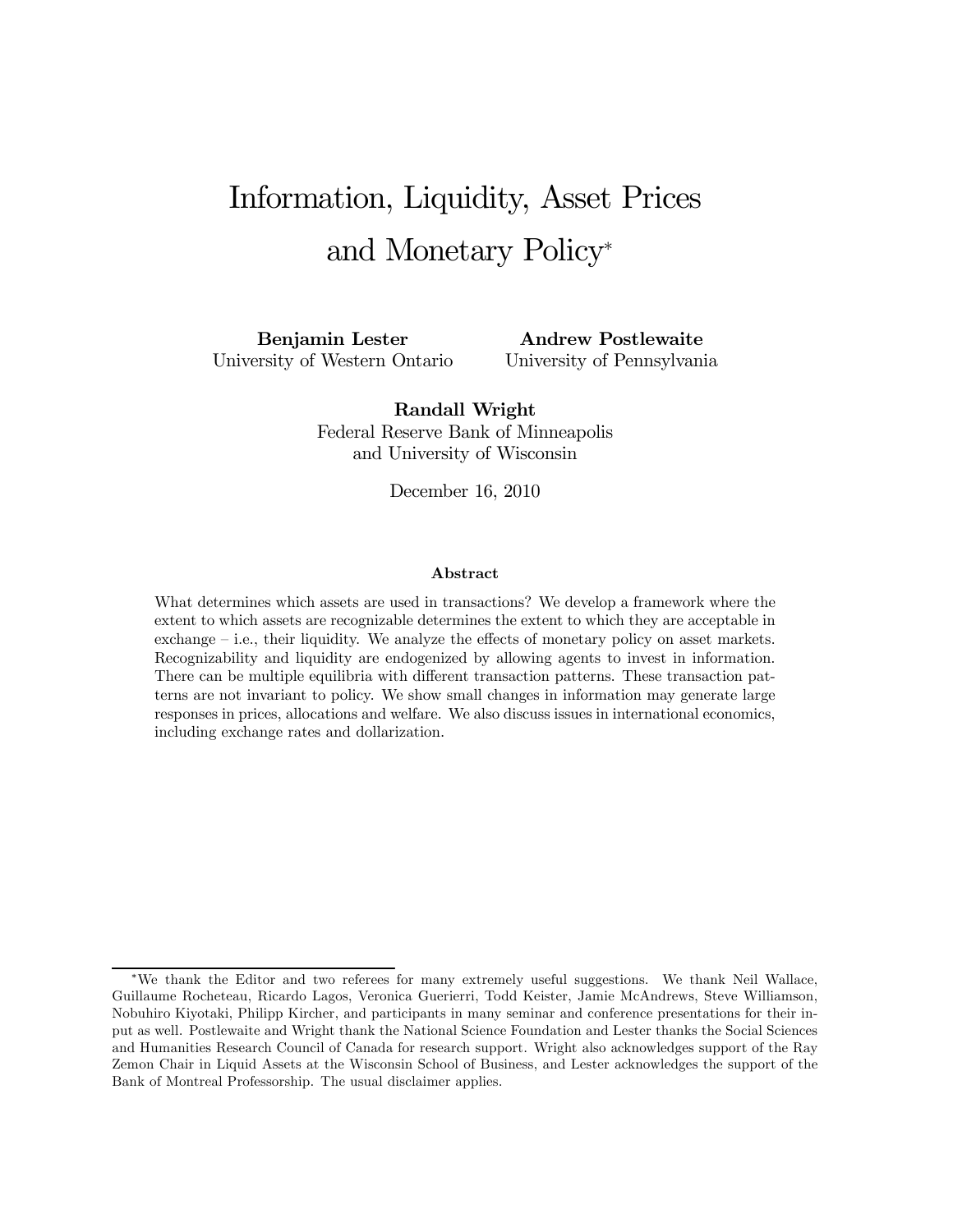Aringosa walked back to his black briefcase, opened it, and removed one of the bearer bonds. He handed it to the pilot. "What's this?" the pilot demanded. "A tenthousand-euro bearer bond drawn on the Vatican Bank." The pilot looked dubious. "It's the same as cash." "Only cash is cash," the pilot said, handing the bond back. Dan Brown, The Da Vinci Code.

### 1 Introduction

We study economies in which assets are valued for both their rate of return and liquidity, by which we mean their usefulness in the transactions process. In our model, at least some trades are conducted in markets where certain frictions, including limited commitment and incomplete record keeping, make credit imperfect. Sellers in these markets are unwilling to give buyers unsecured loans, and this makes assets essential for trade: buyers must either hand over assets to sellers directly, or use them to collateralize debt. Hence, assets facilitate exchange. This much is standard in modern monetary theory, what the recent surveys by Williamson and Wright [54], [55] and the book by Nosal and Rocheteau [44] call New Monetarist Economics. The novel feature here is that some assets are not as good as others at facilitating transactions due to asymmetric information.

In particular, it can be difficult for some agents to distinguish or recognize good- and badquality versions of certain assets, which makes them reluctant to accept them either as a means of payment or as collateral. We develop a general framework, with arbitrary numbers of real and monetary assets, in which these information frictions are made explicit, and use it to discuss applications in finance and monetary economics. Many of the basic ideas go back a long way. Classic discussions can be found in Jevons [22] and Menger [43], and the idea that the intrinsic properties of objects make them more or less well suited for use in payments can be found in many textbooks (see Nosal and Rocheteau [44]). These properties include portability, storability, divisibility and recognizability. It is recognizability that we emphasize here.<sup>1</sup>

<sup>1</sup>Other work on information and liquidity includes Alchian [2], Brunner and Meltzer [7], Freeman [11], and Banerjee and Maskin [6]. We are closer to search models with information frictions, as surveyed in Nosal and Rocheteau [44] and Williamson and Wright [55]. An alternative approach to liquidity going back to Glosten and Milgrom [16] and Kyle [32] also considers exchange between asymmetrically-informed agents, but has little to say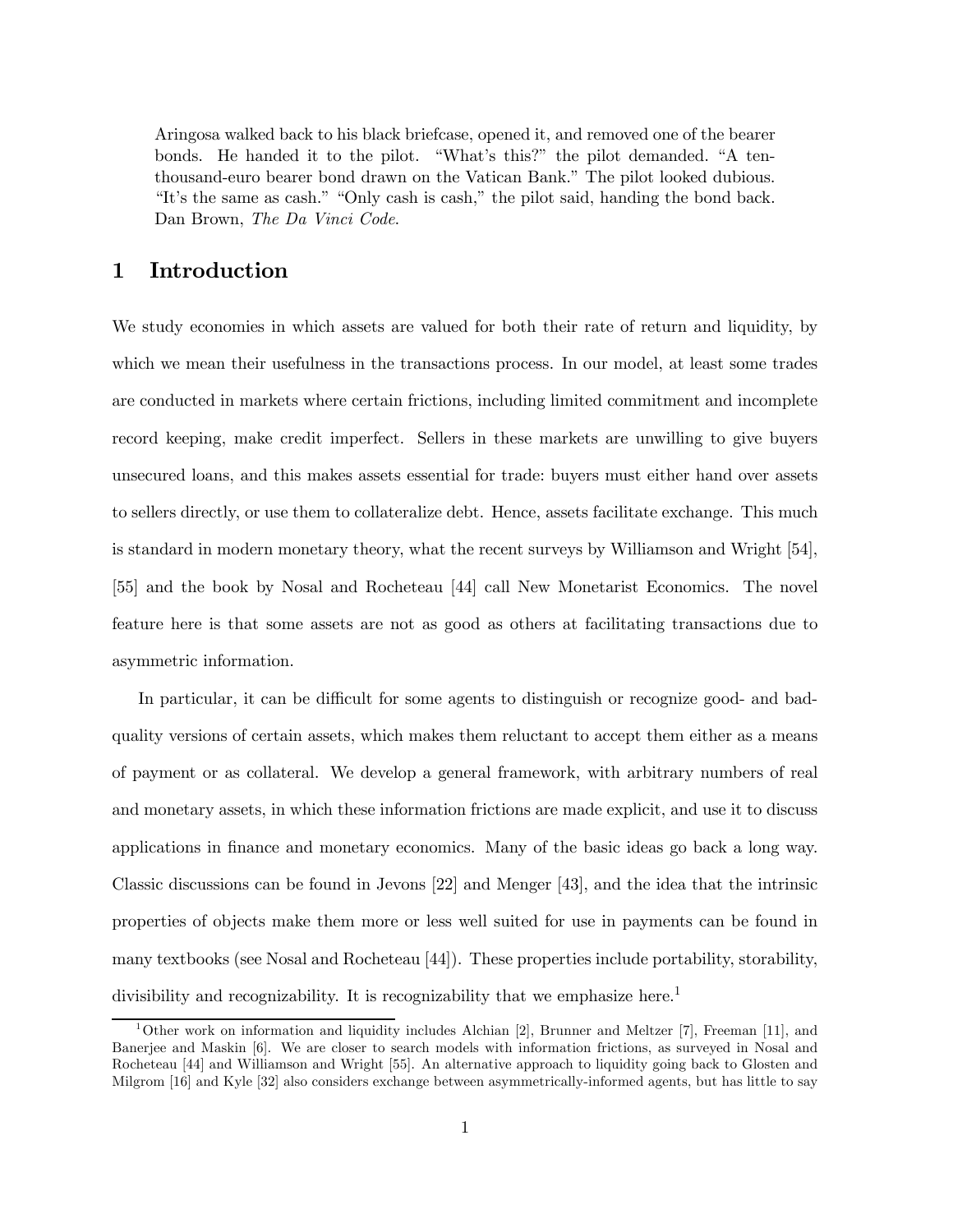As a simple example, it is typically thought that currency, or at least domestic currency, is recognizable to virtually everyone active in the economy, while alternatives are less so. These alternatives include foreign currency, bonds like those Aringosa tried to pass in the epigraph, less exotic claims like T-bills, equity shares, and so on. There can also be recognizability differences across these alternatives, potentially making, say, some bonds more liquid than others, or making bonds more or less liquid than equity. Historically, it was difficult for sellers to recognize the quality (i.e., the weight and purity) of coins. Even in modern economies, similar problems can arise with respect to legitimate and counterfeit currencies. Most recently, volatility in the real estate market has made it increasingly difficult to value complicated bundles of assets like mortgage-backed securities. In general, in any situation where buyers and sellers are asymmetrically informed about the values of assets, exchange is hindered.

Since recognizability is vital for liquidity, it is desirable to model it endogenously. To this end we allow agents to invest in information — to acquire the knowledge, or perhaps the technology, to distinguish high- and low-quality versions of some assets. This leads to coordination issues that can generate multiple equilibria. Related results have been discussed previously, but in contrast to that work, multiplicity here is due to explicit general equilibrium asset market effects. For instance, there is a literature studying payment methods, like credit cards, that correctly emphasizes that what sellers accept depends on what buyers carry and vice versa (see Hunt [20] and references therein). While it is not hard to get multiple equilibria by assuming the benefit to using one type of instrument goes up, or the cost goes down, when others also use it, the results here are more subtle. In our model, when more sellers recognize a particular asset, it becomes more liquid, and hence more useful in the exchange process. This makes buyers want more of the asset, and this increases its price. When the asset is more valuable, sellers are more willing to pay to be able to differentiate high- and low-quality versions of the asset. It is this complementarity that implies multiplicity may arise.

about the substantive issues addressed here. There are several recent papers that, like us, study finance with search frictions; rather than listing individual contributions we refer again to the above-mentioned surveys.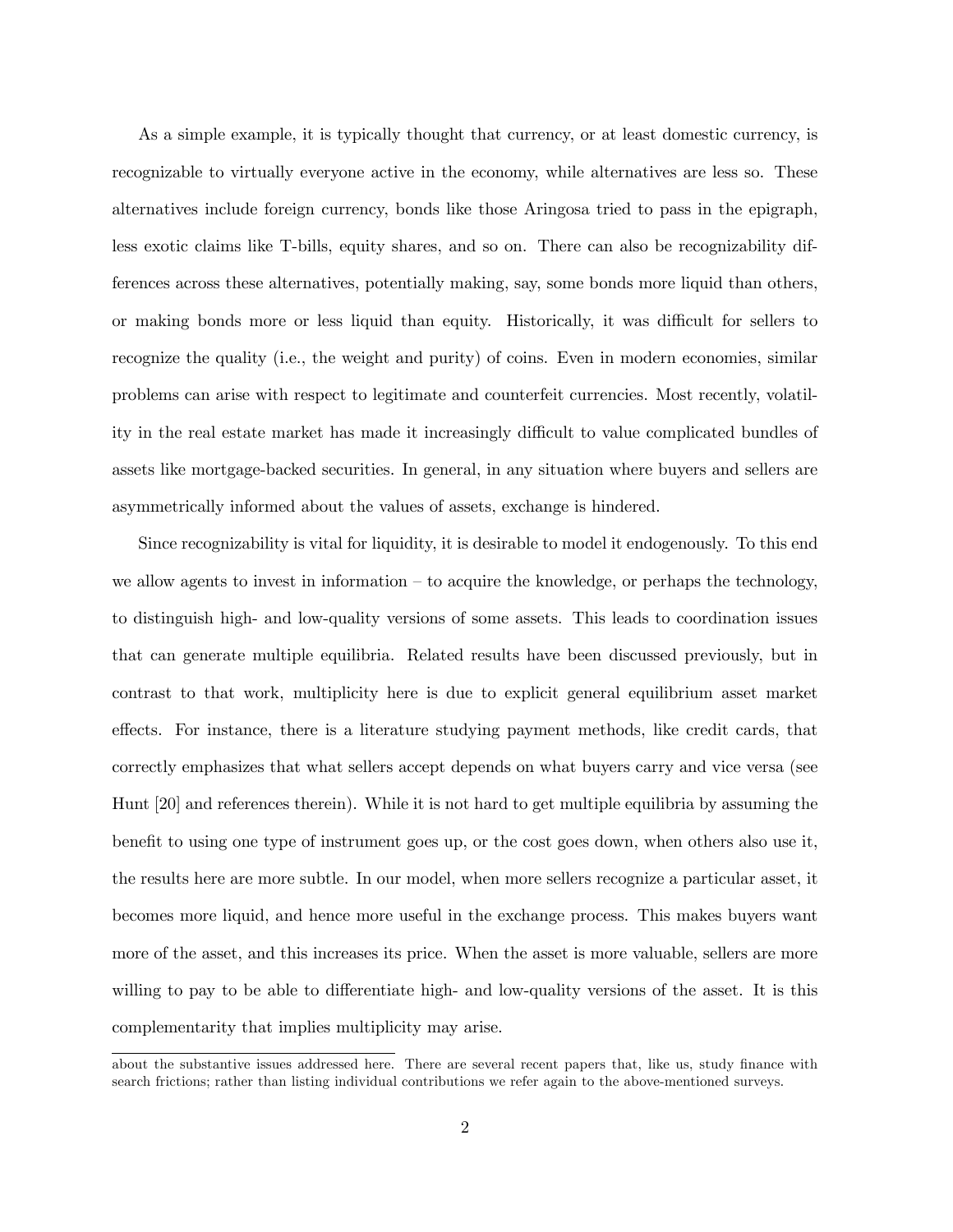Once liquidity is incorporated in a model, it is apparent that assets generally can be valued for more than their rate of return. The leading example is fiat money, an asset with a perfectly predictable permanent dividend of 0, and hence one that should have a price of 0 according to standard finance theory. In monetary economics, however, agents may value fiat currency, even if it is dominated in return by other assets, because it provides transactions services. The value of fiat money can be interpreted as a liquidity premium. Once this is understood, it must be acknowledged that any asset can bear a liquidity premium, which means that its price can exceed the fundamental price, defined by the present value of its dividend stream. All else equal, if it is harder to trade using asset  $a_1$  than asset  $a_2$ , the latter will have a higher price and a lower return than the former. This much is obvious. What is perhaps more interesting is the way we endogenize liquidity, based on recognizability, and endogenize recognizability by allowing agents to invest in information.

We present several applications of the general framework. First, in our baseline model, we specify the environment so that agents who are not informed about a particular asset simply refuse to accept it in exchange. This is technically convenient because it allows us to use standard bargaining theory to determine the terms of trade: since agents only exchange objects that they recognize, they never bargain under asymmetric information. The advantage of modeling information frictions in this way is that it allows us to emphasize liquidity differentials without overly complicating the analysis of the terms of trade. However, in the interest of generality, we also show how one can relax the assumptions in the baseline model so that assets that are not recognized are still accepted up to a point. Having understood this, for other applications we usually revert to the baseline model where assets are only accepted by those who recognize them. One application focuses on the case of two assets, equity and fiat currency, with exogenous differentials in liquidity. This allows us to highlight some interesting connections between monetary policy and asset pricing. In particular, we show inflation makes people want to shift their portfolios out of currency and into alternative assets, increasing the price of, and lowering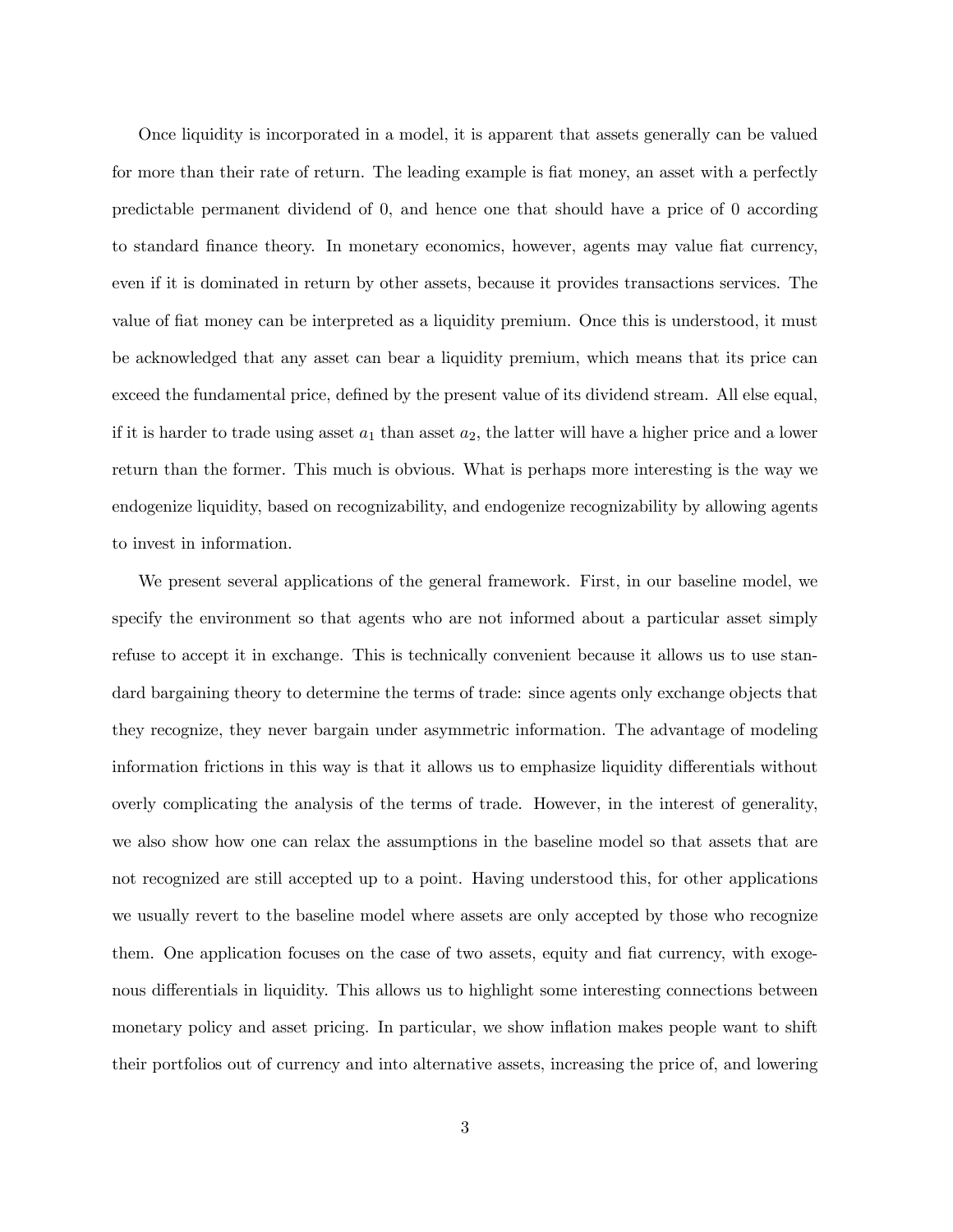the return on, these alternatives.<sup>2</sup>

Much more emerges when we endogenize information. For instance, since the proximate effect of inflation is to decrease the demand for money and increase demand for alternatives, it raises the market value of alternative assets and therefore the incentive to acquire information. Hence inflation increases the liquidity of alternative assets. One implication is that the share of transactions where cash is apparently required is endogenous: in the case of multiple equilibria, it is not uniquely determined by fundamentals; and even if equilibrium is unique, it is not invariant to policy. This calls into question the practice of assuming exogenous transactions patterns, as in cash-in-advance models, or at the opposite extreme, cashless exchange as in New Keynesian Economics. As always, the validity of any approach depends on the issues at hand, but it would be hard to argue that in monetary economics the transactions process should not be endogenous. In a related application, we use the model to think about the recent crises, and show how relatively small changes in fundamentals, including the information structure, can generate large responses in liquidity, prices, output and welfare.

Another application concerns two fiat monies. Suppose we interpret easily-recognizable assets as local currency, like pesos in Latin America, and the alternative as US dollars, which constitute a better store of value. Consistent with much experience, when peso inflation is not

<sup>&</sup>lt;sup>2</sup>The basic ideas in terms of monetary policy also go back a long way. A concise statement is contained in Wallace's [50] analysis of OLG (overlapping generations) models:

Of course, in general, fiat money issue is not a tax on all saving. It is a tax on saving in the form of money. But it is important to emphasize that the equilibrium rate-of-return distribution on the equilibrium portfolio does depend on the magnitude of the fiat money-financed deficit ... [T]he real rate-of-return distribution faced by individuals in equilibrium is less favorable the greater the fiat money-financed deficit. Many economists seem to ignore this aspect of inflation because of their unfounded attachment to Irving Fisher's theory of nominal interest rates. (According to this theory, (most?) real rates of return do not depend on the magnitude of anticipated inflation.) The attachment to Fisher's theory of nominal interest rates accounts for why economists seem to have a hard time describing the distortions created by anticipated inflation. The models under consideration here imply that the higher the fiat money-financed deficit, the less favorable the terms of trade — in general, a distribution — at which present income can be converted into future income. This seems to be what most citizens perceive to be the cost of anticipated inflation.

We think these words ring true, but many questions arise. How can the Fisher Equation not hold? Why do different assets bear different returns in the first place? In the OLG models Wallace mentions, it is not differences in liquidity. This is where more modern monetary theory helps.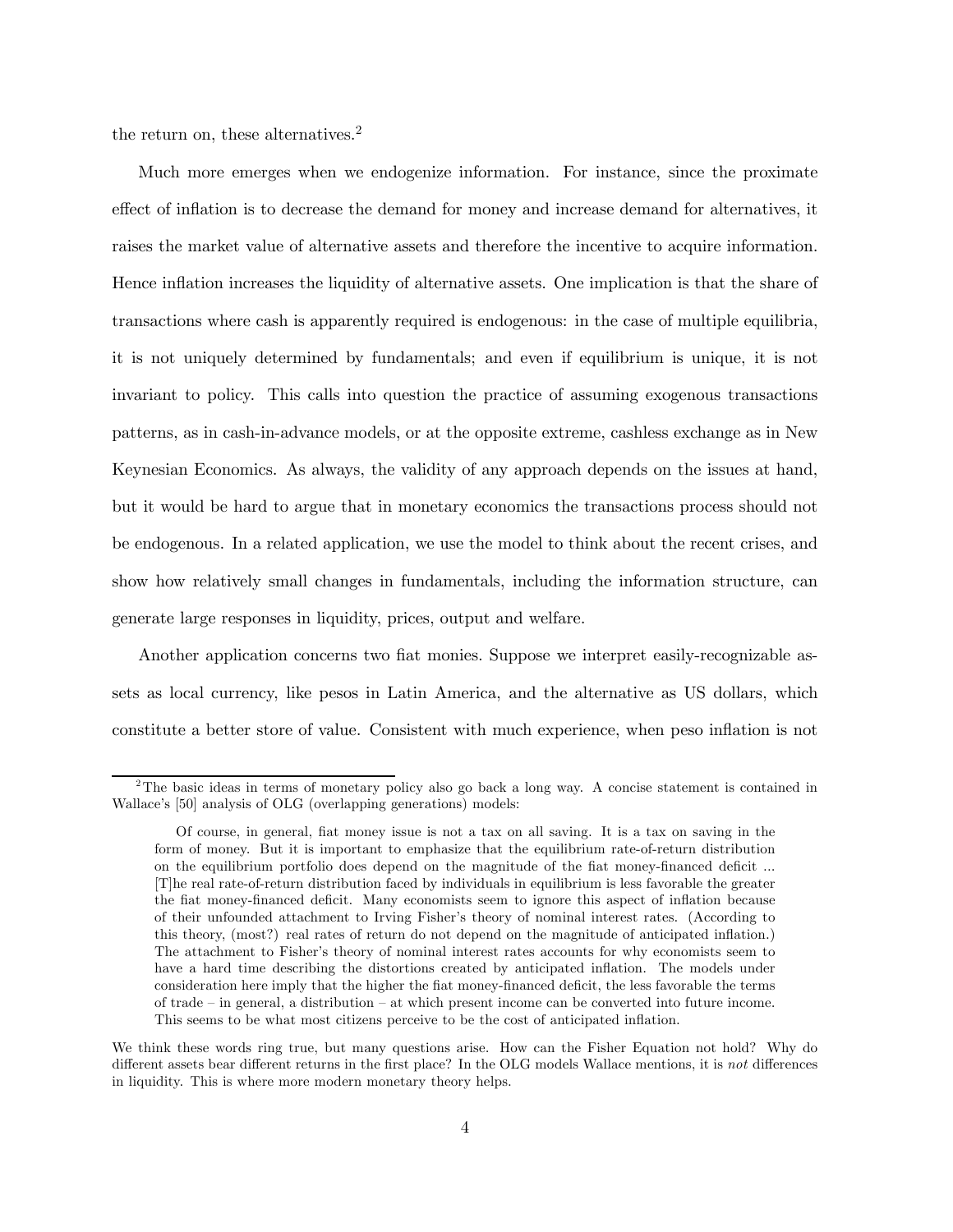too high, locals in Latin America tend to use pesos as a means of payment, and dollars do not circulate widely nor are they universally recognized. If the peso inflation rate increases, however, transacting in the local currency becomes more costly and more agents learn to recognize and use US currency. This is dollarization. Notice, however, that if peso inflation later subsides, we should not expect dollars to fall into disuse, because once agents learn to recognize them for transactions purposes they do not quickly forget. This imparts a natural hysteresis effect into dollarization, as has often been discussed (see Section 6 for references), but not formalized in this way. We also discuss exchange rates.

The rest of the paper is organized as follows. Section 2 describes the assumptions, defines equilibrium and presents a rudimentary example. Section 3 studies the effects of monetary policy when information is exogenous. Section 4 endogenizes information. In these applications, we make assumptions implying sellers never accept assets they do not recognize, the key assumption being that low-quality assets can be produced for free. Section 5 relaxes this by making lowquality assets costly to produce. Section 6 discusses international issues. Section 7 provides a general discussion of the approach and the results. Section 8 concludes.

### 2 The Model

The framework is based on the benchmark New Monetarist model, which is itself based on Lagos and Wright [34]. A defining feature of this class of models is that agents trade with each other, and not merely against their budget equations. A useful assumption in the model, though not a defining feature, is that in each period of discrete time, a  $[0, 1]$  continuum of infinitely-lived agents participate in two distinct markets: a frictionless centralized market CM, as in standard general equilibrium theory; and a decentralized market DM, where buyers and sellers meet and trade bilaterally, as in search theory. These alternating markets are useful because we can impose interesting frictions in the DM, while the presence of the CM keeps the analysis tractable by helping to reduce the dimensionality of the state space. To make exchange interesting, it is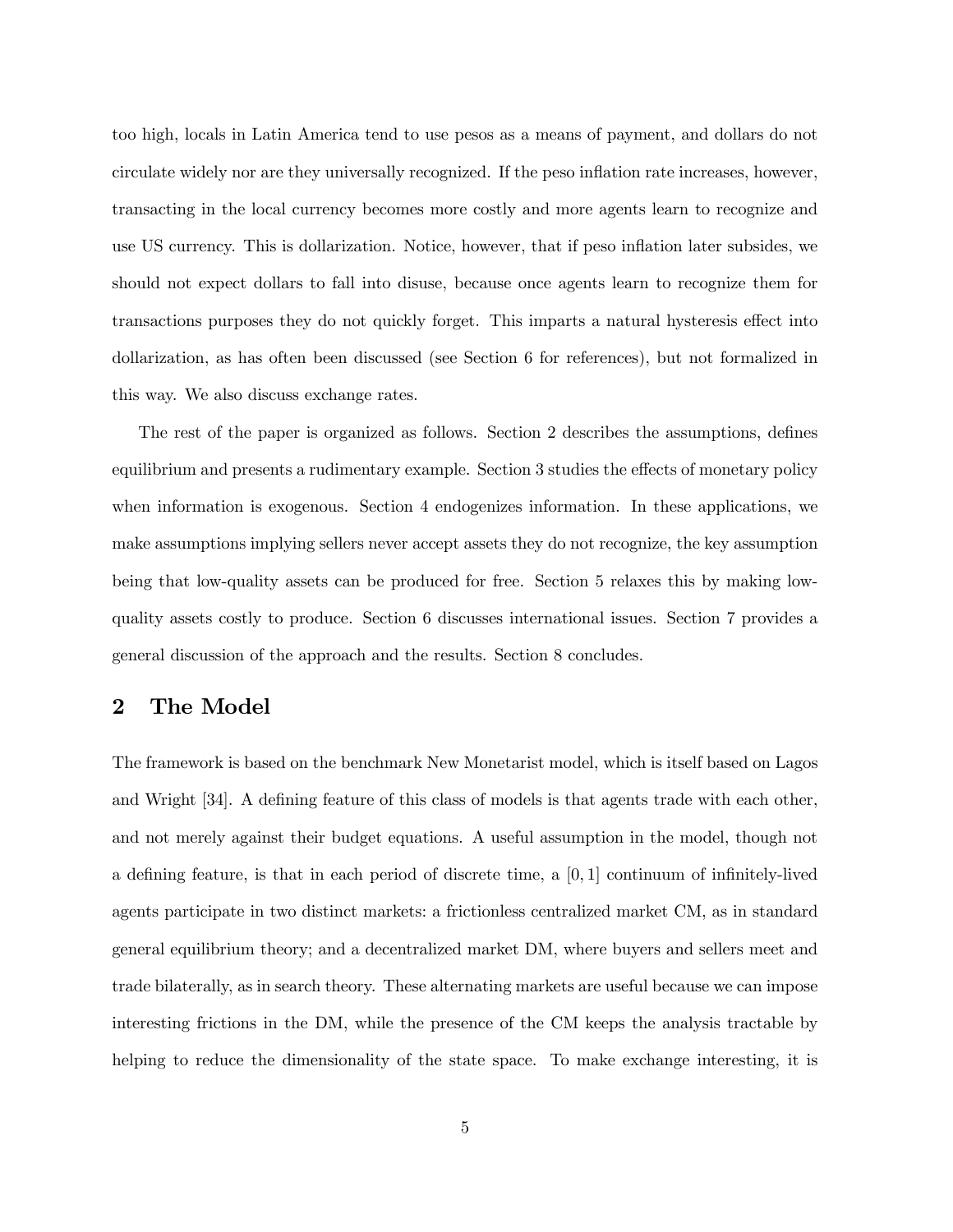assumed that in DM meetings sellers can produce something buyers want but buyers cannot reciprocate.

In principle, buyers could promise to pay sellers in the next meeting of the CM, but standard assumptions imply that they could renege without fear of repercussion. These assumptions, sometimes packaged under the label *anonymity*, are that there is limited commitment, so that promises are not perfectly credible, and a lack of monitoring or record keeping that makes the use of trigger strategies as a punishment device difficult (see Kocherlakota [27], Wallace [51], or Aliprantis et al. [3] for formal treatments). Hence, unsecured credit is not available in the DM, and assets have a role in facilitating exchange. Buyers in the DM can either hand over assets directly, or use them as collateral. In the second case, in the next CM, either the loan is repaid or sellers keep the collateral  $-$  a matter of indifference to both parties in equilibrium. In the first case, there is finality when the assets are handed over, while in the second there is delayed settlement, but aside from this detail the two interpretations are equivalent, as we further discuss in Section 7.

At each date agents first trade in the DM and then the CM. In the CM there is a consumption good X that all agents can produce one-for-one using labor H, and utility is  $U(X) - H$ . In the DM there is another good q that agents value according to  $u(q)$  and can be produced at disutility cost  $c(q)$ . Goods are nonstorable. We assume  $u' > 0$ ,  $u'' < 0$ ,  $c' > 0$ ,  $c'' > 0$ ,  $u(0) = c(0) = c'(0) = 0$ , and  $U'(0) = u'(0) = \infty$ . Also, let  $X^*$  and  $q^*$  solve  $U'(X^*) = 1$  and  $u'(q^*) = c'(q^*)$ . In any bilateral DM meeting, each agent has an equal probability of being a buyer or a seller, so if we normalize the probability of meeting anyone to  $2\lambda$ , then  $\lambda$  is the probability of being a buyer. Although we do not do so here, one can allow barter or unsecured credit to be available in some meetings without changing the results; it is only necessary that barter or unsecured credit is not available in all meetings.

Assets are indexed by  $j = 1,...n$ , and a portfolio is  $\mathbf{a} \in \mathbb{R}^n_+$ . As in the standard Lucas [41] model, each asset  $j$  can be interpreted as a claim to (an equity share in) a tree  $j$ , yielding a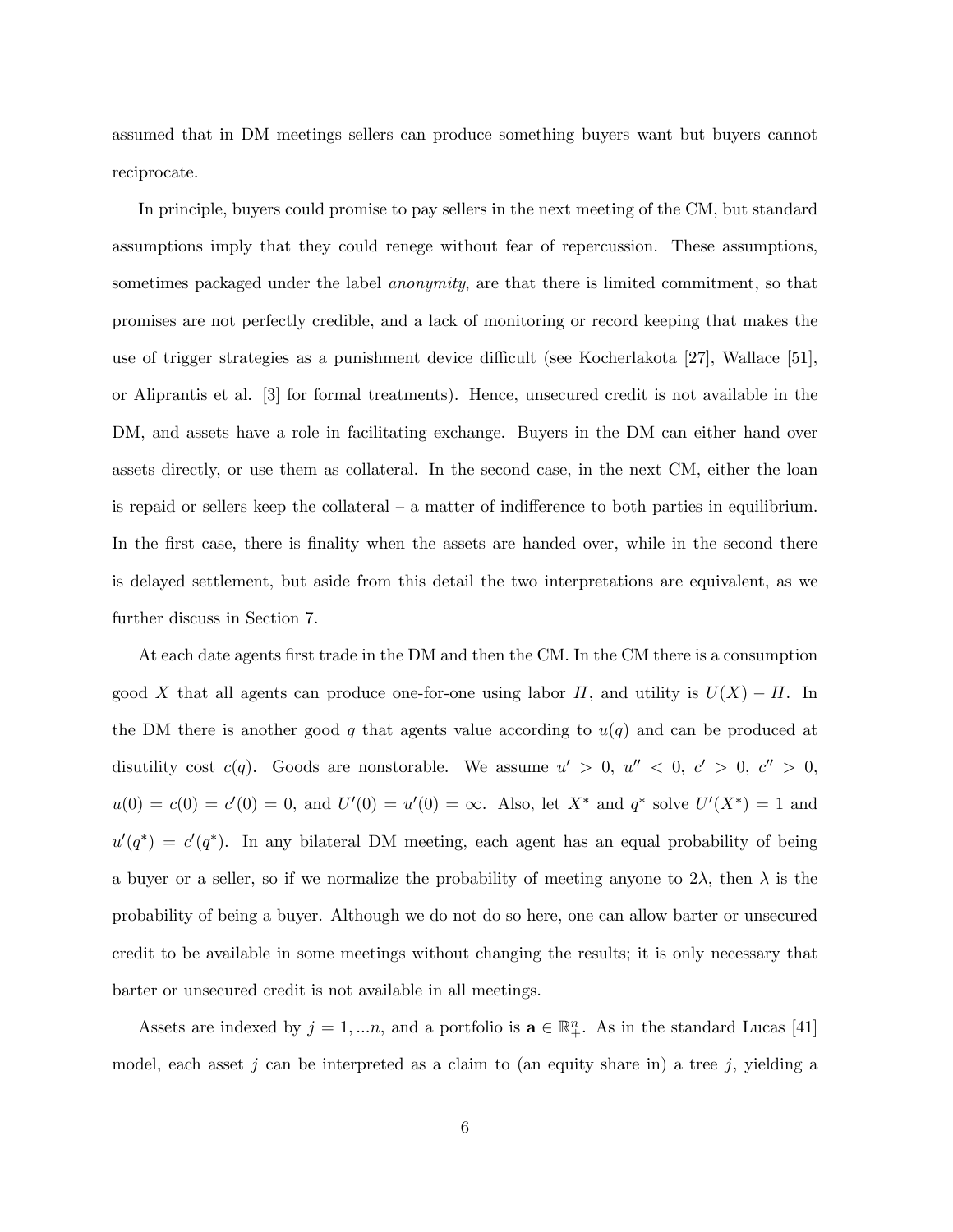dividend in terms of fruit  $\delta_j$  in units of good X each period in the CM. As a special case, asset  $j$  may be a fiat object, like outside money. By definition a fiat object is "intrinsically worthless" (Wallace [50]), which in this context means  $\delta_j = 0$ . To keep the environment stationary, for any real asset *j* with  $\delta_j > 0$ , we fix the supply at  $A_j$ . If *j* is a fiat object, however, we can let the supply change according to  $A_j = (1+\gamma_j)A_j^-$ , where  $A^-$  is the value of (any variable such as) A in the previous period, without changing real resources because  $\delta_j = 0$ . Thus, we allow government to issue or retire currency but not to cultivate or cut down fruit-bearing trees. Changes in the supply of fiat objects are accomplished in the CM by lump sum transfers if  $\gamma_j > 0$  or taxes if  $\gamma_j < 0$ . Let  $\phi_j$  be the price of asset j. Stationarity implies  $\phi_j A_j = \phi_j^- A_j^-$ , which means that  $\gamma_j$ is the inflation rate measured in asset  $j$  prices – a version of the Quantity Theory. We assume  $\gamma_j > \beta - 1$ , where  $\beta$  is the discount factor, but also consider the limit as  $\gamma_j \to \beta - 1$ , which is the Friedman Rule (there is no equilibrium if  $\gamma_j < 1 - \beta$ ).

We introduce qualitative uncertainty concerning assets, as in Akerlof's [1] lemons model, by assuming that any asset can be of high or low quality, where for simplicity a low-quality asset is completely useless in the sense that it bears no dividend. More generally, the value of any security can be random and agents may have asymmetric information about the probability distribution; the possibility that it may be totally worthless is the special case in which its value may be 0. One interpretation of a worthless asset is that it is a bad claim to a good tree – a counterfeit. Another interpretation is that it is a good claim to a bad tree – a lemon (tree). For instance, a seller could be offered a bogus equity claim on a profitable company, or he could be offered a legitimate share in a company that was once a going concern but, unbeknownst to him, now has future profit stream of 0. This distinction does not matter for what we do.

In the baseline model, agents can produce worthless assets at any time at cost  $k = 0$ . This makes worthless assets different from fiat money, even though both have 0 dividends. Fiat money may be valued in equilibrium only if agents cannot costlessly produce passable counterfeit facsimiles of it themselves. So, a bad claim, if recognized as such, will never be accepted, even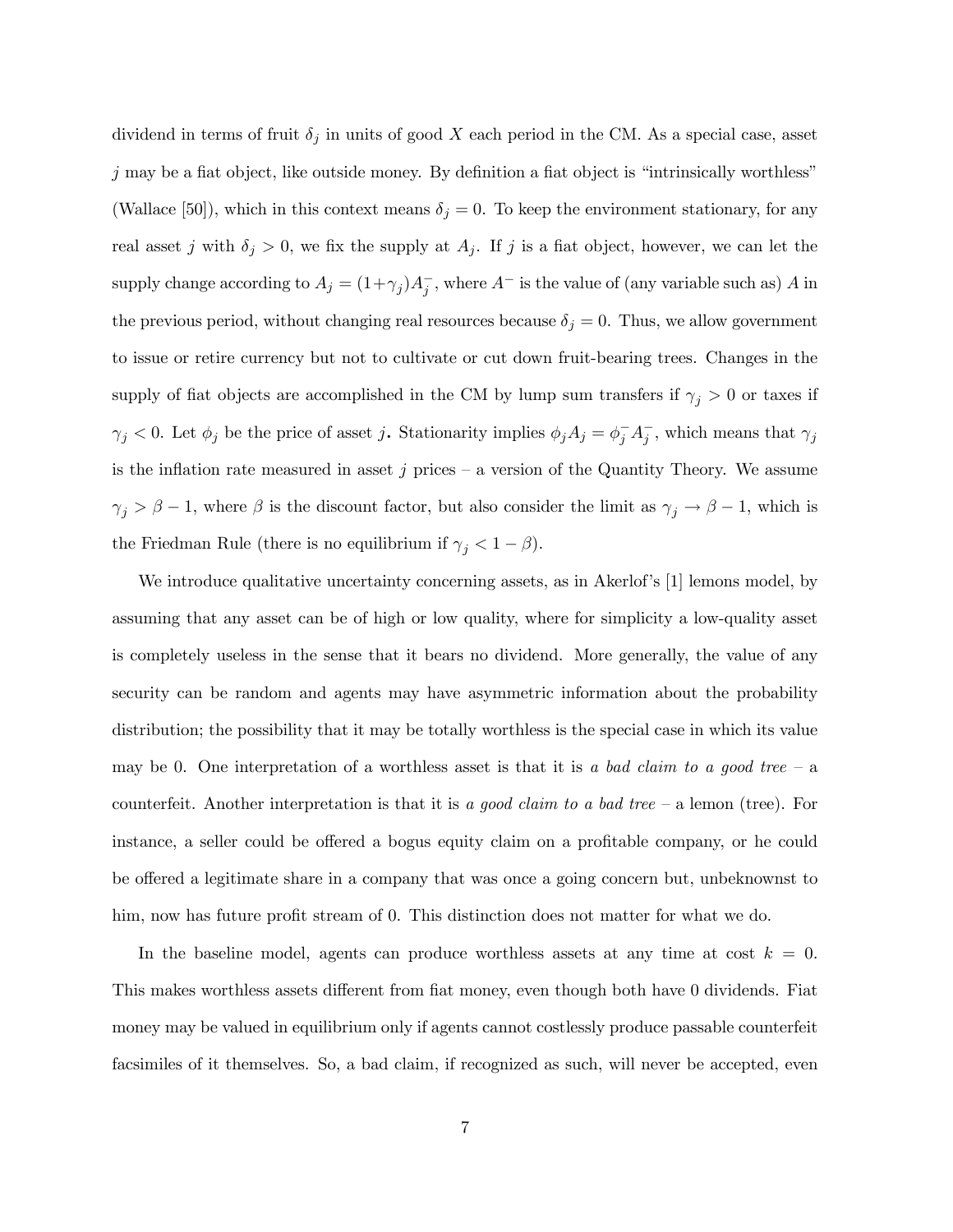though agents may accept fiat money when they recognize that it has a 0 dividend, because they cannot produce genuine currency themselves (for details, see Wallace [52]). One reason  $k = 0$  simplifies the analysis is that it implies no seller ever accepts assets he cannot recognize, because, if he did, buyers would simply produce and hand over worthless paper.<sup>3</sup>

The assumption  $k = 0$  is extreme, but it is also extremely useful: when sellers reject outright assets that they cannot evaluate, we can use simple bargaining theory in the DM. Since unrecognized assets are not even on the table, negotiations always occur under full information. In this way informational frictions help determine liquidity, but we avoid well-known problems with bargaining under asymmetric information. However, in Section 5, we allow  $k > 0$  and show the main results are robust. When  $k > 0$ , sellers accept assets then cannot evaluate, but only up to a point: they will produce  $q^k > 0$  for  $a^k$  units of the asset, but  $q^k$  and  $a^k$  may be less than their values be under full information. In this case, illiquidity means that only a small amount of an asset is acceptable in DM trades. As we show below,  $q^k \to 0$  as  $k \to 0$ .

Only in the DM is there a problem distinguishing high- and low-quality assets, since the CM is frictionless (one story, stepping outside the formal model, is that there are banks or related institutions freely available only in the CM to certify quality). In any bilateral DM meeting a seller may be informed or uninformed about the quality of any given asset. Subsequently we endogenize the information structure; for now it is taken as given. Index any DM meeting by  $S \in \mathcal{P}$ , where  $\mathcal P$  is the power set of  $\{1, 2, \ldots n\}$ , indicating the subset of assets that the seller recognizes. Let  $\rho_S$  be the probability of a type S meeting, or meeting a type S seller. Also, let  $\mathcal{P}_j = \{S \in \mathcal{P} : j \in S\}$  be the set of meetings where the seller recognizes asset j. In a type S meeting, a buyer with portfolio **a** has liquid or recognizable wealth  $y_S(\mathbf{a}) = \sum_{j \in S} (\delta_j + \phi_j) a_j$ ,

<sup>3</sup>This is different from work on information-based monetary theory going back to Williamson and Wright [53]. In those models, agents make ex ante choices to bring good or bad assets to the market, and sellers always accept assets with positive probability even if they cannot recognize them. The logic is simple. Suppose there are some informed and uninformed sellers. Informed sellers never accept low-quality assets. If uninformed sellers never accept them, then buyers with such assets cannot trade, and no one brings them to the market. But then uninformed sellers have no reason to reject. The difference here is that buyers can produce worthless assets on the spot. See Lester et al. [37] for details.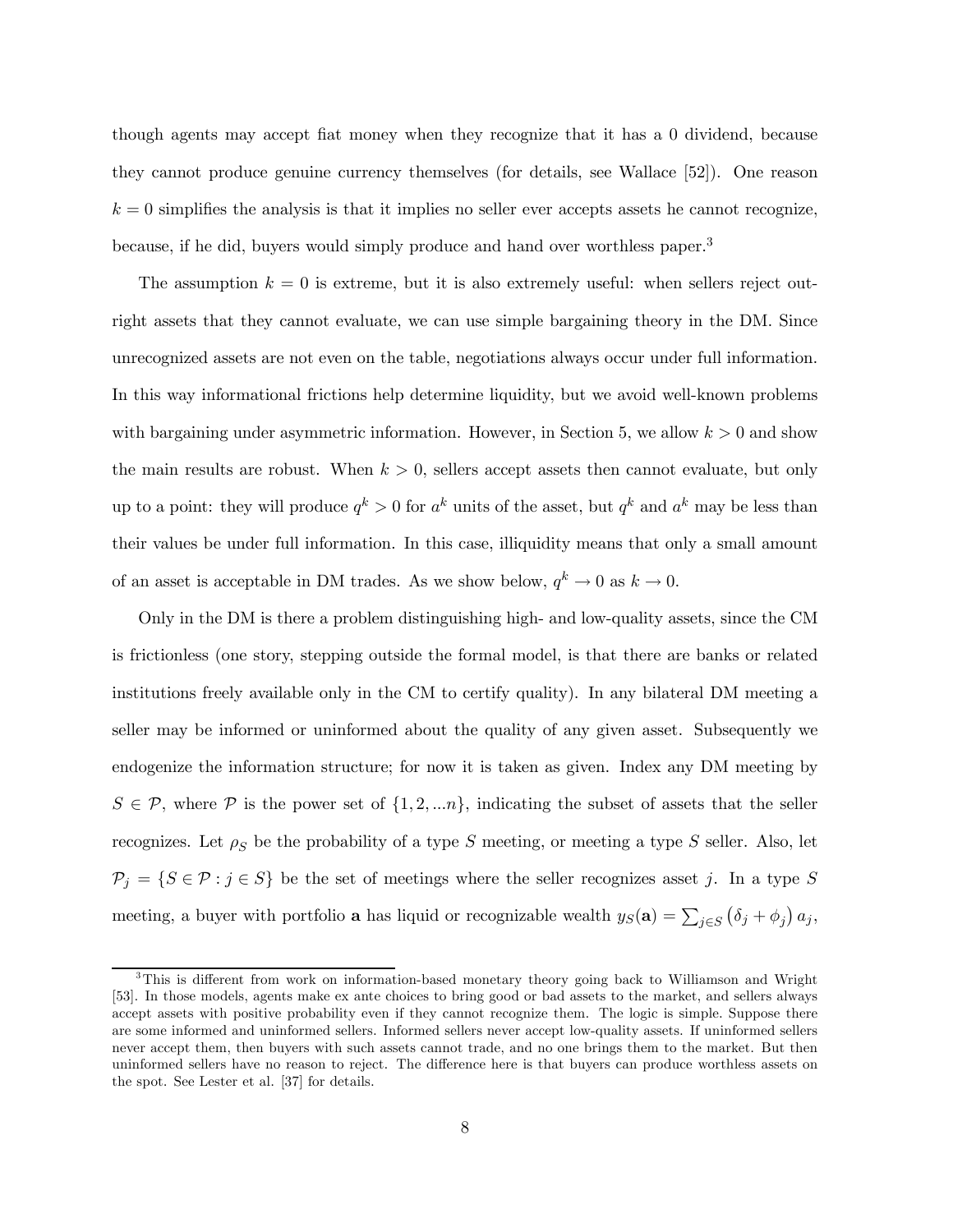and payment to the seller  $p_S(\mathbf{a})$  is constrained by  $p_S(\mathbf{a}) \leq y_S(\mathbf{a})$ . In general, liquid wealth is less than total wealth,  $y_S(\mathbf{a}) \leq y(\mathbf{a}) = \sum_{j=1}^n (\delta_j + \phi_j) a_j$ .

Let  $V(a)$  be the value function for an agent in the DM. In the CM, where all assets are recognized, all that matters for an individual is total wealth  $y(\mathbf{a})$ , and we write the value function as  $W[y(\mathbf{a})]$ . Since technology imples the equilibrium real wage is 1, the CM problem is

$$
W(y) = \max_{X,H,\hat{\mathbf{a}}} \{ U(X) - H + \beta V(\hat{\mathbf{a}}) \}
$$
  
s.t. 
$$
X = H + y - \sum_{j} \phi_j \hat{a}_j + T,
$$
 (1)

where  $\hat{\mathbf{a}} \in \mathbb{R}_{+}^{n}$  is the portfolio taken into the next DM, while T is a transfer to accommodate potential changes in the supply of fiat objects. There may be an additional constraint  $H \in [0, H]$ , but assuming it is not binding (see Lagos and Wright  $[34]$ ), we eliminate  $H$  to write

$$
W(y) = U(X^*) - X^* + y + T + \max_{\hat{\mathbf{a}}} \left\{ -\sum_j \phi_j a_j + \beta V(\hat{\mathbf{a}}) \right\}.
$$
 (2)

It is immediate from (2) that W is linear,  $W'(y) = 1$ , and  $\hat{\mathbf{a}}$  is independent of y and hence a. This reduces the dimensionality of the state space substantially because we do not have to track the distribution of a across agents in the DM, since we can restrict attention to the case where they all choose the same  $\hat{a}$ . If two assets are perfect substitutes, like a ten dollar bill and two fives, agents may hold different portfolios, but they have the same value. Hence, we focus on a symmetric choice for  $\hat{a}$ , satisfying the FOC

$$
-\phi_j + \beta \frac{\partial V(\hat{\mathbf{a}})}{\partial \hat{a}_j} \le 0, \ = \text{ if } \hat{a}_j > 0 \text{ for } j = 1, \dots n. \tag{3}
$$

These look like conditions one might see in many old, and some not-so-old, models where assets are inserted directly into utility functions. It is important to emphasize, however, that for us  $V(\cdot)$  is not a primitive – it is the continuation value of participating in the DM.

To characterize the DM terms of trade, a variety of mechanisms can be and have been used in the literature, but for tractability, in this paper we use Kalai's [23] proportional bargaining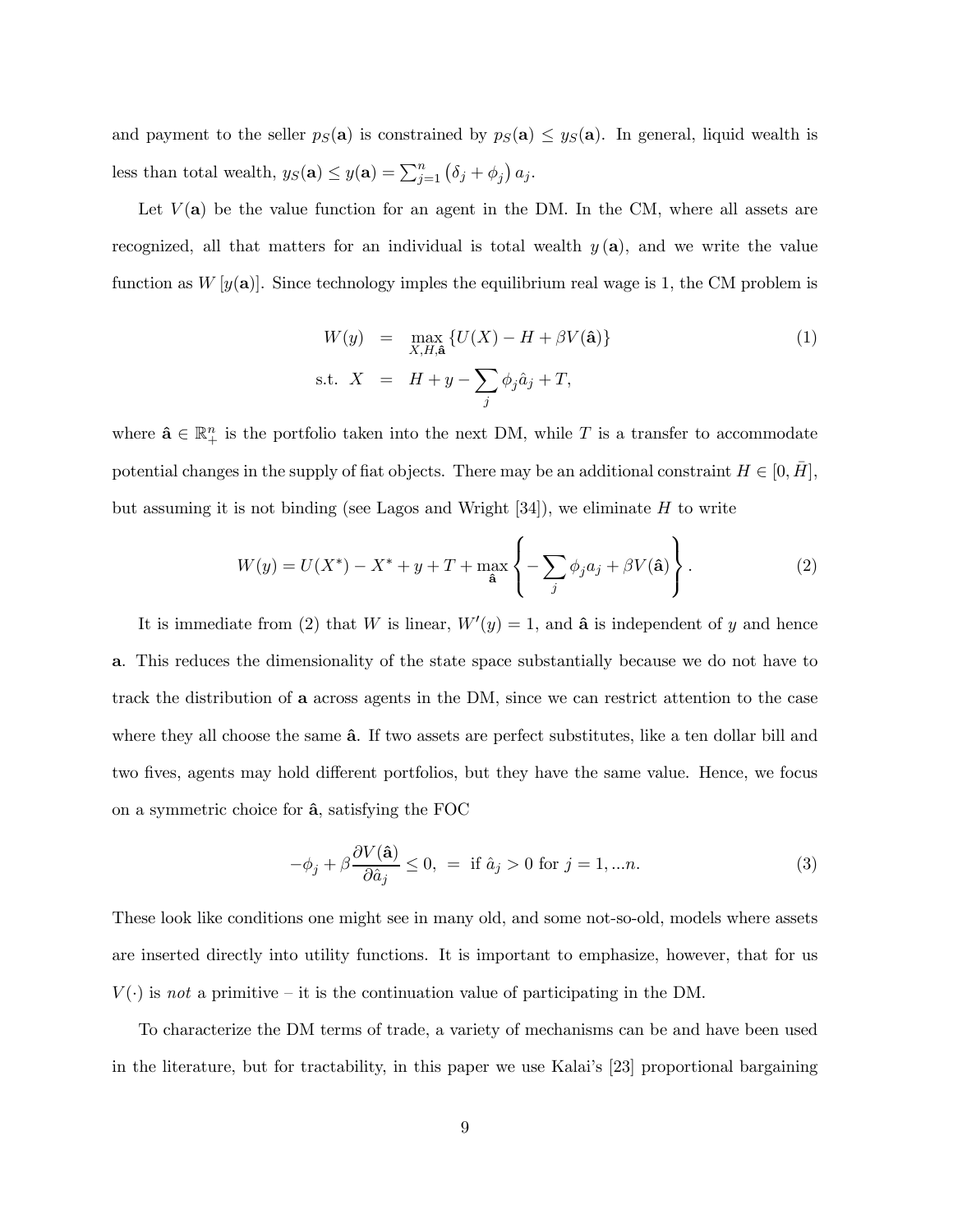solution.<sup>4</sup> In this class of models, proportional bargaining guarantees that  $V(\cdot)$  is concave, and that each agent's surplus increases monotonically with the match surplus, neither of which is guaranteed with Nash bargaining (Aruoba et al. [5]). A very useful implication of monotonicity here is that agents have no incentive to "hide" some of their asset holdings, as they do with Nash bargaining (Lagos and Rocheteau [33]; Geromichalos et al. [14]). One can deal with these technicalities, but proportional bargaining avoids them, easing the presentation considerably. The theory is robust, however, in the sense that one can derive qualitatively similar results using generalized Nash (Lester et al. [36]) or Walrasian pricing (Guerierri [17]).

To apply proportional bargaining, note that the surplus of a buyer who gets  $q$  for payment  $p$  is  $u(q)+W(y-p)-W(y)=u(q)-p$ , using the linearity of  $W(\cdot)$ . Similarly, the surplus of the seller is  $p - c(q)$ . Consider a type S meeting where the buyer has liquid wealth  $y_S(\mathbf{a}) = \sum_{j \in S} (\delta_j + \phi_j) a_j$ . The proportional solution is given by a payment  $p = p<sub>S</sub>(a)$  and quantity  $q = q<sub>S</sub>(a)$  solving

$$
\max_{p,q} \{ u(q) - p \} \text{ s.t. } u(q) - p = \theta \left[ u(q) - c(q) \right] \text{ and } p \leq y_{S} \left( \mathbf{a} \right),
$$

where  $\theta$  is the buyer's bargaining power. Notice  $p_S(\mathbf{a})$  and  $q_S(\mathbf{a})$  depend on the portfolio of the buyer  $y_S(\mathbf{a})$  and information of the seller S, but not on the portfolio of the seller or information of the buyer. Define

$$
z(q) = \theta c(q) + (1 - \theta)u(q),\tag{4}
$$

and let  $y^* = z(q^*)$ , where  $u'(q^*) = c'(q^*)$ . The next result says that if liquid wealth exceeds  $y^*$ the buyer pays  $y^*$  and gets  $q^*$ , but if it is below  $y^*$  he hands it all over and gets  $q < q^{*,5}$ 

$$
z(q) = \frac{\theta u'(q)}{\theta u'(q) + (1 - \theta)c'(q)}c(q) + \frac{(1 - \theta)c'(q)}{\theta u'(q) + (1 - \theta)c'(q)}u(q).
$$

<sup>4</sup>Other options in the literature include Nash bargaining, price taking, price posting, auctions, and pure mechanism design (see the surveys cited above for references). Proportional bargaining has several advantages in these models, and for this reason it is being used in many recent applications; see Aruoba et al. [5], Aruoba [4], Rocheteau and Wright [47], and Geromichalos and Simonovska [15].

 $5$ The proof is omitted as it is the same as Lagos and Wright [34], even though they use generalized Nash bargaining. With generalized Nash, Lemma 1 below holds as stated if we redefine

In both cases  $z(q)$  is a convex combination of  $u(q)$  and  $c(q)$ , but with Nash bargaining the weights depend on q. Comparing this with (4), one can see how proportional bargaining simplifies the algebra — but, again, the results are robust.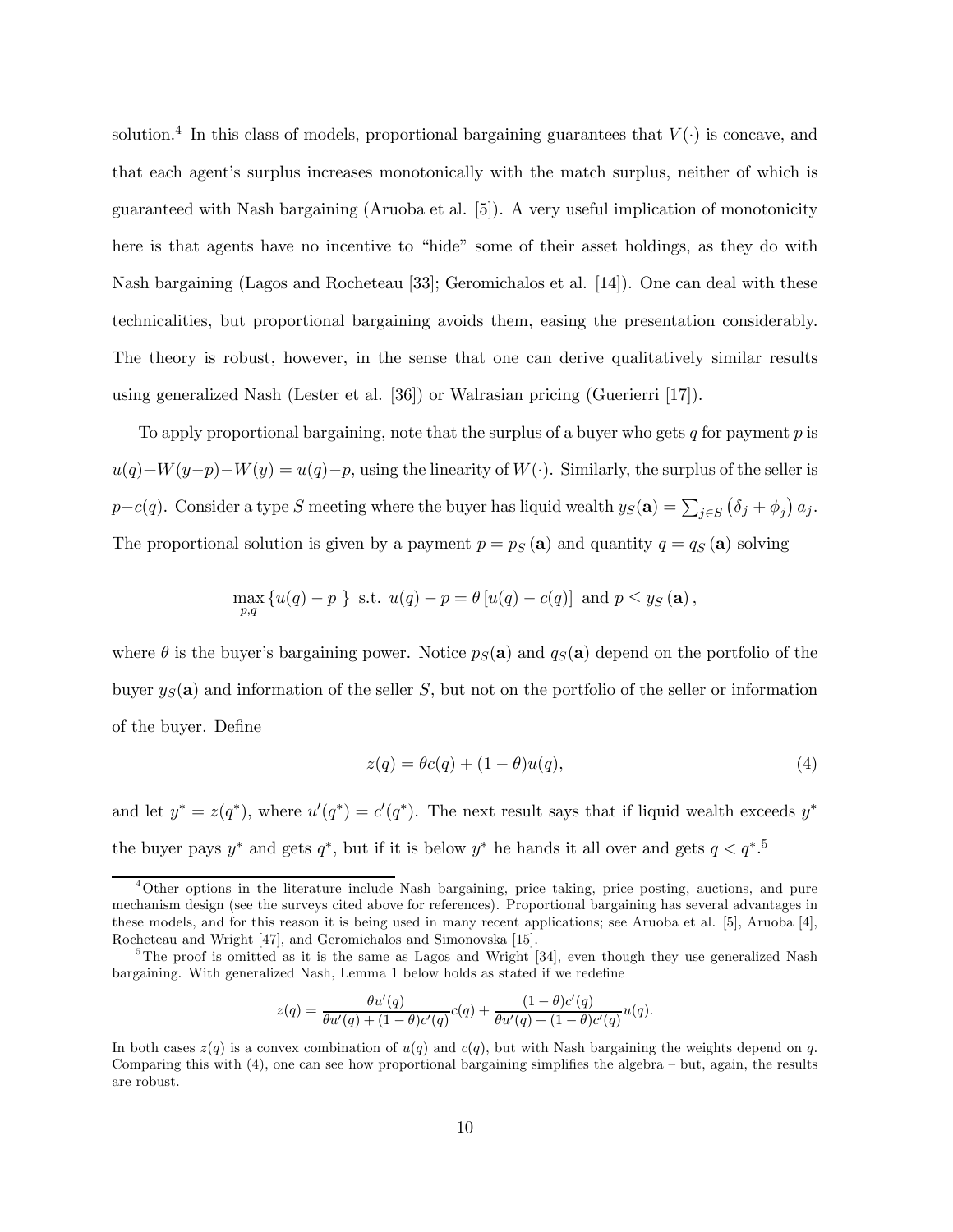**Lemma 1.** If  $y_S(a) \ge y^*$  then  $p_S(a) = y^*$  and  $q_S(a) = q^*$ ; if  $y_S(a) < y^*$  then  $p_S(a) = y_S(a)$ and  $q_S(\mathbf{a}) < q^*$  solves  $z(q) = y_S(\mathbf{a})$ .

The value of entering the DM can now be written

$$
V(\mathbf{a}) = W[y(\mathbf{a})] + \lambda \sum_{S \in \mathcal{P}} \rho_S \{ u [q_S(\mathbf{a})] - p_S(\mathbf{a}) \} + K.
$$
 (5)

The first term on the RHS is the value of proceeding to the CM with one's portfolio a intact. The second term is the probability of being a buyer  $\lambda$  multiplied by the expected trade surplus across types of meetings. The final term  $K$  is the expected surplus from being a seller, which as shown above does not depend on  $a$ . Differentiation leads to <sup>6</sup>

$$
\frac{\partial V}{\partial a_j} = \delta_j + \phi_j + \lambda \sum_{S \in \mathcal{P}_j} \rho_S \left( \delta_j + \phi_j \right) \left\{ \frac{u' \left[ q_S(\mathbf{a}) \right]}{z' \left[ q_S(\mathbf{a}) \right]} - 1 \right\},\tag{6}
$$

using  $\partial p/\partial a_j = \delta_j + \phi_j$  and  $\partial q/\partial a_j = (\delta_j + \phi_j) u'(q)/z'(q)$  if  $y < y^*$ , while  $\partial p/\partial a_j = \partial q/\partial a_j = 0$ otherwise, by Lemma 1.

We can rewrite (6) as

$$
\frac{\partial V}{\partial a_j} = (\delta_j + \phi_j) \left\{ 1 + \lambda \sum_{S \in \mathcal{P}_j} \rho_S \ell \left[ q_S \left( \mathbf{a} \right) \right] \right\},\tag{7}
$$

by introducing the liquidity premium

$$
\ell(q) = \frac{u'(q)}{z'(q)} - 1 = \frac{\theta[u'(q) - c'(q)]}{\theta c'(q) + (1 - \theta)u'(q)},
$$
\n(8)

where the second equality derives  $z'(q)$  from (4). This premium is the payoff from a marginal unit of wealth that is liquid, in the sense that it can be used to acquire more  $q$  in the DM, as opposed to simply carrying it through to the next CM. From Lemma 1 we have  $q \in [0, q^*]$ , and from (8) we have  $\ell'(q) < 0$  over this range, with  $\ell(q) > 0$  if  $q < q^*$  and  $\ell(q^*) = 0$ . For future reference, we say that agents are *satiated in liquidity* at **a** when  $\ell [q_S(\mathbf{a})] = 0$ , or equivalently  $q_S(\mathbf{a}) = q^*$ , for all S.

<sup>&</sup>lt;sup>6</sup>Note that in the summation, for any S such that  $y_S(\mathbf{a}) \geq y^*$ , the term in braces is 0. So the summation is only positive if  $y_s(\mathbf{a}) < y^*$  for some S with  $\rho_s > 0$ . Also, the summation runs only over  $S \in \mathcal{P}_j$  since an asset only helps if the seller recognizes it.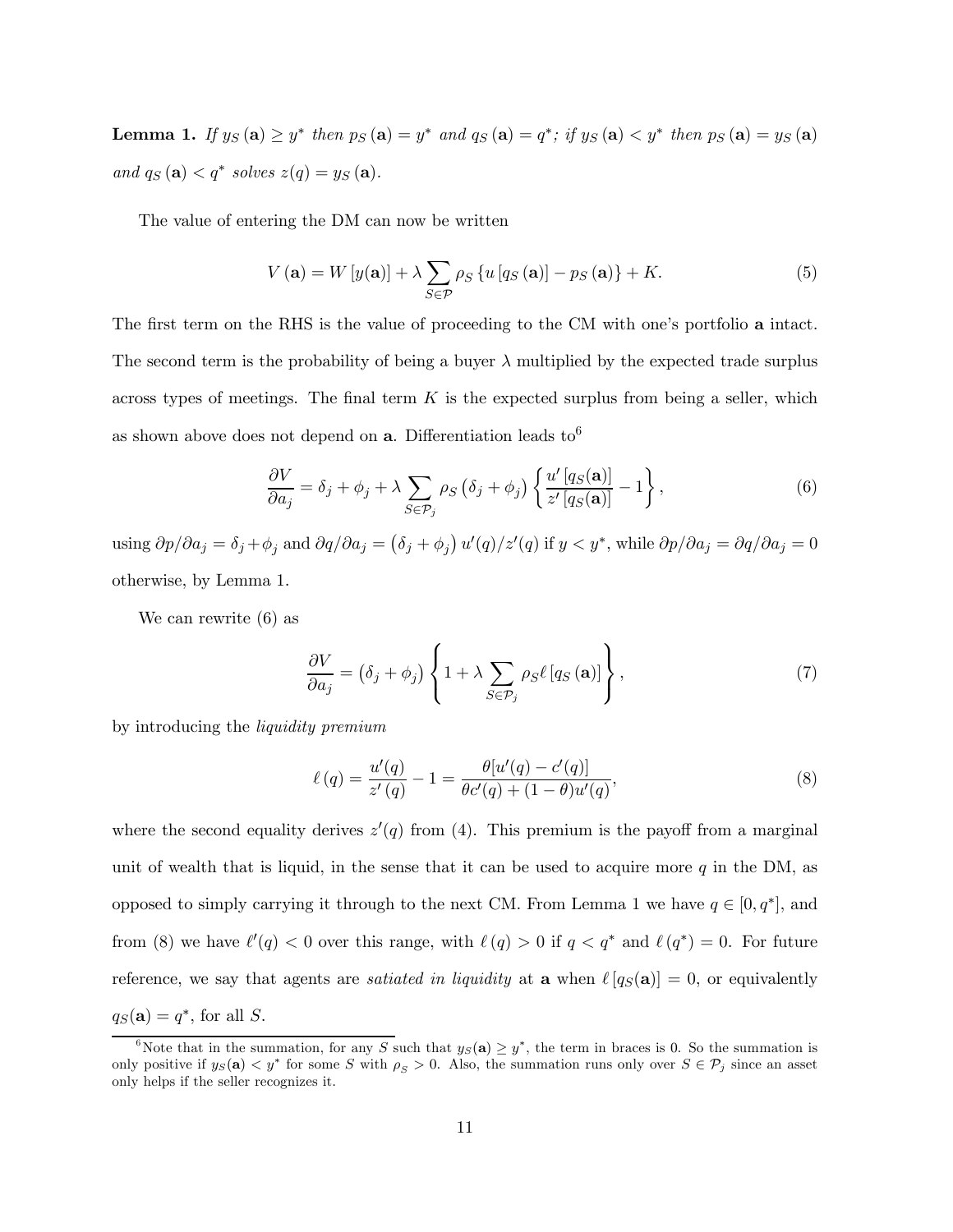Combining (7) and (3), being careful with the timing, we get

$$
-\phi_j^- + \beta \left(\delta_j + \phi_j\right) \left\{1 + \lambda \sum_{S \in \mathcal{P}_j} \rho_S \ell \left[q_S\left(\mathbf{a}\right)\right]\right\} \le 0, \ = \ \text{if } \hat{a}_j > 0, \ j = 1, \dots n. \tag{9}
$$

where the first term  $\phi_j^-$  is the price of asset *j* in the previous period's CM while all variables in the second term are in the current period. For any real asset with  $\delta_j > 0$ , in equilibrium  $\phi_j > 0$ and  $a_j = A_j > 0$ , so (9) holds with equality. For a fiat asset  $a_j$ , we can have  $\phi_j = 0$ , but as long as  $a_j$  is valued (9) also holds with equality. Hence, it holds with equality in all relevant situations. Using this and market clearing  $\hat{\mathbf{a}} = \mathbf{A}$ , we arrive at

$$
\phi_j^- = \beta \left( \delta_j + \phi_j \right) \left\{ 1 + \lambda \sum_{S \in \mathcal{P}_j} \rho_S \ell \left[ q_S \left( \mathbf{A} \right) \right] \right\}, \ j = 1, \dots n. \tag{10}
$$

Equilibrium asset prices are given by any sequence  $\{\phi_t\}_{t=0}^{\infty}$  satisfying (10) that is nonnegative and bounded,<sup>7</sup> from which we can easily determine all of the other endogenous variables. In particular, given asset prices, we can compute  $y_S(\mathbf{a})$  in any DM meeting, and then  $q_S(\mathbf{a})$  and  $p_S(\mathbf{a})$  follow from Lemma 1.

Here we focus mainly on stationary equilibria. First, suppose  $\lambda = 0$  (the DM is shut down). Then there are no liquidity considerations, and (10) reduces to  $\phi_j^- = \beta (\delta_j + \phi_j)$ . The stationary solution to this is  $\phi_j = \beta \delta_j/(1 - \beta) = \phi_j^*$ , where  $\phi_j^*$  is the *fundamental price* of asset j, defined as the present value of its dividend stream. For a fiat object, notice, if  $\lambda = 0$  then  $\phi_j^* = 0$ . Now suppose  $\lambda > 0$ . Let  $\bar{y}_S(\mathbf{A}) = \sum_{j \in S} A_j \delta_j/(1 - \beta)$  be liquid wealth in meeting S when all assets are priced fundamentally. Agents are satiated in liquidity when  $\bar{y}_S (\mathbf{A}) \geq y^*$  with probability 1, and in this case the unique equilibrium also has assets priced fundamentally. But if  $\bar{y}_S(A) < y^*$ for some  $S \in \mathcal{P}_j$  with positive probability and some j, then agents are not satiated in liquidity, and  $\phi_i$  can exceed the fundamental price.<sup>8</sup>

Boundedness follows from transversality conditions in this type of model (Rocheteau and Wright  $[47]$ ).

<sup>&</sup>lt;sup>8</sup>When assets are priced fundamentally, all equilibria are stationary – e.g., in the case  $\lambda = 0$  we have  $\phi_j^ \beta(\delta_j + \phi_j)$ , and the *only* solution to this difference equation that is nonnegative and bounded is the constant (fundamental) solution  $\phi_j = \phi_j^*$ . When assets bear liquidity premia, there may exist nonstationary equilibria in related models(Rocheteau and Wright [47]); we relegate analyses of nonstationary outcomes to future work.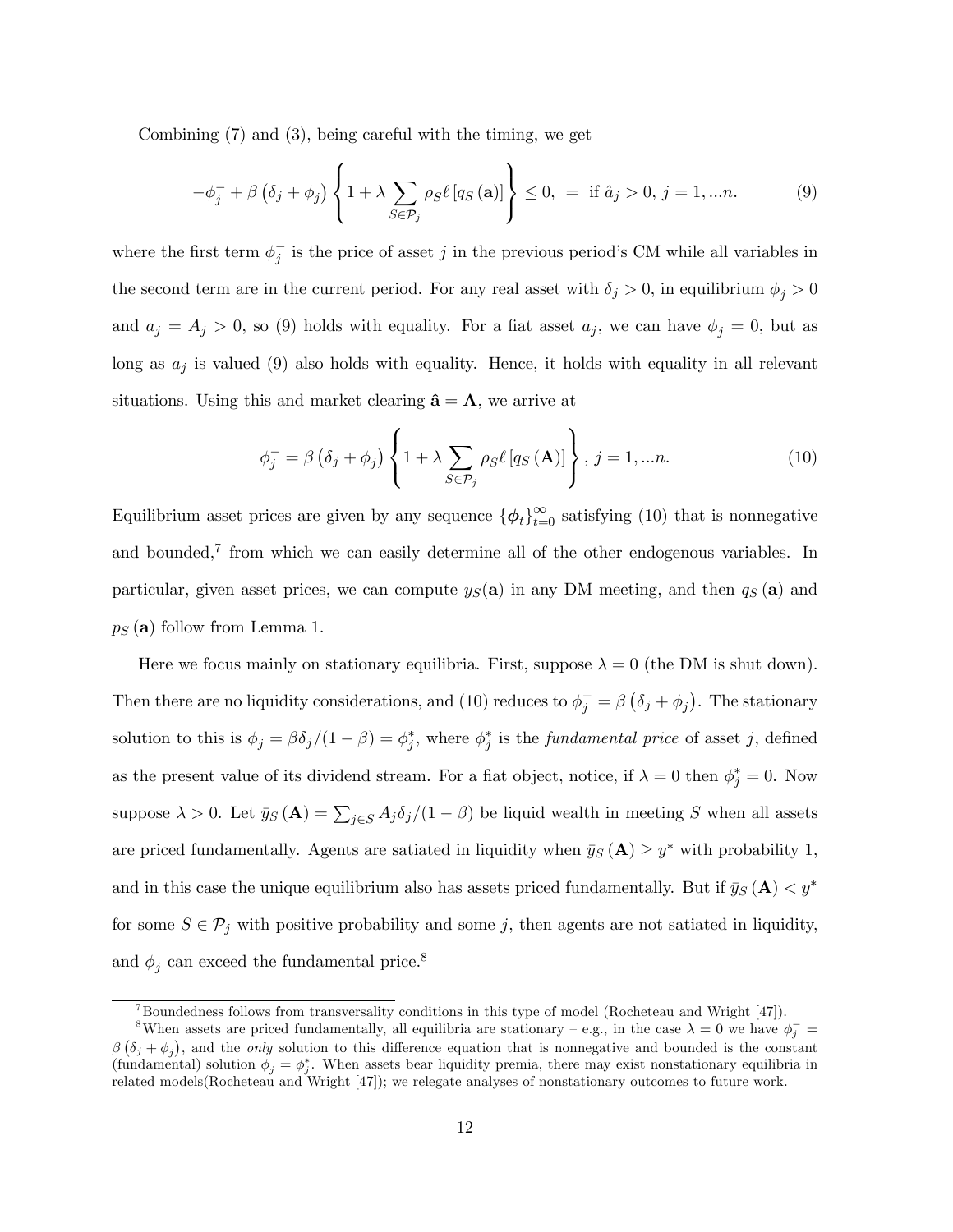Although we are interested mainly in economies with multiple assets, consider an example with  $n = 1$ . Dropping the subscript (e.g.,  $a_1 = a$ ), (10) becomes

$$
\frac{\phi}{\beta(\delta+\phi)}-1=\lambda\rho\ell\left[q(a)\right],\tag{11}
$$

where  $\rho$  is the probability a is recognized, and the bargaining solution implies

$$
q(a) = \begin{cases} z^{-1}(y) & \text{if } y < y^* \\ q^* & \text{if } y \ge y^* \end{cases} . \tag{12}
$$

Inserting  $q(a)$  from (12) into (11) implicitly defines the demand for a as a function of the price  $\phi$ . Figure 1 shows the (inverse) demand curve as continuous, and decreasing, until it becomes flat at  $A^* = y^*/(\delta + \phi)^{.9}$  The market-clearing price corresponds to the intersection of demand with the supply curve, which is vertical at  $a = A$ .

#### INSERT FIGURE 1 ABOUT HERE

For the sake of illustration, suppose  $a$  is a T-bill, which is only a slight stretch since one can easily rewrite the model in terms of pure-discount bonds rather than dividend-bearing securities. Then this example constitutes a structural model of the T-bill demand function Krishnamurthy and Vissing-Jorgensen [31] take to the data, derived indirectly from the premise that T-bills are useful as a means of payment or as collateral, rather than sticking them directly into the utility function. More generally, our theory delivers an interrelated asset demand system for  $\mathbf{a} \in \mathbb{R}^n_+$ as a function of  $\phi \in \mathbb{R}^n_+$ , analogous to the standard interrelated factor demand systems that are often estimated for firms as functions of input prices. In principle one can estimate this asset demand system jointly — instead of the usual procedure of estimating in isolation the demand for money, the demand for T-bills, etc., but this is obviously beyond the scope of the current project. In any case, we summarize the results for  $n = 1$  as follows:

$$
\frac{d\phi}{da} = \begin{cases} \beta \lambda \rho \ell'(q) \left(\delta + \phi\right)^3 / z'(q) \delta & \text{if } a < A^*\\ 0 & \text{if } a \ge A^* \end{cases}
$$

<sup>&</sup>lt;sup>9</sup>To verify this, differentiate to get

Since  $\ell' < 0$  and  $z' > 0$ , we have  $d\phi/da < 0$  when  $a < A^*$ . Note that  $a < A^*$  iff  $q < q^*$  iff  $\ell(q) > 0$ . From (11),  $\ell(q) > 0$  iff  $\phi > \phi^*$ . Therefore, demand is infinitely elastic at  $\phi^*$ .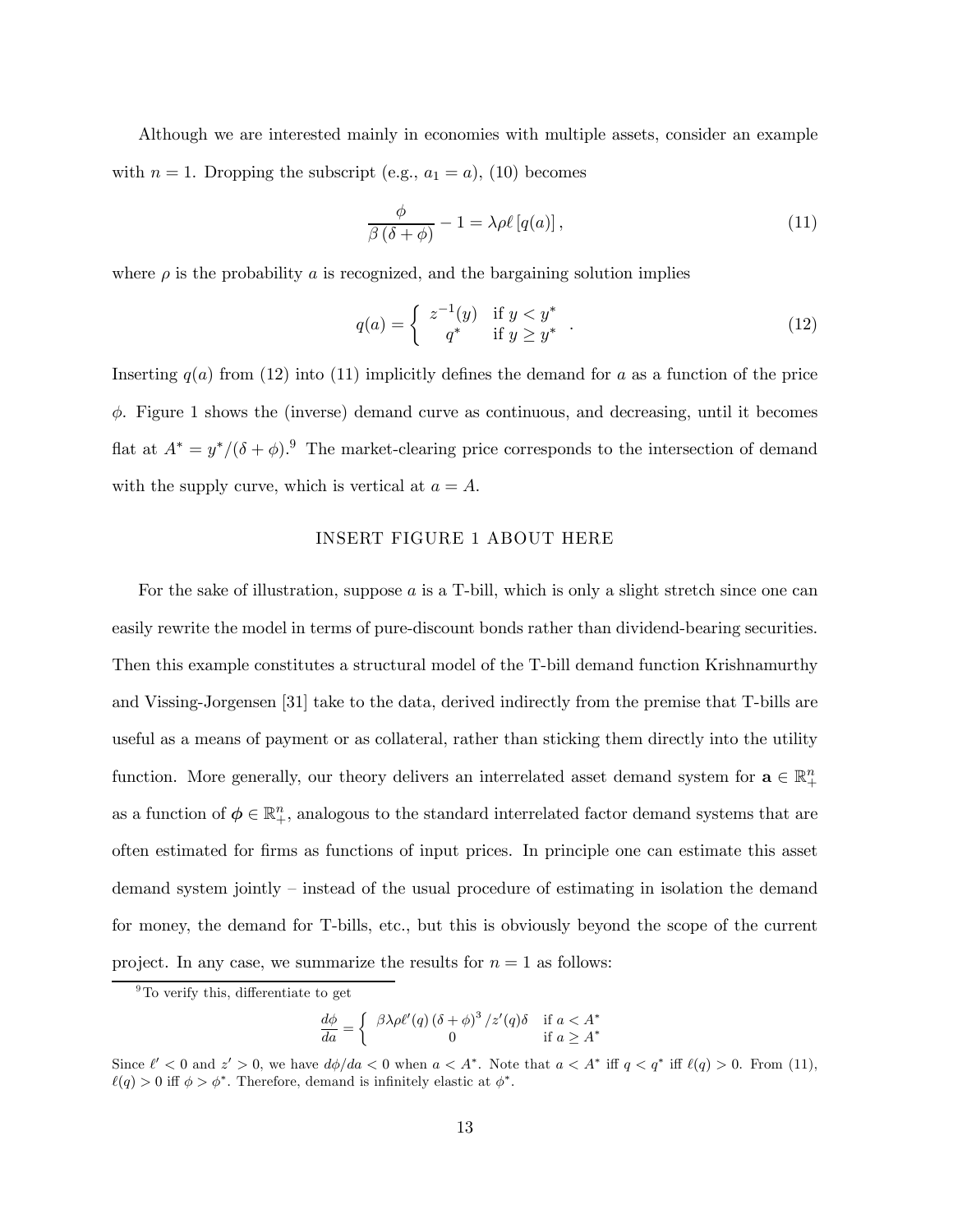**Proposition 1.** Define  $A^* = y^*(1 - \beta)/\delta$ . (i) If  $A \geq A^*$  then there exists a unique equilibrium with  $\phi = \phi^*$ ,  $p = y^* = (\phi^* + \delta)A^*$ , and  $q = q^*$ . (ii) If  $A < A^*$ , then  $\phi < \phi^*$  satisfies (11) with  $a = A, p = y = (\phi + \delta)A < y^*$ , and  $q = z^{-1}(y) < q^*$ .

In terms of economics, in case (i) of the Proposition agents are satiated in liquidity and there is no premium:  $\phi = \phi^*$ , and DM buyers use  $A^*$  assets for trade and hold the remaining  $A - A^*$ purely as a store of value. In case (ii), however, liquidity is scarce and the asset price bears a premium:  $\phi > \phi^*$ . To capture fiat money, as a special case, set  $\delta = 0$ , and increase A at rate  $\gamma$ . In stationary equilibrium the inflation rate is  $\phi/\phi^- = 1 + \gamma$ . Now (10) implies

$$
\frac{1+\gamma-\beta}{\beta} = \lambda \rho \ell(q). \tag{13}
$$

Letting  $\gamma \to \beta - 1$ , which is the Friedman Rule, we get  $\ell(q) = 0$  and  $q = q^*$ ; for any  $\gamma > \beta - 1$ , there is a liquidity premium, and  $q < q^*$ .<sup>10</sup>

Define the real and nominal interest rates  $r$  and  $i$  as the returns on real and nominal bonds traded between one CM and the next CM, under the proviso that these bonds are illiquid in the sense that they cannot be traded in the DM (say, because agents cannot verify their authenticity in the DM). It should be obvious that  $1 + r = 1/\beta$  and  $1 + i = (1 + r)(1 + \gamma)$ , the latter being the standard Fisher Equation. Given this, (13) becomes  $i = \lambda \rho \ell(q)$ , which implies  $\partial q / \partial i < 0$ . The Friedman Rule can be stated as  $i = 0$ , and in this model it delivers  $q = q^*$ . The Friedman Rule is of course optimal in many monetary models; something that is somewhat here new is that, given  $i > 0$ , the distortion is greater when information problems are more severe – i.e., q is smaller when  $\rho$  is smaller.

## 3 Monetary Policy and Asset Prices

Consider  $n = 2$  assets:  $a_1 = m$  is fiat currency with  $\delta_1 = 0$  and  $A_1 = M$ ;  $a_2 = a$  is a real asset with  $\delta_2 = \delta > 0$  and  $A_2 = A$ . We write their prices as  $\phi_1 = \phi$  and  $\phi_2 = \psi$ , and focus on

<sup>&</sup>lt;sup>10</sup>This is a difference between proportional and generalized Nash bargaining: the latter implies  $q \rightarrow q^*$  as  $\gamma \rightarrow \beta - 1$  iff  $\theta = 1$ ; the former  $q \rightarrow q^*$  as  $\gamma \rightarrow \beta - 1$  for all  $\theta$ .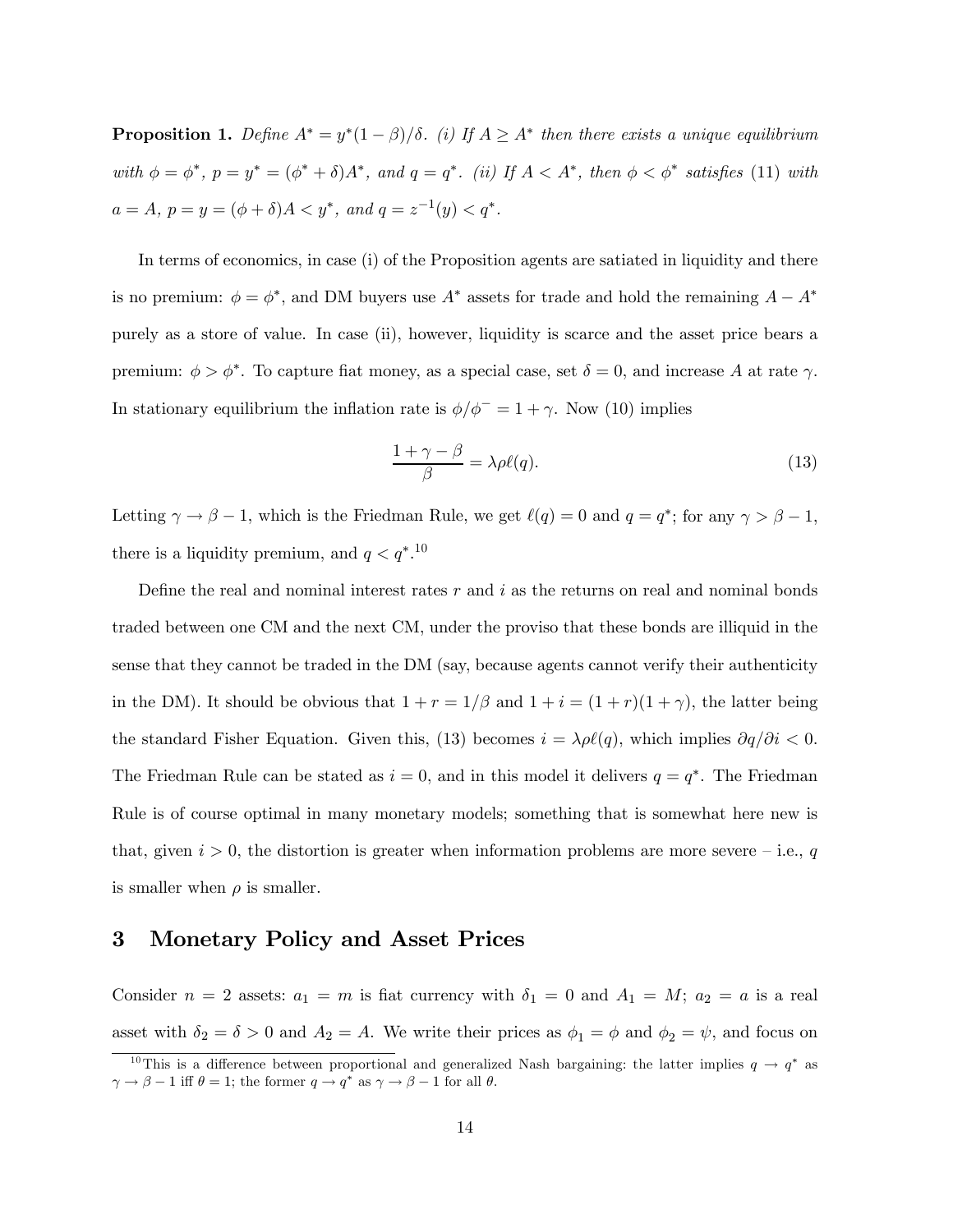stationary monetary equilibrium where  $\phi^{-}/\phi = M/M^{-} = 1 + \gamma$ . For this exercise we abstract from counterfeit currency considerations and assume agents always recognize money:  $m\,\in\, S$ with probability 1. But only a fraction recognize real assets:  $a \in S$  with probability  $\rho \in (0,1)$ . Call the event  $S_1 = \{m\}$ , in which case a seller in the DM does not recognize a, a type 1 meeting. The buyer's liquid wealth in such a meeting is  $y_{S_1}(m, a) = y_1 = \phi m$  and the terms of trade are  $(p_1, q_1)$ , as given in Lemma 1. Similarly, call  $S_2 = \{m, a\}$  a type 2 meeting. Liquid wealth in such a meeting is  $y_{S_2}(m, a) = y_2 = \phi m + (\psi + \delta)a$  and the terms of trade are  $(p_2, q_2)$ .

Taking  $\rho$  as given for now, the DM value function is the special case of (5) given by

$$
V(m, a) = W(y_2) + \lambda_1 \left[ u(q_1) - p_1 \right] + \lambda_2 \left[ u(q_2) - p_2 \right] + K,\tag{14}
$$

where  $\lambda_1 = \lambda(1 - \rho)$  and  $\lambda_2 = \lambda \rho$ , while (10) reduces to

$$
\phi^- = \beta \phi \left[ 1 + \lambda_1 \ell(q_1) + \lambda_2 \ell(q_2) \right] \tag{15}
$$

$$
\psi^- = \beta(\psi + \delta) \left[ 1 + \lambda_2 \ell(q_2) \right]. \tag{16}
$$

The bargaining solution and market clearing imply  $z(q_1) = \phi M$  and  $z(q_2) = \phi M + (\psi + \delta)A$  as long as these yield  $q_j < q^*$ ; otherwise  $q_j = q^*$ . Using this to eliminate  $(q_1, q_2)$ , (15)-(16) becomes a system of equations in asset prices, as in the general case. It is easier in this application, however, to work with quantities rather than prices.

Using  $\psi A = z(q_2) - z(q_1), 1 + i = (1 + \gamma)/\beta$  and  $\beta = 1/(1 + r)$ , we can reduce (15)-(16) to

$$
i = \lambda_1 \ell(q_1) + \lambda_2 \ell(q_2) \tag{17}
$$

$$
(1+r) A\delta = [z(q_2) - z(q_1)][r - \lambda_2 \ell(q_2)]. \tag{18}
$$

A stationary monetary equilibrium is summarized by a positive solution  $(q_1, q_2)$  to  $(17)$ - $(18)$ , as long as  $q_j < q^*$ . Notice that  $q_1 < q_2$  and  $q_j = q^*$  iff  $\ell(q_j) = 0$  iff  $y_j \geq y^*$ . Also, if  $i > 0$ then  $y_1 < y^*$  and  $q_1 < q^*$ , intuitively, because a small reduction in q near  $q^*$  has a negligible effect (the envelope theorem) while there is a first-order cost to carrying money balances. It is possible to have  $y_2 \geq y^*$ , whence liquidity in a type 2 meeting suffices to purchase  $q^*$ . In this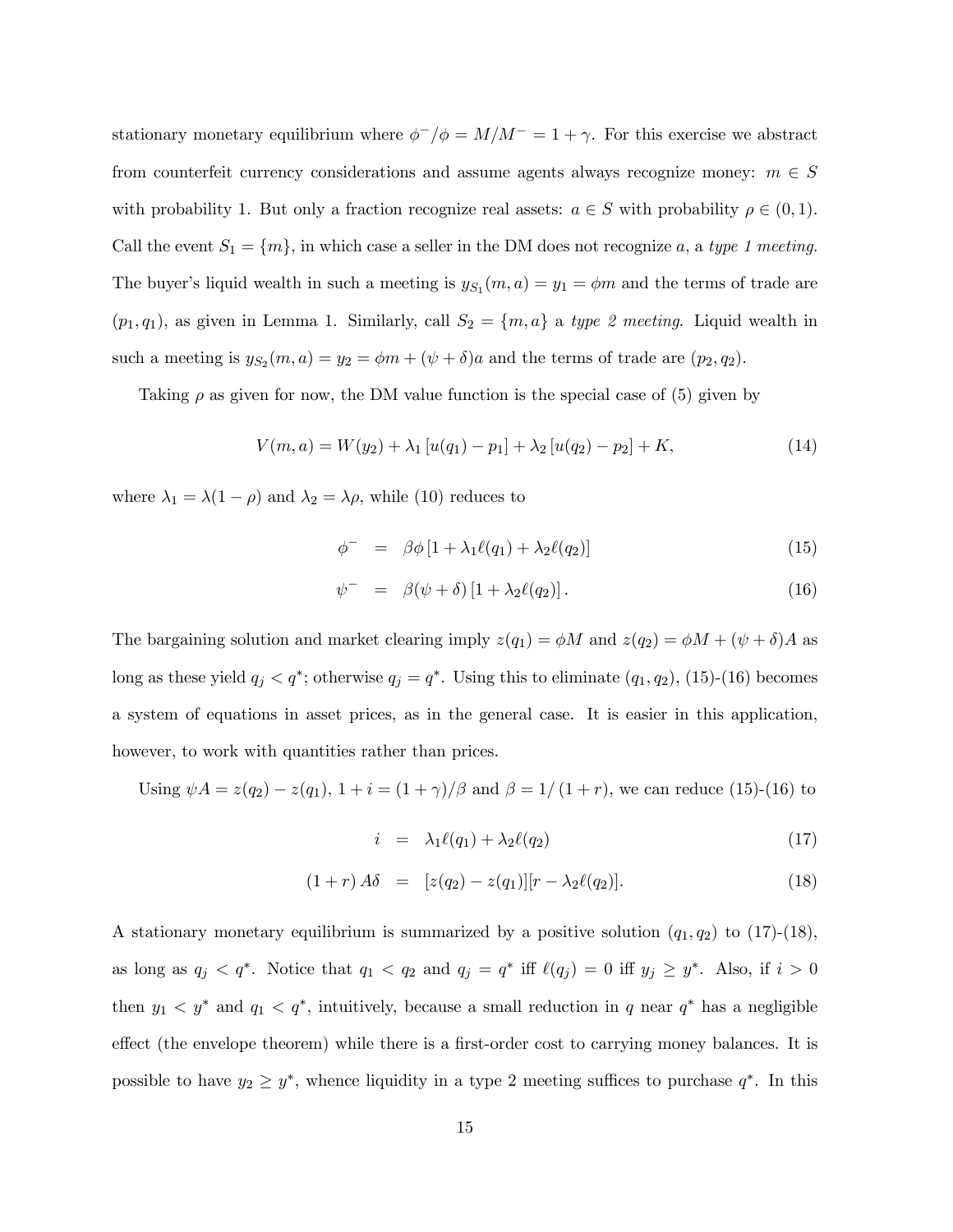case,  $q_2 = q^*, \ell(q_2) = 0$ , and  $q_1 = \tilde{q} < q^*$  solves  $\lambda_1 \ell(\tilde{q}) = i$ . But it is also possible to have  $y_2 < y^*$ and  $q_2 < q^*$ . Either case may obtain, depending on parameters, and in particular depending on whether the real asset is relatively abundant or scarce.

**Proposition 2.** Define  $A^*$  by

$$
\frac{A^*\delta}{r} = \frac{z(q^*) - z(\tilde{q})}{1+r} > 0.
$$

(i) If  $A \geq A^*$  there exists a unique stationary monetary equilibrium, with  $(q_1, q_2) = (\tilde{q}, q^*)$ ,  $\phi = z(\tilde{q})/M$  and  $\psi = \delta/r$ . (ii) If  $A < A^*$  there exists a unique stationary monetary equilibrium, where  $(q_1, q_2)$  solves  $(17)-(18)$ ,  $\phi = z(q_1)/M$  and  $\psi = [z(q_2) - z(q_1)]/A - \delta > \delta/r$ .

The proof is in the Appendix, but the results should be clear from Figure 2, which displays functions  $q_1 = \mu(q_2)$  and  $q_2 = \alpha(q_1)$  defined by (17) and (18). It is easy to show  $\mu(\cdot)$  is decreasing and  $\alpha(\cdot)$  increasing, and they intersect for some  $q_1 \in [0, q^*]$ . For  $A \leq A^*$ , this intersection determines the equilibrium  $(q_1, q_2) \in [0, q^*]^2$ . For  $A > A^*$ , the intersection occurs at  $q_2 > q^*$ , but since  $q_2 > q^*$  is not possible, equilibrium is  $(q_1, q_2) = (\tilde{q}, q^*)$ . Thus, the unique (stationary monetary) equilibrium is given by the intersection of  $q_1 = \mu(q_2)$  and  $q_2 = \bar{\alpha}(q_1) = \min{\{\alpha(q_1), q^*\}}$ .

#### INSERT FIGURE 2 ABOUT HERE

When  $A < A^*$ , the asset bears a liquidity premium.<sup>11</sup> Table 1 shows the effects of changing the rate of monetary expansion  $\gamma$  and the recognizability parameter  $\rho$  in this case (derivations are in the Appendix). Increasing  $\gamma$  increases inflation and lowers the return on perfectly liquid money,  $R_m = \phi/\phi^-$ . It has no effect on the return of illiquid real bonds,  $R_r = 1 + r = 1/\beta$ , while the return on illiquid nominal bonds  $R_n = 1 + i = (1 + \gamma)/\beta$  increases one-for-one with inflation (Fisher's theory). For our *partially* liquid asset a, an increase in  $\gamma$  shifts the  $\mu$  curve southwest and leaves  $\alpha$  unchanged, reducing  $q_1$ ,  $q_2$  and the return  $R_a = (\psi + \delta)/\psi$ . Intuitively, as inflation

$$
\psi = \frac{\delta}{r} \left[ 1 + \frac{(1+r)\lambda_2 \ell(q_2)}{r - \lambda_2 \ell(q_2)} \right].
$$

Since (18) implies  $r > \lambda_2 \ell(q_2)$ ,  $\psi$  exceeds the fundamental price  $\delta/r$ .

 $11$ <sup>11</sup> To get a simple formula, after some algebra, we can write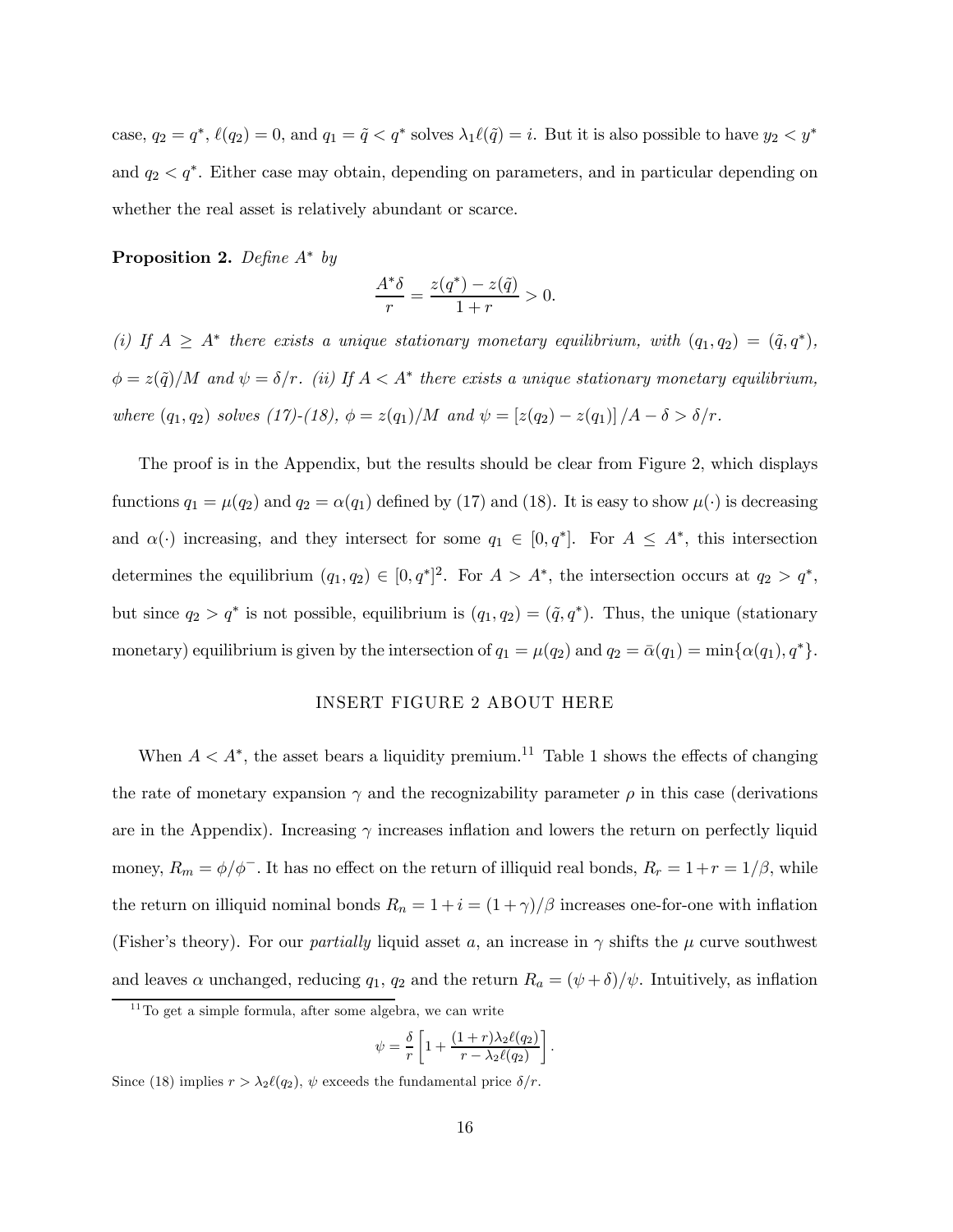increases, agents try to economize on cash, reducing the CM price  $\phi$  and DM value of money  $q_1 = z^{-1}(\phi M)$ . As agents desire fewer money balances, they endeavor to shift into real assets, which are (imperfect) substitutes for cash. With a fixed supply A, this raises the price  $\psi$ , lowers the dividend-price ratio, and hence lowers the return  $R_a$ <sup>12</sup>

| $Oq_1$ | $\partial q_2$ |  |  |
|--------|----------------|--|--|
|        |                |  |  |
|        |                |  |  |

Table 1: Effects of parameters when  $A < \bar{A}$ .

Figure 3 plots  $\psi$  against *i* for an example, for different values of  $\rho$ . As  $\rho$  increases, so does  $\partial \psi / \partial i$ . Intuitively, as a becomes more liquid, the effect on  $\psi$  of i becomes stronger, because a is a better substitute for  $m$ . In terms of changes in  $\rho$ , more generally, Table 1 indicates that when the recognizability of a goes up, at the margin agents desire a reallocation of their portfolios out of m and into a. This drives  $\phi$  down and  $\psi$  up, with ambiguous effects on  $q_2$ . All these results are for the case  $A \leq \overline{A}$ . When  $A > \overline{A}$ ,  $q_2 = q^*$  and  $q_1 = \tilde{q}$ , where  $\ell(\tilde{q}) = i/\lambda_1$ . In this case, an increase in  $\gamma$  or  $\rho$  reduces  $q_1$  and  $\phi$ , with no effect on  $q_2$  or  $\psi$ , which are pinned down by fundamentals. Again, it clearly matters whether A is above or below  $A^*$ , as we discuss further in Section 7.

#### INSERT FIGURE 3 ABOUT HERE

Before endogenizing information, we mention one more application with  $\rho$  fixed. This shows how monetary policy affects not only agents or markets that use money, but also those that do not. Consider two distinct decentralized markets, call them  $DM_1$  and  $DM_2$ . After each meeting of the CM, some agents go to  $DM_1$  and others to  $DM_2$ , say because different goods

 $12$ This sounds like routine discussions in monetary policy circles, claiming that easing monetary policy reduces interest rates, which is hard to understand in terms of Fisher's theory. It also helps us makes sense of the remarks by Wallace [50] in footnote 2: assets bear different returns because of liquidity differentials, and Fisher's theory may fail for liquid assets because they are partial substitutes for cash. See Geromichalos et al. [14] and references therein for related results. See Li and Li [38] for a model that delivers the opposite result: increases in inflation decrease the price and increase the return on real assets, because they are complements for cash (they are used to collateralize loans of currency, not real loans).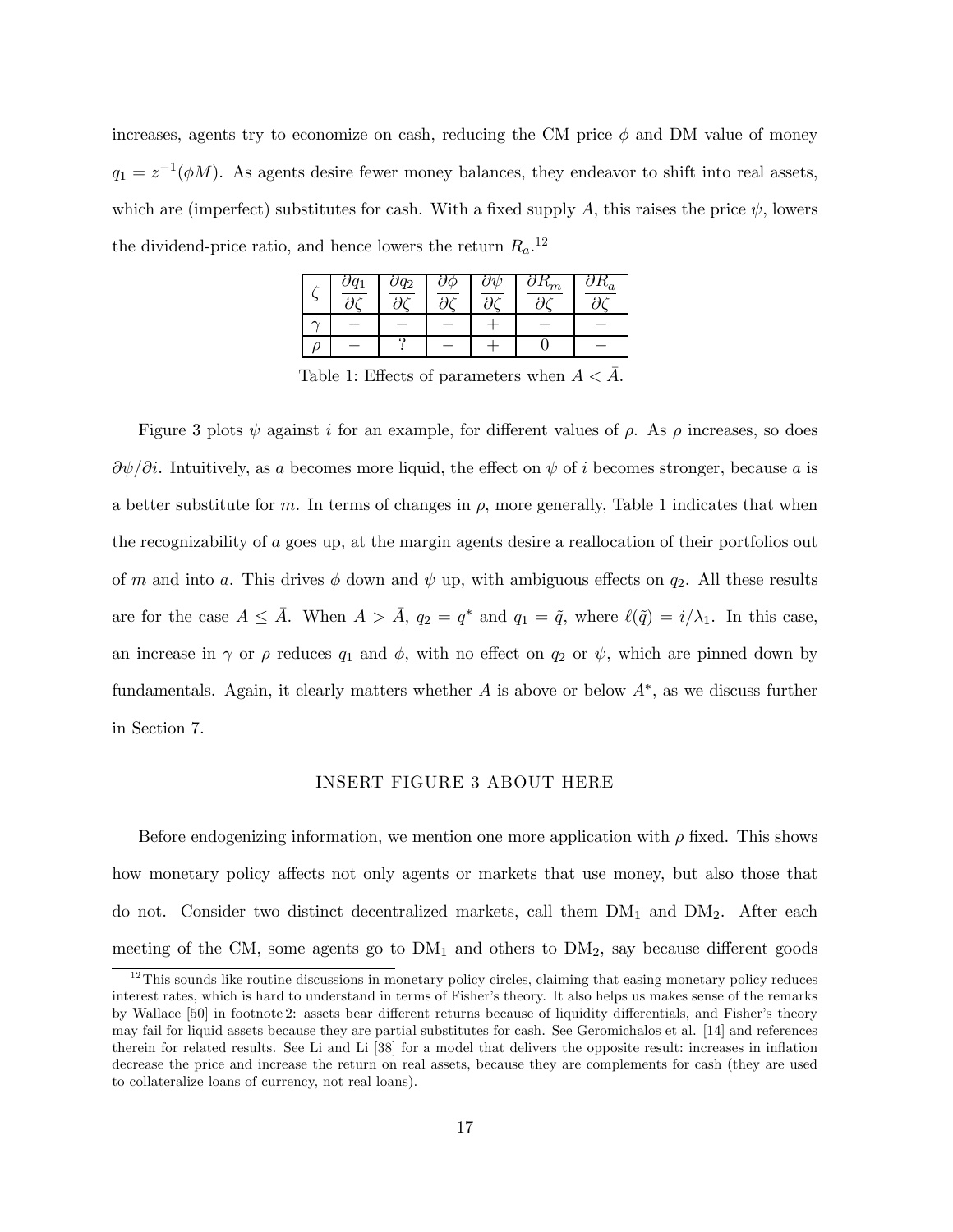are traded there. In  $DM<sub>2</sub>$  all sellers accept both  $a$  and  $m$ , which means no one brings  $m$  to DM<sub>2</sub>. Meanwhile, in DM<sub>1</sub> only a fraction  $\rho$  of sellers accept a, so agents bring a portfolio  $(m, a)$ as in the benchmark model. One can show (Lester et al. [36]) that an increase in  $\gamma$  reduces consumption and welfare in *both* markets, even though there is no money in  $DM<sub>2</sub>$ . Intuitively, as  $\gamma$  increases, agents going to DM<sub>1</sub> shift out of m and into a, driving up  $\psi$ . This lowers the return on  $a$ , as well as the amount held by agents in  $DM<sub>2</sub>$ . This lowers consumption and utility for agents in  $DM_2$  even though they never use money.<sup>13</sup>

## 4 Endogenous Information

We now utilize the results in Proposition 2 to endogenize  $\rho$  in the model with one real asset a and one fiat object m. Assume that agent  $h \in [0, 1]$  has an ex ante choice whether to acquire at cost  $\kappa(h)$  the information, or perhaps the technology, that allows him to recognize the quality of the real asset (here we maintain the assumption that agents can recognize money at zero cost). Without loss of generality, label agents so that  $\kappa(h)$  is increasing. Agent h accepts a in the DM iff he pays  $\kappa(h)$ , since this is the only way to distinguish asset quality, and if an uninformed seller were to accept  $a$  a buyer would hand over worthless facsimiles. The fraction of agents that incur the cost of becoming informed therefore determines the fraction that accept  $a$  in the DM,  $\rho$ . For now we assume that  $\kappa(h)$  is a flow cost that h must pay each period to accept a; later we consider a one-time cost.

One can imagine several interpretations of  $\kappa$ . It is typically thought to be costly to learn to use a new medium of exchange, for a variety of reasons, some of which are discussed in Lotz and Rocheteau [40] and, in the context of dollarization, the references in Section 6. Historically, it was difficult to distinguish the weight and fineness of coins without devices like scales and touchstones. It would have been even harder in those days to distinguish real from bogus paper claims, especially for the many who could not read. Although literacy has improved since then,

<sup>&</sup>lt;sup>13</sup>This extension was motivated by those who say monetary policy is irrelevant (to them?) because they never use cash. The logic here shows that this position is, in addition to being egocentric, incorrect.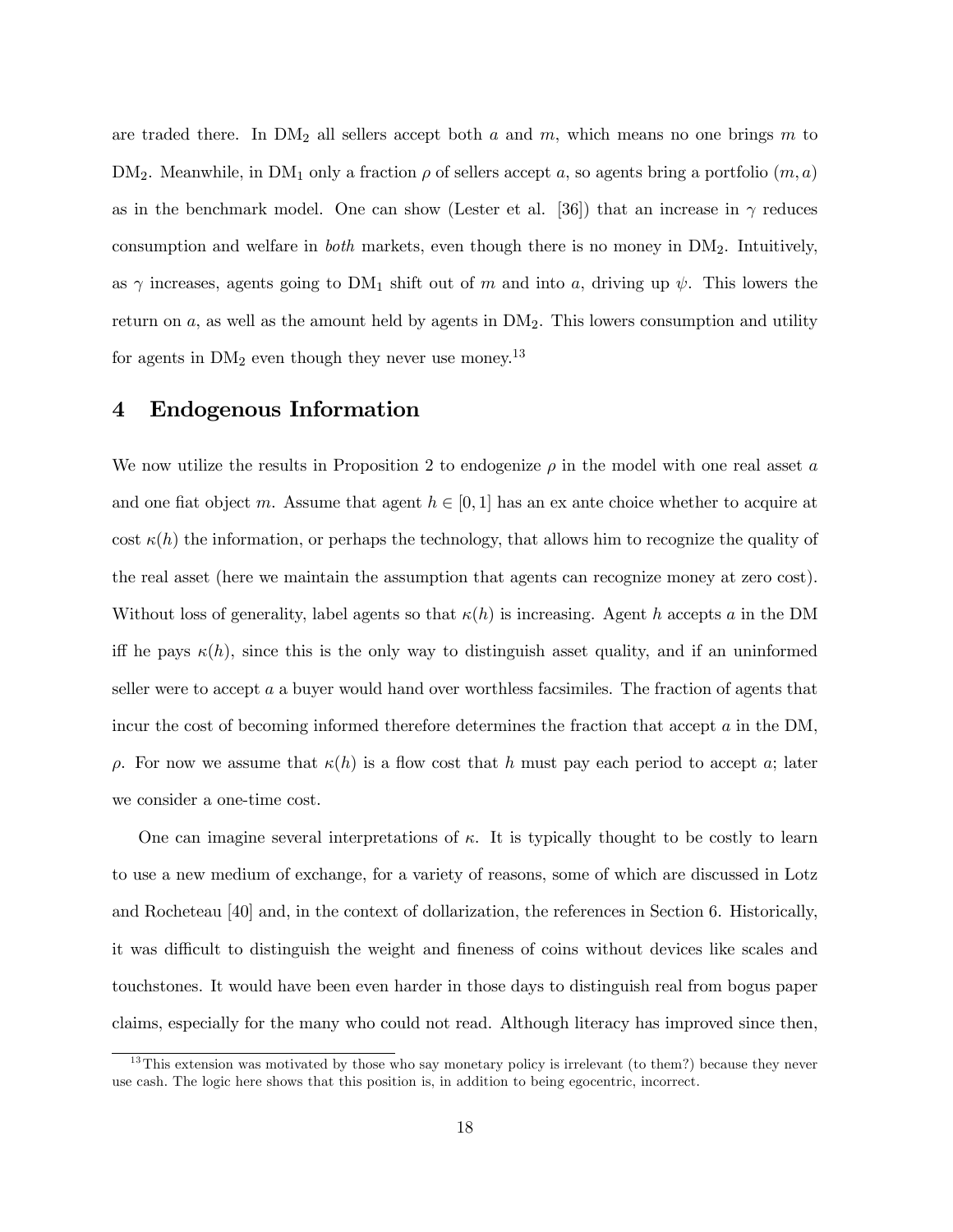distinguishing low- from high-quality assets remains a costly endeavor — a contemporary financial institution that wants to trade pools of asset-backed securities, say, must set up a department with analysts to ascertain their values. Other costs may be technological, as in the case of debit cards, where sellers must buy a machine to transfer funds from one account to another. As these all seem potentially relevant, we are agnostic about the exact nature of  $\kappa$ .

Conditional on a fraction  $\rho \in [0,1]$  of others being informed, let  $\Pi(\rho)$  denote the benefit of information for any given individual. To determine this, let  $\Sigma_1(\rho) = z[q_1(\rho)] - c[q_1(\rho)]$  denote a seller's surplus in a type 1 meeting, where  $z(q)$  defined in (4) gives the real value of the payment to the seller as a function of q, and  $q_1(\rho)$  is the equilibrium outcome characterized in Proposition 2. Similarly define  $\Sigma_2(\rho)$  for a type 2 meeting. Then  $\Pi(\rho) = \beta \lambda [\Sigma_2(\rho) - \Sigma_1(\rho)]$ . The following useful result is proved in the Appendix.

Lemma 2.  $\Pi(\rho)$  is increasing.

Equilibrium is defined by  $(q_1, q_2)$  satisfying (17)-(18) from the model with  $\rho$  fixed, plus a measure of informed agents  $\rho$  satisfying one of the following configurations:  $\rho = 0$  and  $\Pi(0) \leq$  $\kappa(0)$ ;  $\rho = 1$  and  $\Pi(1) \geq \kappa(1)$ ; or  $\rho \in (0, 1)$  and  $\Pi(\rho) = \kappa(\rho)$ . Consider the CDF,  $F : \mathbb{R} \to [0, 1]$ where  $F(\bar{\kappa})$  is the fraction of agents for whom  $\kappa \leq \bar{\kappa}$ . Then define the mapping  $T : [0, 1] \to [0, 1]$ by  $T(\rho) = F[\Pi(\rho)]$ . Equilibrium  $\rho$  is summarized by a fixed point of T, from which we then get  $(q_1, q_2)$  from Proposition 2. The following is now straightforward.<sup>14</sup>

**Proposition 3.** There exists an equilibrium  $(\rho, q_1, q_2)$ .

**Proof:** From Lemma 2,  $T(\rho)$  is monotonically increasing on [0, 1]. So a fixed point is guaranteed by Tarski's theorem. The rest is obvious.  $\blacksquare$ 

Assume that  $(1+r)\delta A < rz(q^*)$ , which implies a is sufficiently scarce to guarantee there is a monetary equilibrium even if  $\rho = 1$  (this did not come up before because we always had  $\rho < 1$ ).

<sup>&</sup>lt;sup>14</sup>The proof uses Tarski's theorem, although we only need a special case since our T maps [0, 1] into itself. But this is still nice because Tarski does not require continuity, as most fixed-point theorems do, so we need no assumptions on  $F(\tilde{\kappa})$  (e.g., the result covers discrete and continuous distributions).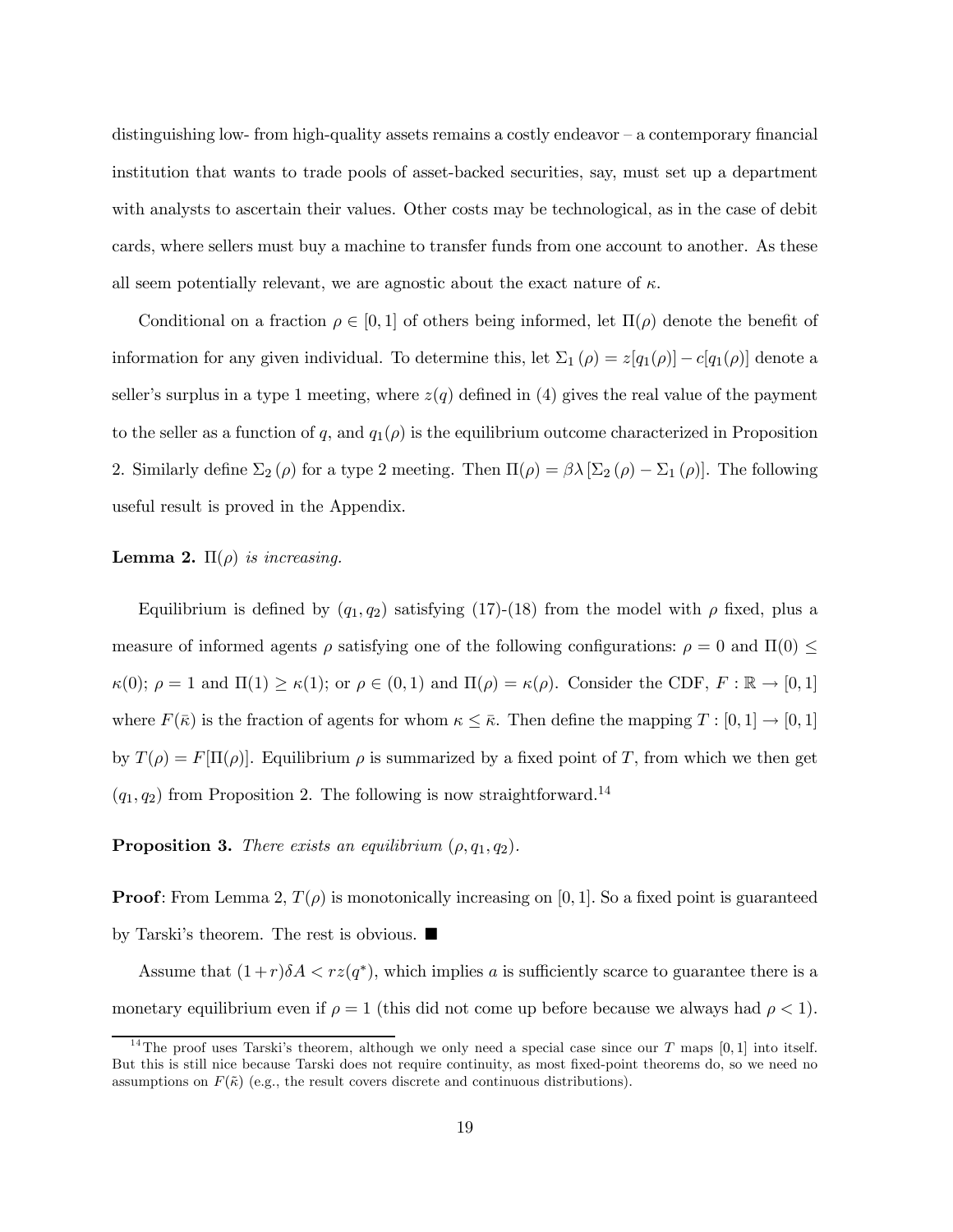Consider the payoff to an individual from being informed when all others are uninformed. Since  $\rho = 0$  implies  $q_1 = \hat{q} = \ell^{-1}(i/\lambda)$  and  $\psi = \delta/r$ , if a single individual were to be informed, instead of accepting only m in exchange for  $q_1$ , he could accept m and a for  $q_2 = \min\{q^*, \bar{q}\}\,$ , where  $\bar{q}$ solves  $(1+r)A\delta = r [ z(\bar{q}) - z(\hat{q}) ]$ . Since  $\Pi(\rho)$  is increasing,  $\Pi(0)$  is the minimum possible benefit to information. Now consider the benefit when  $\rho = 1$ . Since  $(1 + r)\delta A < rz(q^*)$ , equilibrium exists with  $q_2 = \hat{q} > q_1 = \underline{q} > 0$ , where  $(1+r)A\delta = r [z(\hat{q}) - z(\underline{q})]$ . Given this,  $\Pi(1)$  is the maximum possible benefit to being informed. Equilibrium with  $\rho^* = 0$  exists if  $\kappa(0) \geq \Pi(0)$ , and it is unique if  $\kappa(0) > \Pi(1)$ . This is more likely when buyer's bargaining power  $\theta$  is high, the matching probability  $\lambda$  is low, or information is expensive. Similarly, equilibrium with  $\rho^* = 1$ exists if  $\Pi(1) \geq \kappa(1)$ , and it is unique when  $\Pi(0) > \kappa(1)$ . It is also easy to get  $\rho^* \in (0,1)$ , a sufficient condition being  $\kappa(0) < \Pi(0)$  and  $\kappa(1) > \Pi(1)$ .

When  $\rho^* = 0$ , the DM looks like a cash-in-advance market, as in Lucas and Stokey [42]. When  $\rho^* = 1$ , *a* is perfectly liquid, and it circulates concurrently with *m*. The reason *m* is needed at all is that a is scarce by the condition  $(1 + r)\delta A < rz(q^*)$ . Without this condition,  $\rho^* = 1$  implies m is not valued, and the DM looks like the limiting cashless economy studied by Woodford [56]. Our point, however, is not to provide microfoundations for any particular ad hoc assumption on transaction patterns, like money is always used or is never used. To the contrary, as soon as one endogenizes the set of transactions where a particular instrument is used for payments, or equivalently, as collateral, it becomes all too evident that in general this set is neither uniquely determined nor structurally invariant. Equilibrium is given by  $\rho^* = T(\rho^*)$ , but there need not be a unique solution, and in any case there is no reason to suppose  $\rho^*$  does not depend on policy or other parameters.<sup>15</sup>

Figure 4 illustrates the possibility of multiple equilibria. Multiplicity here arises from general equilibrium asset market effects that to our knowledge are new. When more sellers can

 $1<sup>5</sup>$  In models that impose a cash-in-advance constraint on some goods and not others, changes in parameters can generate adjustment on the intensive margin (i.e., on quantities consumed of so-called cash goods and so-called credit goods), but, with few exceptions, there is no adjustment along the extensive margin determining which trades use which instruments.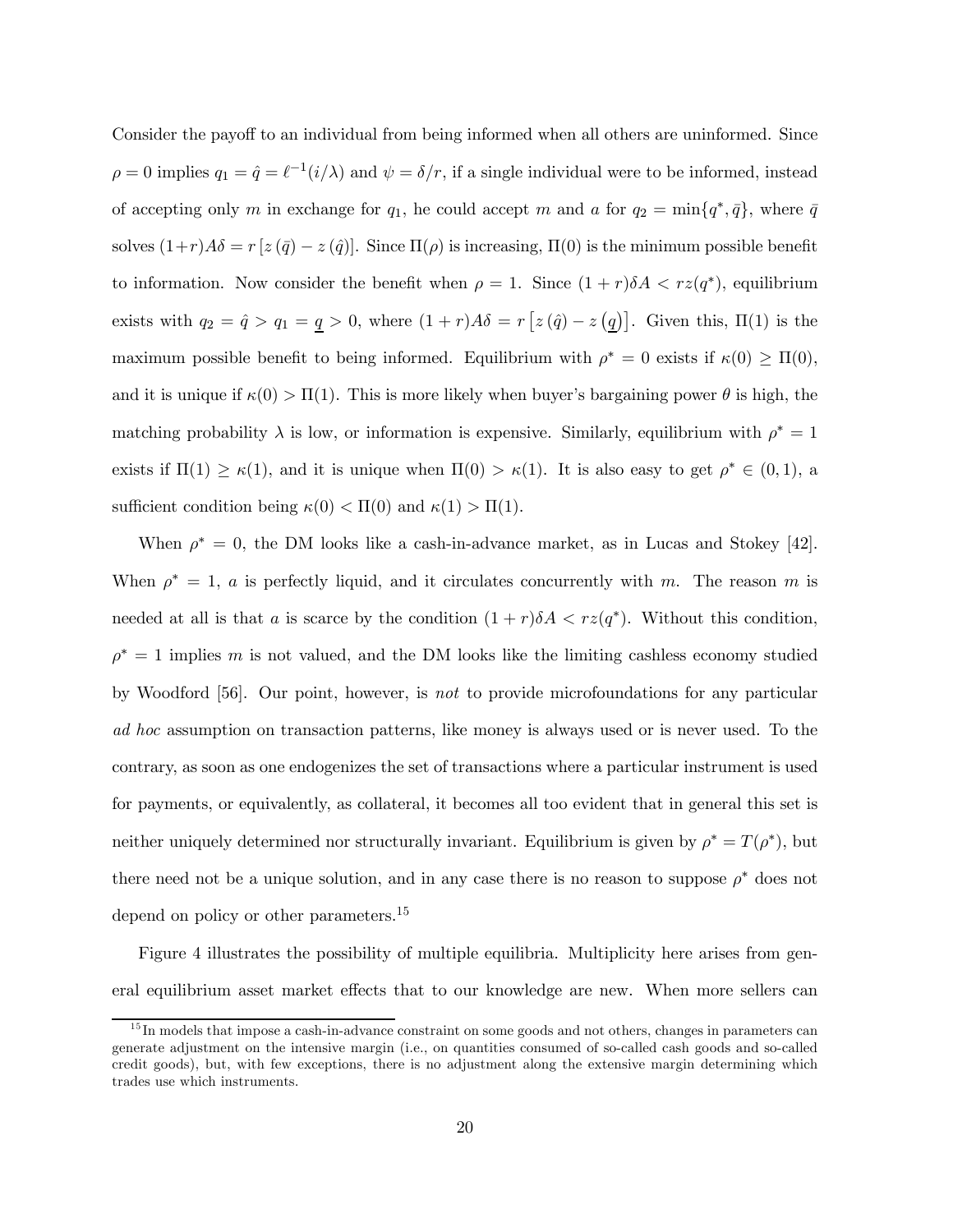discriminate between high- and low-quality assets, these assets become more liquid. This increases demand for the assets and hence their price in the CM. When assets are more valuable, sellers are more interested in being able to accept them (the trade surplus increases) in the DM. Hence, they are more inclined to pay for requisite information. A related points is that small changes in the environment, including the cost of information, can have large effects. Consider changing  $F_1(\kappa)$  to  $F_2(\kappa)$ , where the latter first-order stochastically dominates. This shifts  $T(\rho)$ down for all  $\rho$ . In the case of a unique interior equilibrium this unambiguously reduces  $\rho^*$ . More dramatically, in Figure 4 the shift in  $T(\rho)$  changes the cardinality of the equilibrium set: starting in equilibrium with the highest  $\rho$ , a small increase in the cost of verifying asset quality leads to a drastic change in asset liquidity, with commensurate changes in prices, allocations and payoffs.

#### INSERT FIGURE 4 ABOUT HERE

Although we do not want to push this too far, we think that it is interesting to view modern financial crises through the lens of our theory. Even if a change in the cost of information does not alter the structure of the equilibrium set, the model generates internal feedback or multiplier effects. Suppose there is a unique equilibrium  $\rho \in (0,1)$ . When the cost of information goes up, the number of informed agents  $\rho$  falls holding other variables constant. If we may be permitted to indulge in pseudo-dynamics, for a moment, the fall in  $\rho$  leads to a decrease in the value of the asset, so even fewer agents are willing to bear the cost of information. This continues as the initial increase in cost leads to further and further declines in asset prices. In terms of observations, in the case of mortgage-backed securities, for instance, when housing prices fell the value of the assets became difficult to discern, and counterparties became increasing unwilling to accept them. The haircut on agency mortgage-backed securities went from 2.5 % in the spring of 2007 to 8.5  $\%$  in the fall of 2008 (Krishnamurthy [30]).

A similar multiplier effect holds for an increase in inflation. Initially, this lowers the value of money  $\phi$ , which increases  $\rho$ , which further decreases  $\phi$ , and so on. On this point, however, a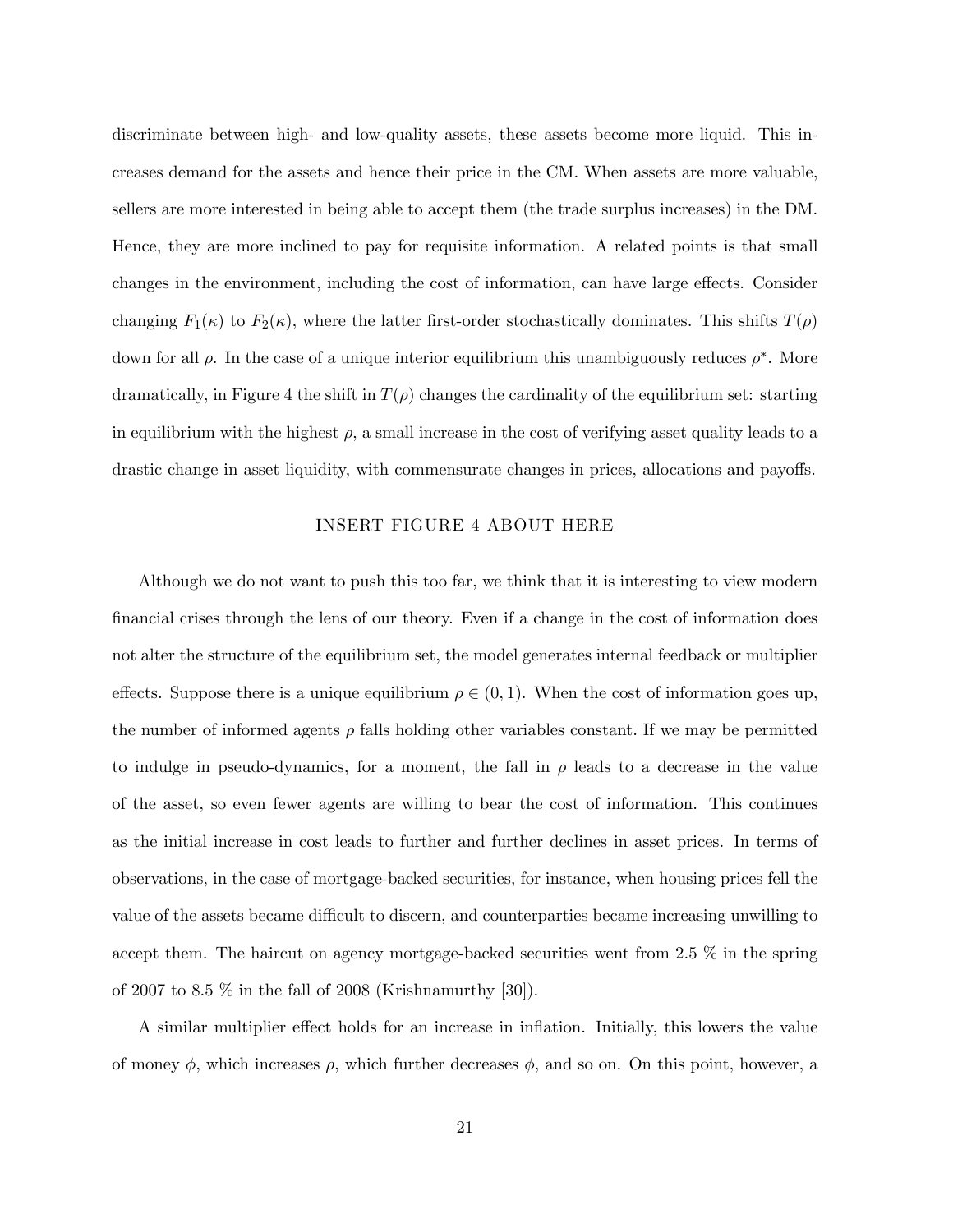note of caution is warranted: increasing inflation may well increase the liquidity of some assets, but one should not think inflation is therefore desirable for welfare. As mentioned earlier, the efficient outcome here is achieved when inflation is minimized, at the Friedman Rule. This policy not only satiates agents in liquidity, resulting in  $q = q^*$  in all DM meetings, it additionally allows us to save on the cost of information aquisition, given the maintained assumption that all agents recognize cash without having to invest — although it could also be interesting to proceed without this assumption.

Related to this last point, to close this section we sketch how one can use the framework to think about choices over alternative candidate media of exchange in historical contexts. Consider the case of two real assets, say  $a_1$  is gold and  $a_2$  is silver, to capture in a stylized way the long and contentious debate over bimetallism in US history (see Friedman [12] for a readable synopsis and references). Assume without loss in generality that the two metals have the same dividend  $\delta > 0$ , by appropriately choosing units. Also, assume  $\max\{A_1, A_2\} < A^* = ry^*/(1+r)\delta$ , so that neither is individually plentiful enough to support  $q^*$ . To ease the presentation, let the cost of recognizing them be the same,  $\kappa_1(h) = \kappa_2(h) = \kappa(h).$ <sup>16</sup>

Consider a candidate equilibrium in which everyone becomes informed about gold but not silver. Let the CM prices be  $\phi_1^G$  and  $\phi_2^G$  and the DM quantity  $q^G = z^{-1} \left[ (\phi_1^G + \delta) A_1 \right]$  in this scenario, where gold is the unique medium of exchange since it is uniquely recognizable. By the usual reasoning,

$$
\frac{\phi_1^G}{\beta(\phi_1^G + \delta)} - 1 = \lambda \ell(q^G) \text{ and } \phi_2^G = \delta/r,
$$

so that gold bears a liquidity premium while silver is priced fundamentally. Suppose an individual deviates and becomes informed about silver in addition to gold, and let  $\tilde{q}^G$  be the amount he produces in a DM meeting. If  $(\phi_1^G + \delta)A_1 + (\phi_2^G + \delta)A_2 > y^*$  then  $\tilde{q}^G = q^*$ ; otherwise  $\tilde{q}^G < q^*$ solves  $z(\tilde{q}^G) = (\phi_1^G + \delta)A_1 + (\phi_2^G + \delta)A_2$ . Also, let  $\tilde{q}^G = z^{-1}[(\phi_1^G + \delta)A_2]$  be the quantity

<sup>&</sup>lt;sup>16</sup>This means that a household has to pay  $2\kappa(h)$  to be able to evaluate both gold and silver, which may not be the most realistic scenario (particularly if an agent only needs to buy a scale to evaluate both). But for the purpose of illustration this assumption seems fine.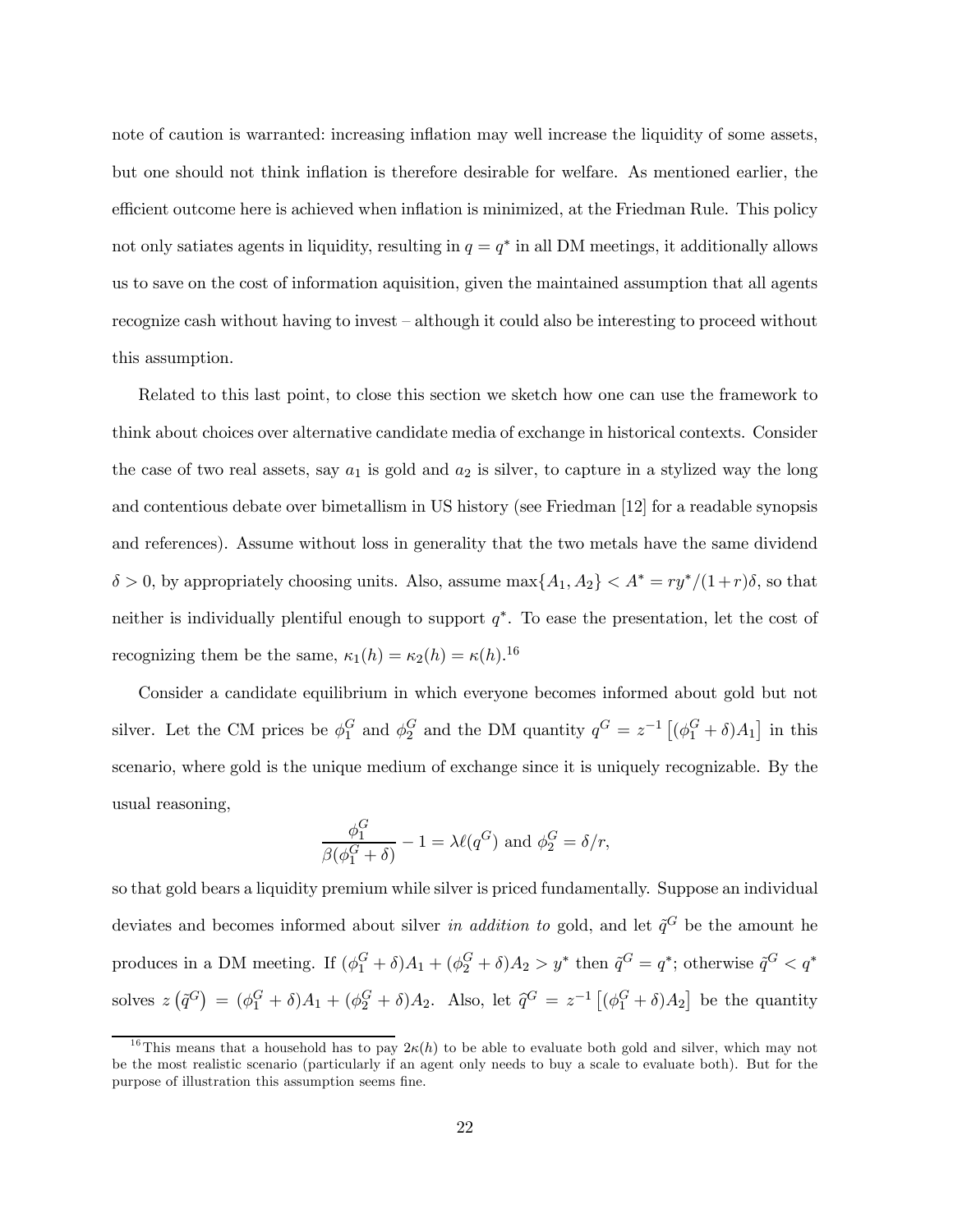he produces if he deviates by becoming informed about silver instead of gold. To support this equilibrium we need: (i) no agent wants to learn to accept silver as well as gold; (ii) no agent wants to learn to accept silver instead of gold; and (iii) all agents want to learn to accept gold. These conditions all hold when

$$
q^G \geq \hat{q}^G; \ \kappa(0) > \beta \lambda \left[ z \left( \hat{q}^G \right) - c \left( \hat{q}^G \right) - z \left( q^G \right) + c \left( q^G \right) \right]; \ \kappa(1) < \beta \lambda \left[ z \left( q^G \right) - c \left( q^G \right) \right]. \tag{19}
$$

Symmetrically, an equilibrium where silver is the unique medium of exchange, with CM prices  $\phi_1^S$  and  $\phi_2^S$  and DM quantity  $q^S$ , exists when (19) holds after changing the superscript from  $G$  to  $S$ . Both equilibria exist for some parameters (e.g., when  $A_1$  and  $A_2$  are not too different), but one may dominate the other. If  $A_1 < A_2 < A^*$ , so that gold is more scarce than silver, a gold equilibrium can exist even though a silver equilibrium would support more DM trade. It may be better still to have both gold and silver used as money, of course, but it is important not to neglect the cost  $\kappa(h)$  in this calculation.<sup>17</sup> We leave further analysis to future work. The point here is to show that once exchange patterns and transaction instruments are endogenous, one can study a variety of questions in historical and contemporary economics.

## 5 Costly Counterfeiting

Tractability is enhanced by the property that sellers who do not recognize an asset reject it outright, since this avoids complications associated with bargaining under private information. This property follows from the assumption that the cost of producing worthless facsimiles of an asset is  $k = 0$ . We now consider  $k > 0$ . As we show, this implies sellers may accept an asset that they do not recognize, but only up to a point: they only produce  $q^k$  for  $a^k$  units of the asset, where generally  $a^k < a$  when k is small. Such restrictions on asset transferability are often imposed exogenously — Kiyotaki and Moore [25], [26] and Holmstrom and Tirole [19] providing some of the best examples — but here the restriction is an equilibrium outcome. This means it is

 $17$ It is also clear that the choice of gold, silver or both has an impact not only on liquidity and DM trade, but on the payoffs of those who mine the two metals, in the model, and as reflected in the bimetalism debates.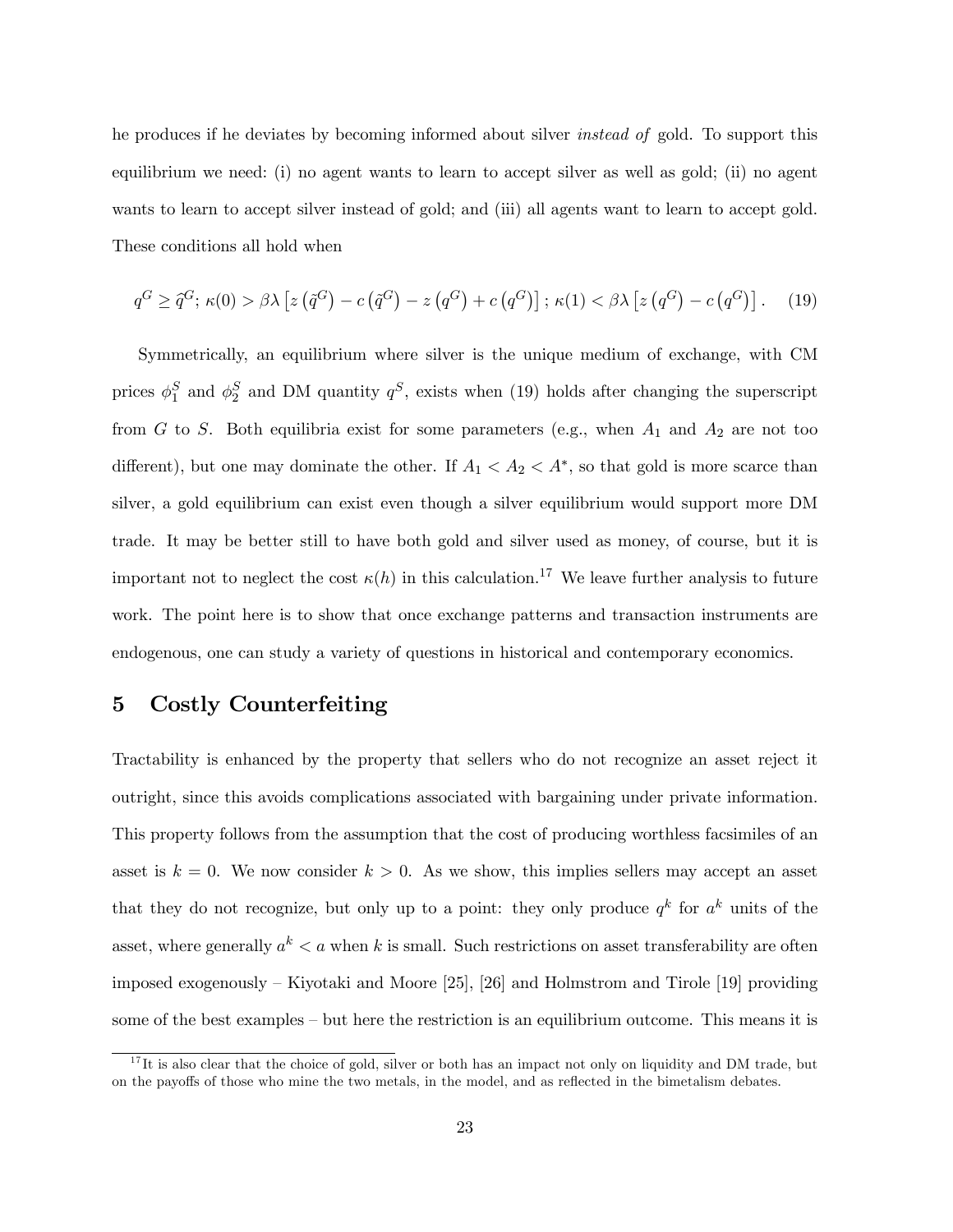not generally invariant to parameter changes, of course, and in particular, we show  $a^k \to 0$  and  $q^k \to 0$  as  $k \to 0$ , which means that our baseline model can be considered a useful limiting case.

To demonstrate this formally, we need some assumptions, especially concerning bargaining under asymmetric information. Our setup is based on Rocheteau [46] and Li and Rocheteau [39], and in fact, the analysis is sufficiently similar that we only sketch the results, refering readers to those papers for details. First, we assume that buyers in DM meetings make take-it-or-leave-it offers (as Li and Rocheteau [39] assume in their baseline analysis, although they also show how to relax this). Consider an economy with two assets,  $m$  and  $a$ , where again everybody recognizes m and no one a, so that  $\rho = 0$ ; this is without much loss in generality, since if any seller were to recognize  $a$ , bargaining could proceed under full information. Now agents in the DM can produce any number of worthless facsimiles of a, at zero marginal cost, iff they pay a fixed cost  $k > 0$  each period in the CM. Following the literature, bad assets fully depreciate after one period (e.g., imagine that in the CM they are identified, confiscated and destroyed, the way counterfeit currency is usually handled).

Let  $\chi$  denote the probability that an agent pays cost  $k$  to acquire the counterfeiting technology. Agents in the CM also choose a portfolio  $[m(\chi), a(\chi)]$ , then proceed to the DM. With probability  $\lambda$ , each agent is a buyer in a match and makes a take-it-or-leave-it offer  $(q, d, s)$ , asking for  $q$  in exchange for  $d$  dollars and  $s$  shares of the asset, with no stipulation that these shares are real or counterfeit, since the seller cannot tell the difference. Any offer must be feasible, in the sense that a buyer must have the dollars and (genuine or counterfeit) shares at hand. In response, the seller chooses the probability of accepting, denoted  $\xi$ . Unfortunately, as is common in models with bargaining under asymmetric information, there are many equilibria in this game. Specifically, if the choice of  $\chi$  occurs before the offer  $(q, d, s)$ , the seller has to formulate beliefs about  $\chi$  based on the offer. Since sequential equilibrium imposes little discipline on these beliefs, many equilibria are possible.

Alternatively, following In and Wright [21], consider the reverse-order game in which buyers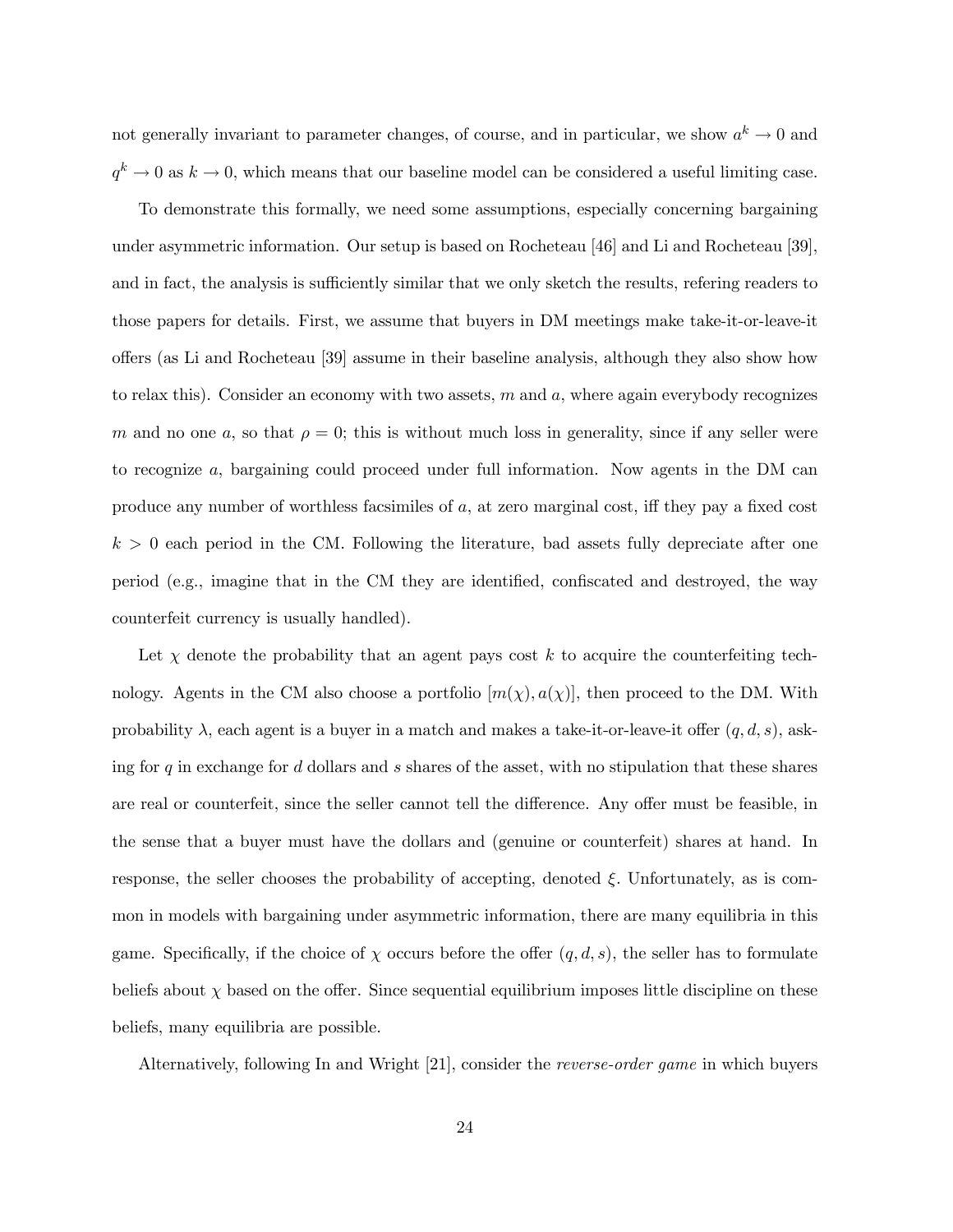first choose  $(q, d, s)$  and then  $\chi$ . Changing the timing in this way does not affect the payoffs or information of the seller; indeed, the two games have the same reduced normal form. This approach is in the spirit of the invariance condition required for strategic stability in Kohlberg and Mertens [29], which requires that a solution to a game should also be a solution to any other game with the same reduced normal form. With the new timing, however, the game described above has proper subgames, and thus sequential equilibrium imposes strict discipline: following any offer, the seller's belief about  $\chi$  must be consistent with equilibrium strategies. Li and Rocheteau [39] show that there is a unique equilibrium of this game, which is also an equilibrium of the original game for specific reasonable beliefs, and so the approach can be thought of as a natural refinement on the original game.

In this reverse-order game, take any offer  $(q, d, s)$ , and consider the subgame that follows in a meeting: the buyer chooses  $\chi$ , and the seller chooses  $\xi$ . Working backwards, let  $\tilde{\chi}$  denote the seller's belief that the buyer is a counterfeiter. The optimal choice of  $\xi$  is

$$
\xi = 1
$$
 or 0 or [0,1] as  $-c(q) + \phi d + \tilde{\chi}(\psi + \delta)s$  is  $> 0$  or  $< 0$  or  $= 0$ .

In words, sellers weigh the cost  $c(q)$  against the expected value of the payment  $p = \phi d + \tilde{\chi}(\psi + \delta)s$ , where the latter is based on beliefs about the probability  $\tilde{\chi}$ . Similarly, buyers choose not to counterfeit if

$$
-\phi^- d - \psi^- s + \beta \left\{ \lambda \xi [u(q) - \phi d - (\psi + \delta)s] + \phi d + (\psi + \delta)s \right\} \ge
$$
  

$$
-k - \phi^- d + \beta \left\{ \lambda \xi [u(q) - \phi d] + \phi d \right\}.
$$

The LHS is the payoff from acquiring  $d$  dollars and  $s$  genuine units of the asset, while the RHS is the payoff from acquiring  $d$  dollars and paying  $k$  for the ability to counterfeit.<sup>18</sup> Therefore

$$
\chi = 1
$$
 or 0 or [0,1] as  $k - s \left[ \psi - \beta(\psi + \delta)(1 - \lambda \xi) \right]$  is > 0 or  $< 0$  or  $= 0$ .

<sup>&</sup>lt;sup>18</sup>If the buyer did not acquire genuine assets in the previous CM, he saved the cost  $\psi^- s$ , but also lost the benefit of having genuine assets in the event that he does not trade in the DM. Here we use the result that agents bring no genuine assets to the DM if  $\chi = 1$ .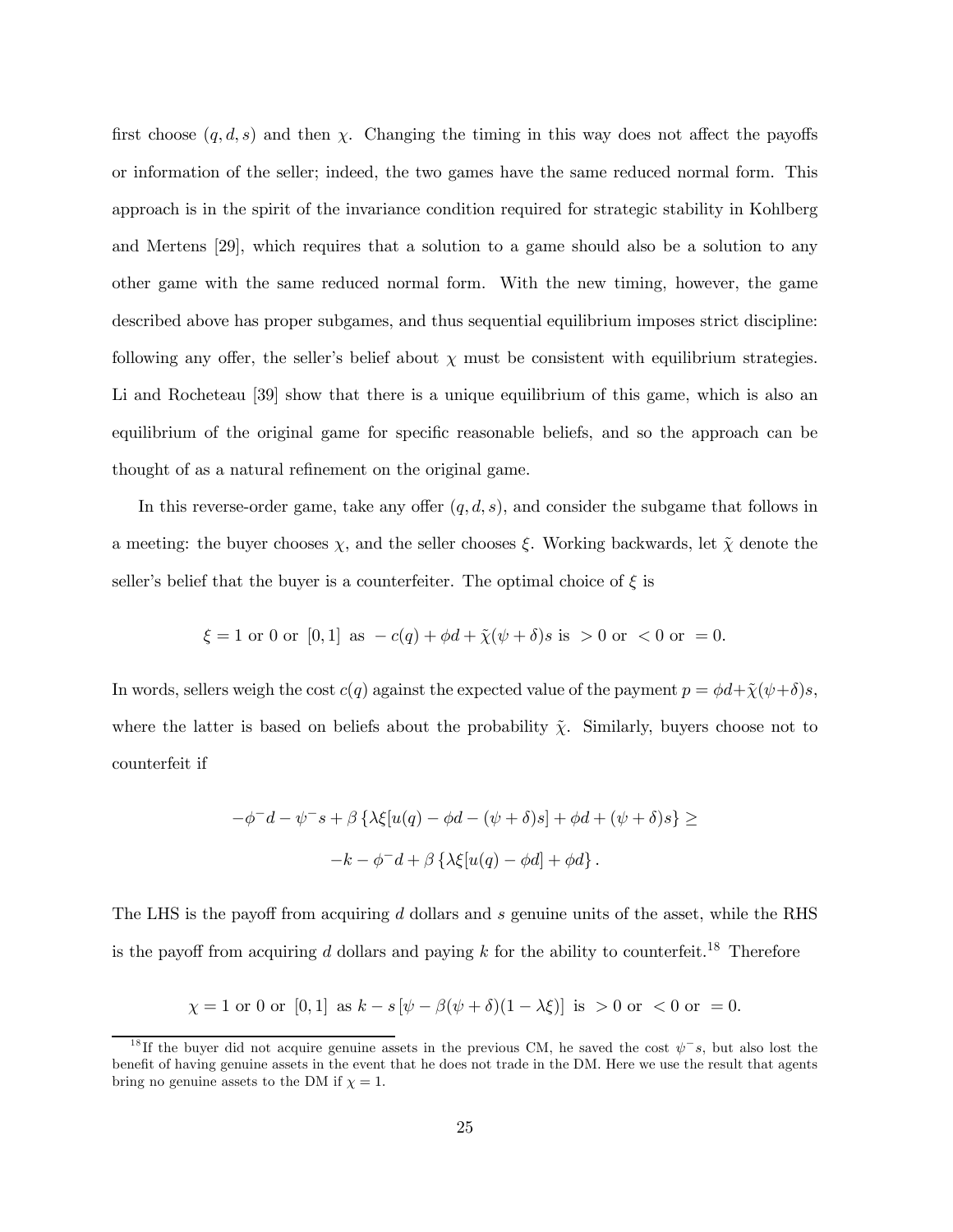Given  $(q, d, s)$ ,  $(\chi, \xi, \tilde{\chi})$  is an equilibrium in the subgame if  $\chi(q, d, s)$  and  $\xi(q, d, s)$  are best responses and sellers' beliefs are consistent  $\chi(q, d, s) = \tilde{\chi}(q, d, s)$ . Now, moving back in time, the equilibrium offer  $(q, d, s)$  maximizes an agent's payoff given  $\chi(q, d, s)$  and  $\xi(q, d, s)$ . As in Li and Rocheteau [39], there is a unique such  $(q, d, s)$  and it solves

$$
\max \{-i\phi d - r(\psi - \psi^*)s + \lambda[u(q) - \phi d - (\psi + \delta)s]\}\
$$
\n
$$
\text{s.t. } c(q) \le \phi d + (\psi + \delta)s \text{ and } k \ge s[\psi - \beta(1 - \alpha\lambda)(\psi + \delta)],
$$
\n
$$
\tag{20}
$$

where in equilibrium  $\chi(q, d, s) = 0$  and  $\xi(q, d, s) = 1$ . The objective function in (20) is expected utility in the CM. The first constraint is the incentive condition, or IC, ensuring  $\xi = 1$ ; the second is the no-counterfeiting condition, or NC, ensuring  $\chi = 0$ . Hence, a buyer's offer maximizes his payoff subject to the seller accepting and, critically, subject to the credibility of the belief that  $\tilde{s}$  is genuine. Credibility here means that  $\tilde{s}$  is not too big, because the seller can believe that buyers would not find it worthwhile to pay k to pass  $(\psi + \delta)s$  worth of worthless assets.

The NC condition is the bound on asset transferability mentioned above. Related to our comments on cash-in-advance and other ad hoc transaction patterns, it is apparent that this constraint ought to be endogenous and is not generally invariant to policy or other interventions. Moreover, it is immediate from NC that  $s \to 0$  as  $k \to 0$ . But we can say more, by characterizing equilibrium for all  $k \geq 0$ . The result is algebraically tedious (see the Appendix), but most of the economics can be seen from Figure 5, which partitions the parameter space into regions in which different types of equilibria exist.

**Proposition 4.** Define  $q_m$  and  $q_a$  by

$$
\frac{i}{\lambda} + 1 = \frac{u'(q_m)}{c'(q_m)} \text{ and } (1+r) A\delta = c(q_a)\lambda \left[ \frac{r}{\lambda} + 1 - \frac{u'(q_a)}{c'(q_a)} \right].
$$

Depending on A, there are three types of monetary equilibrium. In each of them,  $q = q_m$ ,  $d = M$ and  $\phi = [c(q_m) - (\psi + \delta)s] / M > 0$ , while  $\psi$  and s are given by:

1. 
$$
A\delta < \min\left\{\frac{c(q_m)(r-i)}{1+r}, \frac{k(r-i)}{i+\lambda}\right\} \Rightarrow s = A, \ \psi = \frac{\delta(1+i)}{r-i} > \psi^*
$$
 and NC not binding.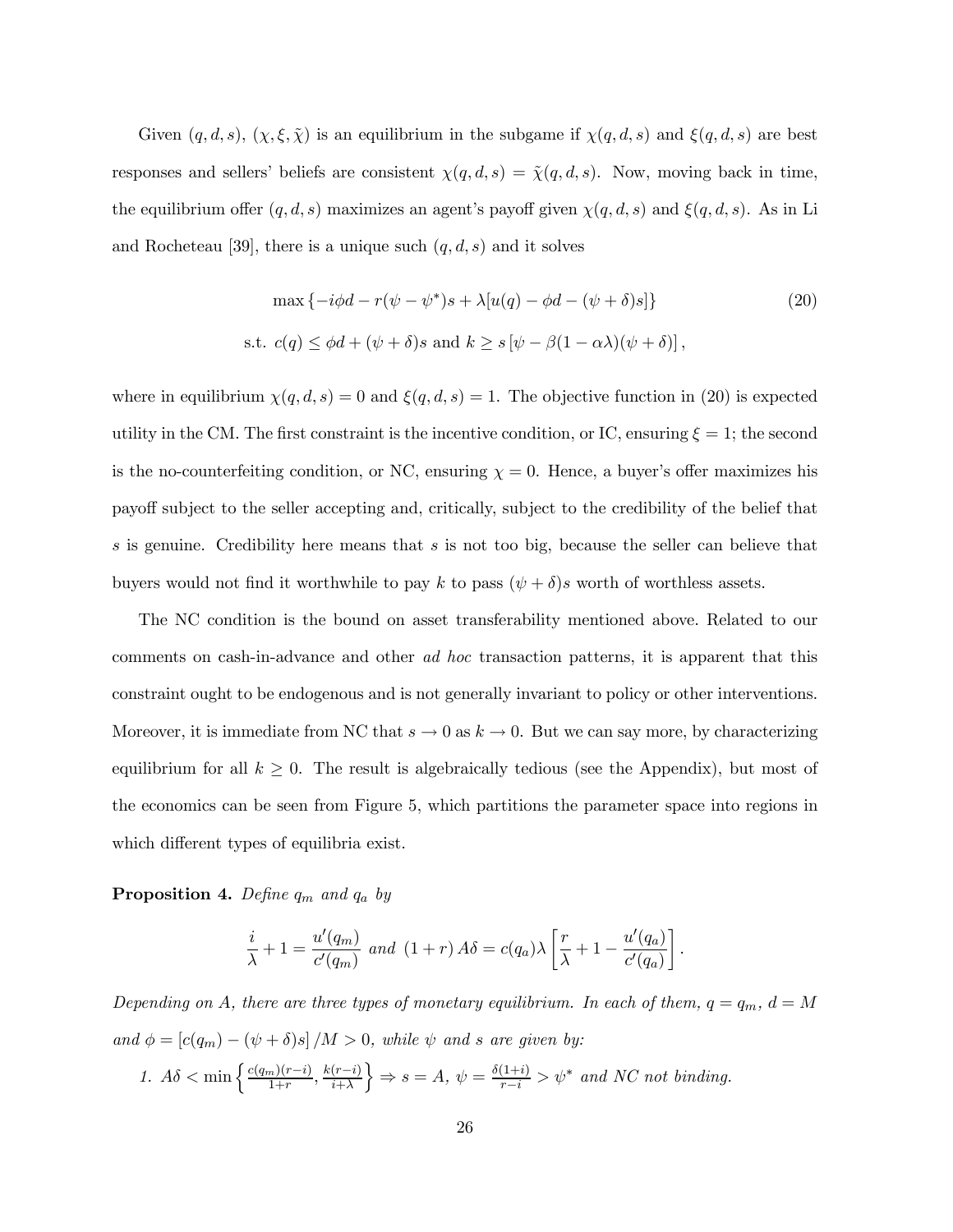2. 
$$
\frac{k(r-i)}{i+\lambda} < A\delta < \min\left\{\frac{c(q_m)(r+\lambda)-(1+r)k}{1+r}, \frac{rk}{\lambda}\right\} \Rightarrow s = A, \ \psi = \frac{(1+r)k+(1-\lambda)\delta A}{(r+\lambda)A} > \psi^*
$$
 and NC

binding.

3. 
$$
A\delta > \frac{rk}{\lambda}
$$
 and  $\frac{c(q_m)\lambda}{1+r} > k \Rightarrow s = \frac{rk}{\delta\lambda} < A$ ,  $\psi = \psi^*$ , and NC binding.

Also, there are four types of nonmonetary equilibrium, given by:

4. 
$$
\frac{c(q_m)(r-i)}{1+r} < A\delta < \min\left\{\frac{c(q^*)r}{1+r}, \frac{c(q_a)(r+\lambda)-(1+r)k}{1+r}\right\} \Rightarrow s = A, q = q_a, \psi = \frac{c(q_a)}{A} - \delta > \psi^*
$$
 and

NC not binding.

5. 
$$
\frac{c(q_m)(r+\lambda)-(1+r)k}{1+r} < A\delta < \min\left\{\frac{rk}{\lambda}, \frac{c(q_a)(r+\lambda)-(1+r)k}{1+r}\right\} \Rightarrow s = A, \ \psi = \frac{(1+r)k+(1-\lambda)\delta A}{(r+\lambda)A} > \psi^*,
$$
  
\n
$$
c(q) = (\psi + \delta)A \text{ and } NC \text{ binding}.
$$
  
\n6. 
$$
\frac{rk}{\lambda} < A\delta \text{ and } \frac{c(q_m)\lambda}{1+r} < k < \frac{c(q^*)\lambda}{1+r} \Rightarrow s = \frac{rk}{\lambda} < A, \ \psi = \psi^*, \ c(q) = \frac{(1+r)k}{\lambda} \text{ and } NC \text{ binding}.
$$
  
\n7. 
$$
A\delta > \frac{c(q^*)r}{1+r} \text{ and } k > \frac{c(q^*)\lambda}{1+r} \Rightarrow s = \frac{c(q^*)r}{(1+r)\delta} < A, \ \psi = \psi^*, \ q = q^* \text{ and } NC \text{ not binding}.
$$

#### INSERT FIGURE 5 ABOUT HERE

In type 1, 4 and 7 equilibria,  $k$  is large, so NC is not binding and  $a$  is perfectly liquid. In type 1 equilibrium,  $\tilde{A}$  is small and hence  $m$  is essential. As  $\tilde{A}$  grows, since it is perfectly liquid and dominates  $m$  in rate of return, it eventually drives  $m$  out. However, as  $k$  decreases, NC eventually binds and  $a$  is no longer perfectly liquid. When  $A$  is small, as in type 2 and 5 equilibria, a decrease in  $k$  tightens NC, inhibiting the use of assets in transactions and decreasing  $\psi$ . In the type 2 monetary equilibrium, this decrease in the liquidity of a increases demand for m, and hence  $\phi$ . Also, when k is small and A is big, as in type 3 and 6 equilibria, a is priced fundamentally. In equilibria where NC binds, again, only a fraction of one's assets can be traded to an uninformed seller. In general, assets become less liquid as  $k$  decreases, and when  $k \to 0$ we recover the benchmark model.

# 6 International Economics

Consider the case of an economy with two fiat objects,  $M_1$  and  $M_2$ , as in a Latin American country with both dollars and pesos. Let  $M_j$  grow at rate  $\gamma_j$ . Let  $\rho_1$  be the probability sellers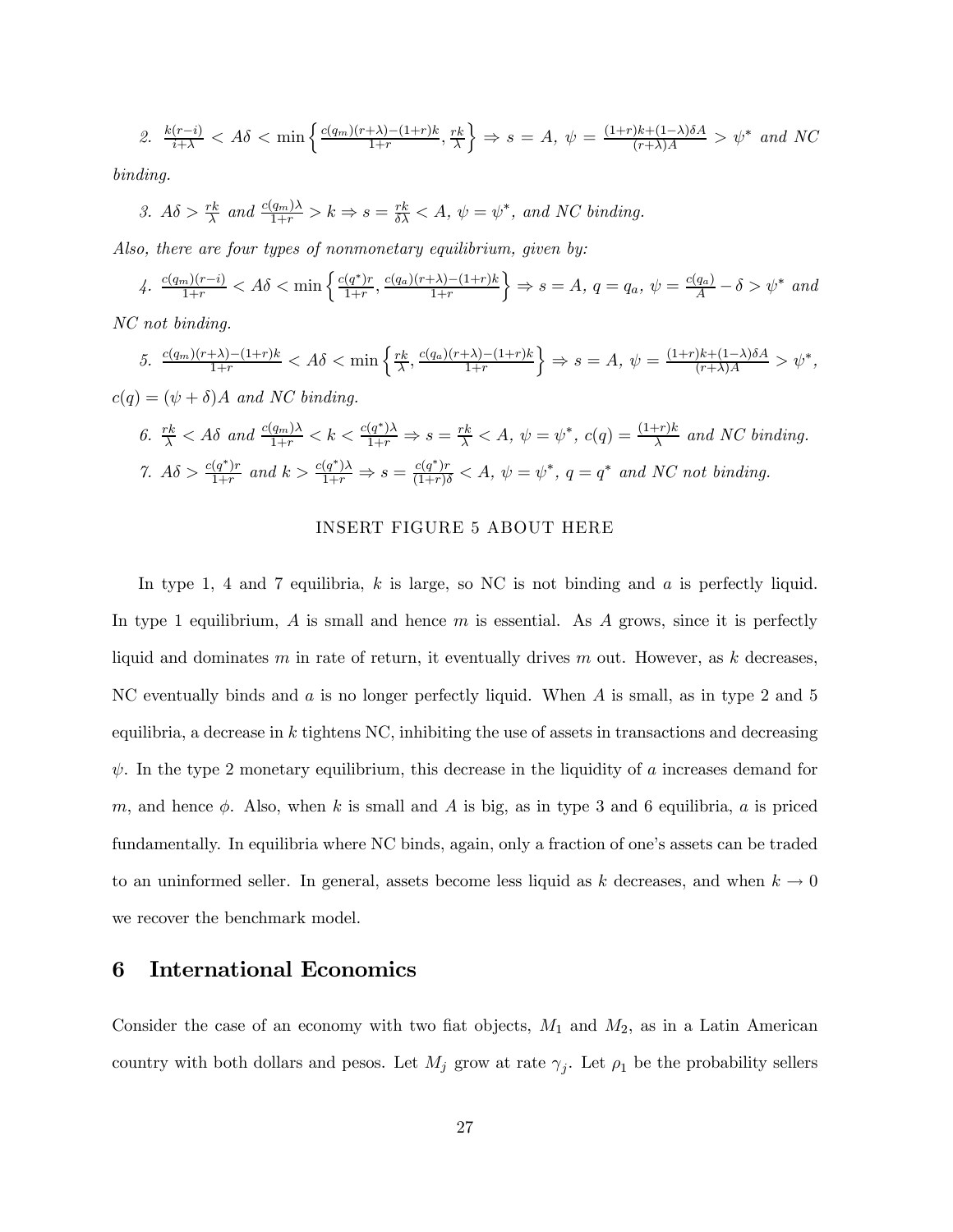recognize only  $M_1$ ,  $\rho_2$  the probability they only recognize  $M_2$ , and  $\rho_{12}$  the probability they recognize both. With a slight abuse of notation, let  $\lambda_1 = \lambda \rho_1$ ,  $\lambda_2 = \lambda \rho_2$ , and  $\lambda_{12} = \lambda \rho_{12}$ denote the probabilities that an agent is a buyer in the respective meetings. We begin with an exogenous information structure, where  $\lambda_1$ ,  $\lambda_2$  and  $\lambda_{12}$  are fixed. In any equilibrium in which both currencies are valued, the quantities traded in DM meetings are  $q_1 = z^{-1}(\phi_1 M_1)$ ,  $q_2 = z^{-1}(\phi_2 M_2)$  and  $q_{12} = z^{-1}(\phi_1 M_1 + \phi_2 M_2)$ . For each currency,  $1 + \pi_j = \phi_j^-/\phi_j$  is the inflation rate, which may or may not equal  $1 + \gamma_j$  in this application, as we will see. Using the Fisher Equation, as before,  $1 + i_j = \phi_j^-/\phi_j$  is the interest rate on an illiquid nominal bond denominated in currency  $j$ .

If both currencies are valued, the equilibrium conditions are

$$
i_1 = \lambda_1 \ell (q_1) + \lambda_{12} \ell (q_{12}) \tag{21}
$$

$$
i_2 = \lambda_2 \ell (q_2) + \lambda_{12} \ell (q_{12}). \tag{22}
$$

There are several cases of interest. The simplest is when some sellers recognize currency 1 and others recognize currency 2, but no one recognizes both:  $\lambda_1 > 0$ ,  $\lambda_2 > 0$ ,  $\lambda_{12} = 0$ . In this case we can solve independently for  $q_1$  and  $q_2$  from  $\ell(q_j) = i_j/\lambda_j$ , and here  $\pi_j = \gamma_j$ . Both currencies are valued, even if one is being issued at a higher rate and hence has a higher inflation and nominal interest rate, since  $M_1$  and  $M_2$  are each essential for some meetings. It is immediate that  $\partial q_j / \partial \lambda_j > 0$  and  $\partial q_j / \partial i_j < 0$ .<sup>19</sup>

For the next case suppose  $\rho_1 = 0$ ,  $\rho_2 > 0$  and  $\rho_{12} > 0$ , which captures the scenario where all sellers accept pesos, and some also accept dollars. The equilibrium conditions are

$$
i_1 = \lambda_{12} \ell (q_{12})
$$
  
\n
$$
i_2 = \lambda_2 \ell (q_2) + \lambda_{12} \ell (q_{12}),
$$

<sup>&</sup>lt;sup>19</sup>Notice that  $\lambda_1$  and  $i_1$  do not affect  $q_2$ , and vice versa, but this result is not especially robust. If there were an asset  $a_3$ , agents would hold all three. Then an increase in  $i_1$  makes them want to shift out of  $m_1$  and into  $a_3$ , driving up  $\phi_3$ . This makes them want to shift out of  $a_3$  and into  $m_2$ . This increased demand for  $m_2$  affects  $\phi_2$ and  $q_2$ . So, even if  $i_1$  does not affect  $m_2$  directly, there are equilibrium effects via  $a_3$ .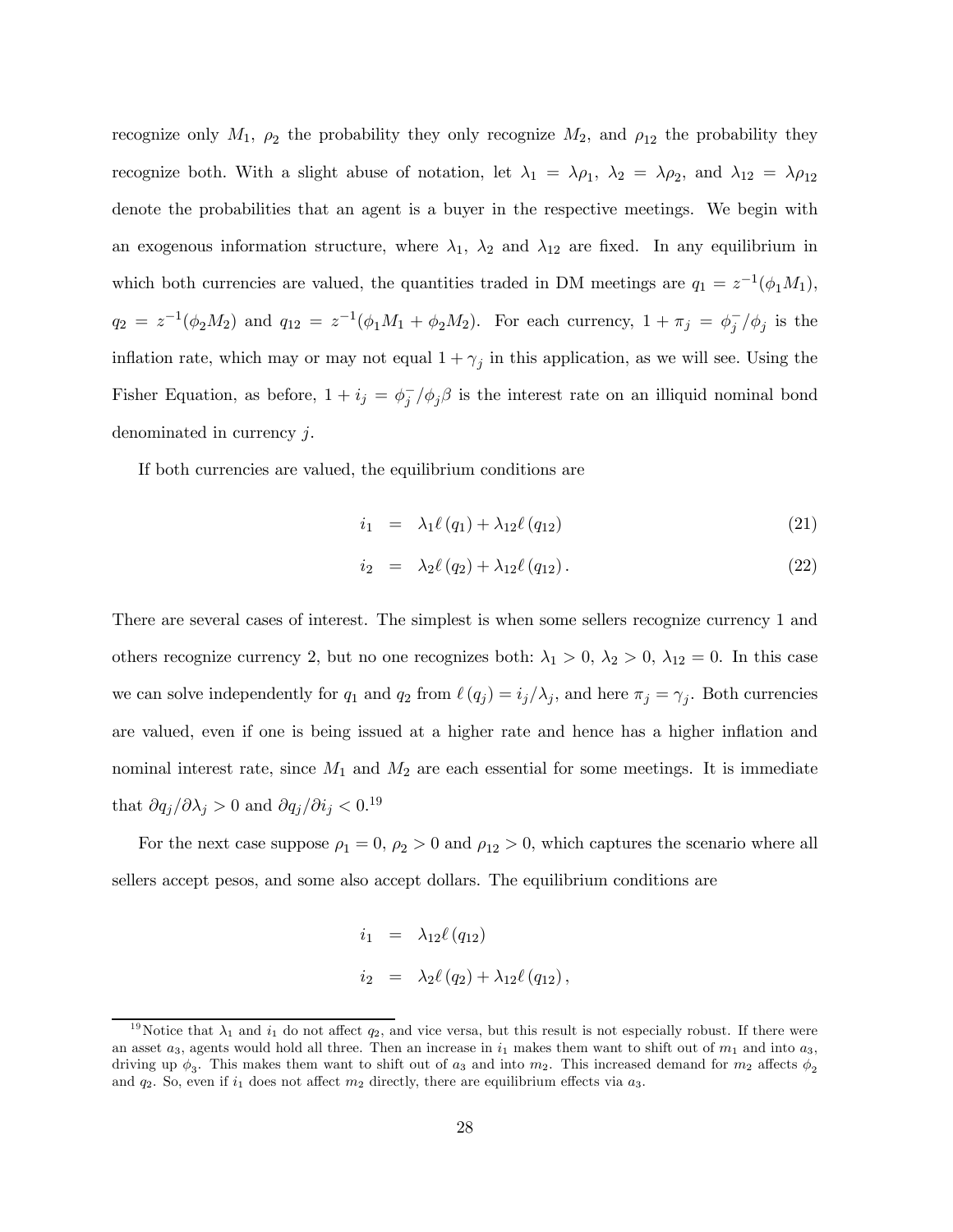where  $q_2 = z^{-1}(\phi_2 M_2)$  and  $q_{12} = z^{-1}(\phi_1 M_1 + \phi_2 M_2)$  and again  $\pi_j = \gamma_j$ . Combining these implies  $i_2 - i_1 = \lambda_2 \ell (q_2)$ , which implies that both currencies are valued only if  $i_2 > i_1$ . Since dollars are strictly dominated by pesos in terms of liquidity (i.e., anyone who accepts dollars also accepts pesos), the former needs a better return if anyone is to hold them. Among other results, Table 2 shows that increasing the rate at which we issue dollars  $\gamma_1$  increases  $\pi_1$  and  $i_1$ , which decreases  $\phi_1$ , increases  $\phi_2$  and obviously increases the exchange rate  $e = \phi_2/\phi_1$ .

|            | $\partial q_{12}$ | $\partial q_2$<br>$\cdot$ | റക- | дø, | $\partial e$ |
|------------|-------------------|---------------------------|-----|-----|--------------|
| $\imath_1$ |                   |                           |     |     |              |
| $\imath_2$ |                   |                           |     |     |              |

Table 2: Effects of policy changes.

Instead of taking recognizability to be exogenous, to discuss dollarization, we now allow locals to invest in order to recognize foreign currency. For this application we change the interpretation of  $\kappa(h)$  to a one-time, not a per-period, cost.<sup>20</sup> Now the decision to acquire the information needed to recognize US dollars is based on a comparison of  $\kappa(h)$  with the expected benefit of accepting both pesos and dollars forever. This is given by

$$
\frac{\Pi(\rho_{12})}{1-\beta} = \frac{\beta\lambda(1-\theta)}{1-\beta} \left[ u(q_{12}) - c(q_{12}) - u(q_2) + c(q_2) \right],
$$

where it is understood that  $q_{12}$  and  $q_2$  depend on  $\rho_{12}$ . One can show that  $\Pi(\rho_{12})$  is increasing as  $\Pi(\rho)$  was in Section 4. Intuitively, when the measure of locals who accept dollars increases,  $\phi_1$  goes up and this gives other locals more incentive to learn to trade in dollars. As before, this can generate multiple equilibria, some where dollars circulate widely and are highly valued, and others where this is not the case.

Moreover,  $\Pi(\rho_{12})$  shifts up when we raise  $\gamma_2$ . Assuming there is a unique equilibrium  $\rho_{12} \in$  $(0, 1)$ , this leads to an increase in  $i_2$  and hence dollarization. This effect can be dramatic in practice. As Guidotti and Rodriguez [18] report, dollarization in Bolivia went from close to 0 in

 $^{20}$ Discussion of why it might be costly to learn to use a new medium of exchange, with a particular focus on dollarization, is contained in Uribe [49], Guidotti and Rodriguez [18], and Dornbusch et al. [9].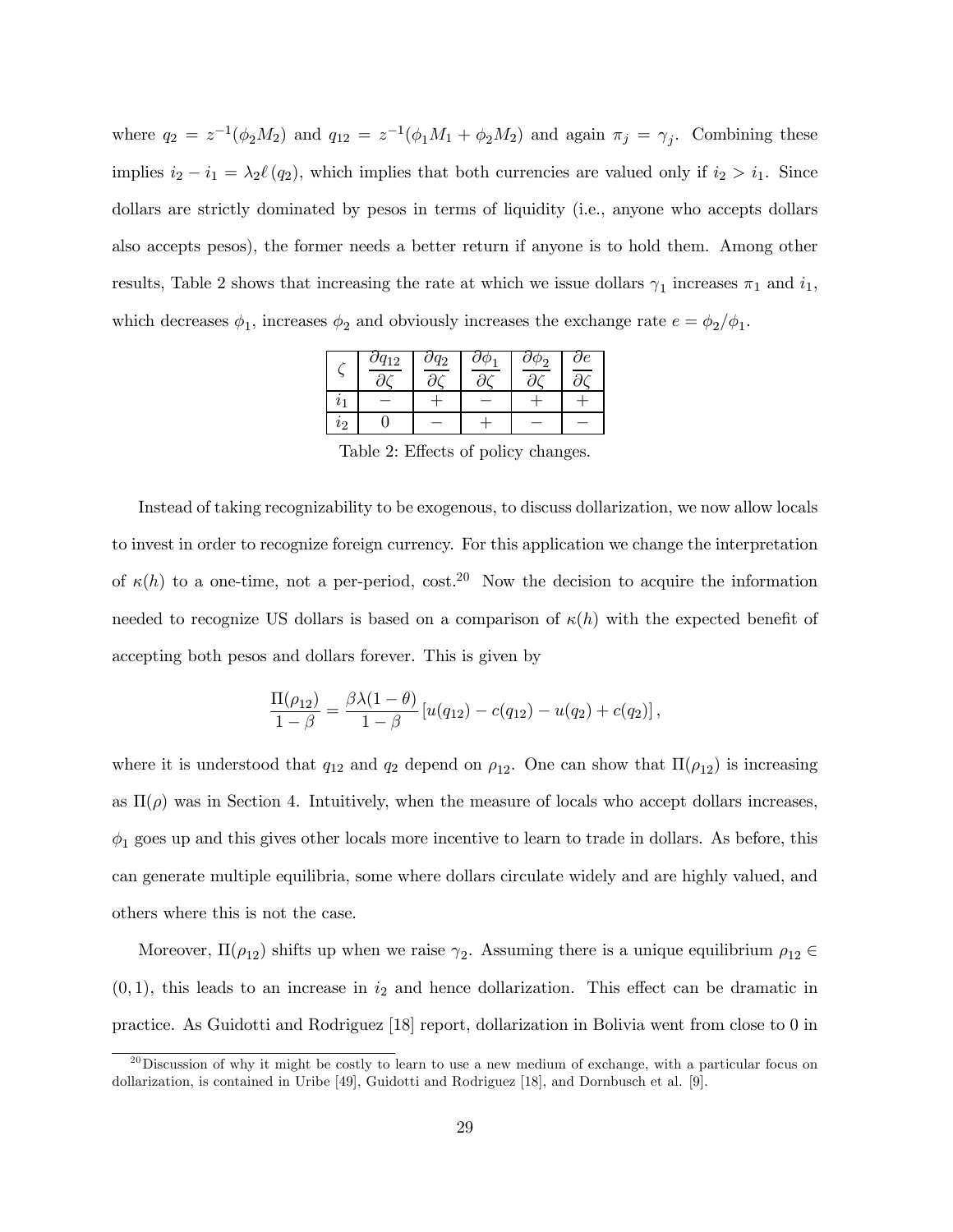1985 to nearly 50% in 1987. Note the asymmetry here when  $\kappa(h)$  is a one-time cost: although an increase in peso inflation leads to dollarization, a subsequent decrease does not reverse the process. This is because once locals learn how to trade using dollars, they do not forget when peso inflation comes down. This captures the notion of hysteresis in dollarization that has been discussed in the literature but not formalized in this way. The theory also predicts  $\rho_{12}$ increases if we lower  $i_1$ , instead of raising  $i_2$ . Thus, dollars are more likely to circulate in Latin America when either peso inflation is high or dollar inflation is low, consistent with conventional wisdom.<sup>21</sup>

The next case we consider is  $\rho_1 = \rho_2 = 0$  and  $\rho_{12} > 0$ , so that the two currencies are perfect substitutes. To reduce notation, assume  $\rho_{12} = 1$ . Then, in any equilibrium in which both currencies are valued, we have

$$
i_1 = \lambda \ell(q)
$$
 and  $i_2 = \lambda \ell(q)$ ,

where  $q = q_{12}$ . A necessary condition for this type of equilibrium is that  $i_1 = i_2$ , but note that, in this case, this does *not* necessarily mean the growth rates of  $M_1$  and  $M_2$  have to be the same (see below). This case is studied by Kareken and Wallace [24] in an OLG model, where they prove the exchange rate is indeterminate, and argue that this is natural since  $e = \phi_2/\phi_1$  is the relative price of two fiat objects. We think this is worth re-examining in our model, not just to show yet another application, but because their result seems to be under-appreciated.<sup>22</sup>

There are two versions of Kareken-Wallace indeterminacy: one in a stationary and the other in a non-stationary context. To begin with the stationary result, which is much easier, suppose  $\gamma_1 = \gamma_2 = \gamma$ , and consider an equilibrium where  $i_1 = i_2 = i$  and q solves  $i = \lambda \ell(q)$ . This implies  $z(q) = \phi_1 M_1 + \phi_2 M_2$  is constant as well. Now consider any arbitrary constant exchange rate  $e > 0$ , and let  $M = M_1 + eM_2$  denote the aggregate supply of money measured in units of

 $2<sup>1</sup>$  We are obviously being a little loose in this paragraph about expectations of policy changes, which matter for one-time investment decisions. For the sake of discussion, assume that both increases and decreases in inflation come as complete surprises.

 $2<sup>22</sup>$ Perhaps this is because, as they themselves put it, "some economists are more than a little doubtful about all OLG models." Again, this is where modern monetary theory may help.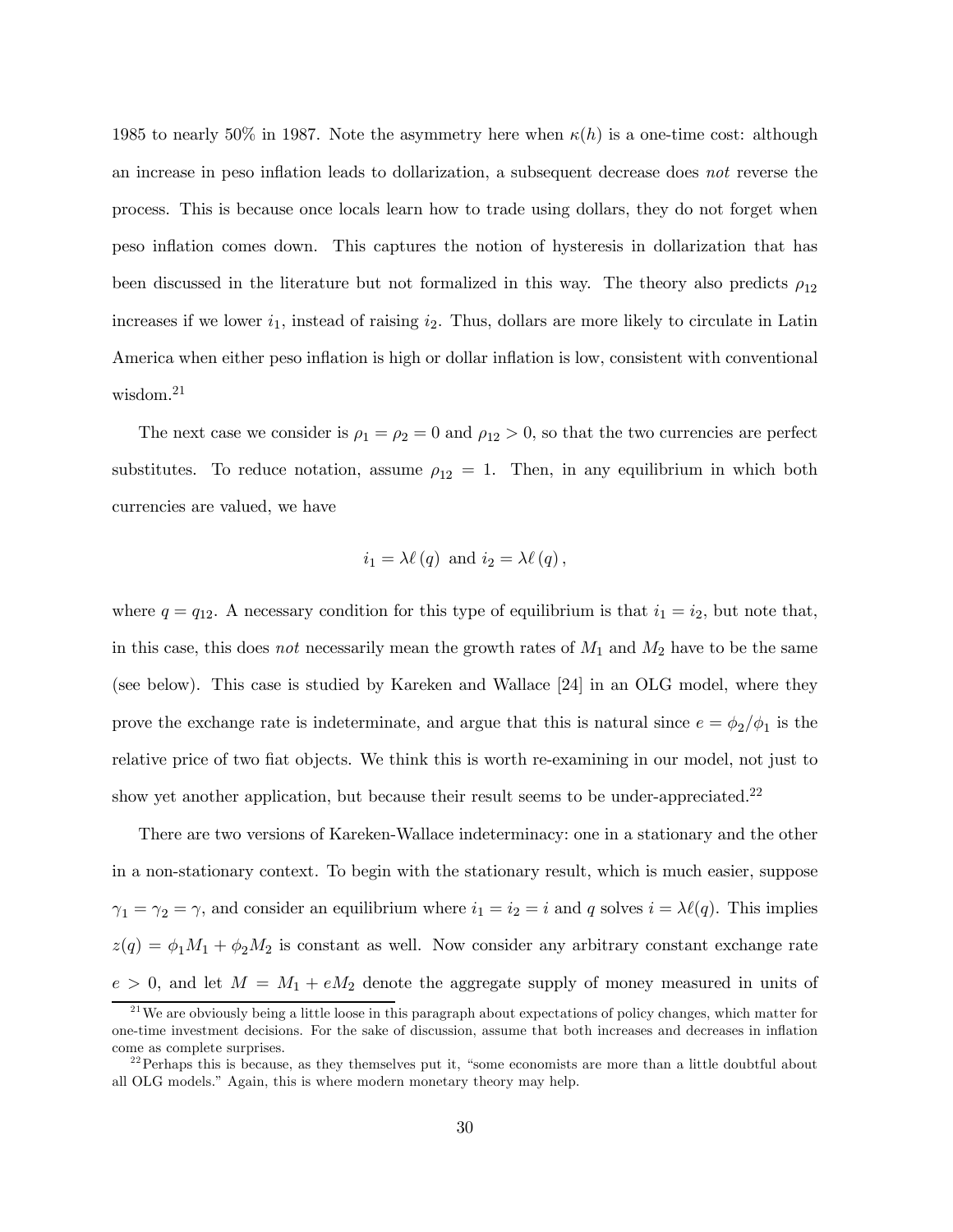currency 1, which is growing at rate  $\gamma$ . Since  $\phi_1 A = z(q)$  is constant,  $\phi_1$  decreases at rate  $\gamma$ , as does  $\phi_2$ . An equilibrium is comprised of time-invariant values for q and e, plus paths for  $\phi_1$ and  $\phi_2$ , such that q satisfies  $i = \lambda \ell(q)$ ,  $\phi_1$  and  $\phi_2$  decrease at rate  $\gamma$ , and  $z(q) = \phi_1 [M_1 + eM_2]$ . Consider this last condition at date  $t = 0$ . There are two free variables – the exchange rate e and the initial price  $\phi_1$  – that must satisfy a single equality. This makes  $e$  indeterminate.

This initially surprising result has an intuitive interpretation. Suppose there are two fiat objects, blue notes and red notes, both of which are being issued at the same rate and are equally liquid. If  $e = 2$ , we could call blue and red notes 5 and 10 dollar bills, say, while if  $e = 4$ we could call them 5 and 20 dollar bills. Prices at time  $t = 0$  will adjust, which can affect the total amount of money measured in units of blue notes, but this does not affect  $q$ . Still, due to fiscal considerations, the choice of  $e$  is not neutral. Suppose naturally that lump sum transfers of new notes go to different subsets of agents: Americans get dollars and Mexicans get pesos. For group 1, the value of the transfer in terms of CM numeraire is  $T_1 = \gamma M_1 \phi_1$ , while for group 2 it is  $T_2 = \gamma M_2 \phi_1 e$ . When we increase  $e, \phi_1$  and  $\phi_2$  both fall, while  $T_1$  falls and  $T_2$  rises. Since the transfers are lump sum they do not affect  $q$ , but they do affect CM hours worked and hence welfare for the two groups. Therefore  $e$  matters.

To briefly sketch the nonstationary Kareken-Wallace result, suppose the two currencies are being issued at different rates  $\gamma_1$  and  $\gamma_2$  (both still constant over time). Consider an arbitrary  $e > 0$ . Given the stocks of each currency at  $t = 0$ ,  $M_{1,0}$  and  $M_{2,0}$ , for all future  $t$  we have  $M_{j,t} =$  $(1 + \gamma_j)^t M_{j,0}$ . Letting  $M_t = M_{1,t} + e M_{2,t}$ , the growth rate of this aggregate  $1 + \bar{\gamma}_t = M_t / M_{t-1}$ satisfies

$$
1 + \bar{\gamma}_t = (1 + \gamma_1) \left( \frac{1}{1 + \omega_t} \right) + (1 + \gamma_2) \left( \frac{1}{1 + 1/\omega_t} \right),
$$

where  $\omega_t = e(1 + \gamma_2)^{t-1} M_{2,0} / (1 + \gamma_1)^{t-1} M_{1,0}$ , and  $\bar{\gamma}_t \to \max\{1 + \gamma_1, 1 + \gamma_2\}$  as  $t \to \infty$ . In equilibrium with both currencies valued,

$$
(1+r)\phi_{j,t-1}/\phi_{j,t} = 1 + \lambda \ell(q_t).
$$
 (23)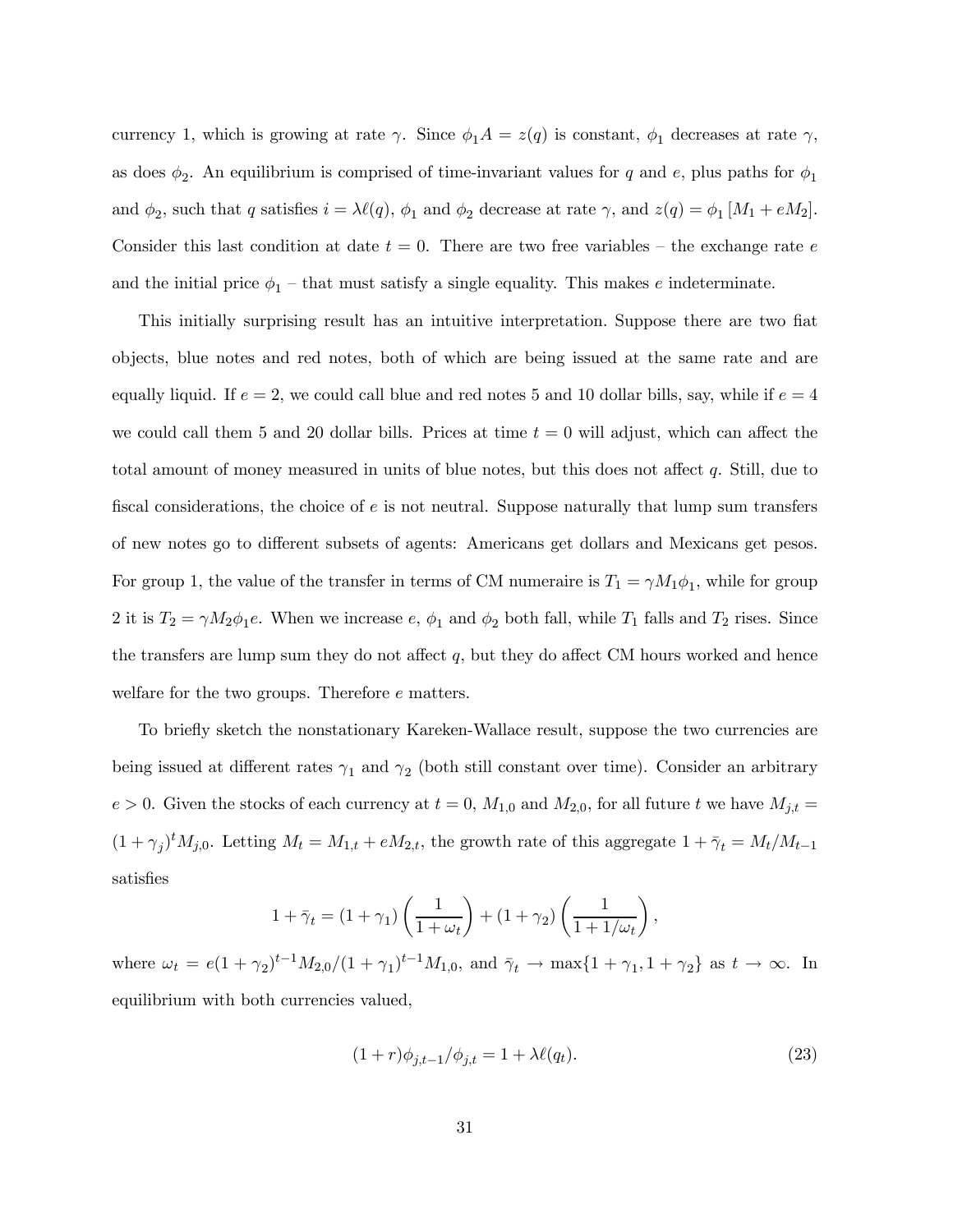Then, using  $z(q_t) = \phi_{1,t} M_t$  for all t, we have

$$
\frac{\phi_{j,t-1}}{\phi_{j,t}} = \bar{\gamma}_t \frac{z(q_{t-1})}{z(q_t)}.\tag{24}
$$

Combining (23) and (24) yields a first order difference equation,

$$
(1+r)\bar{\gamma}_t \frac{z(q_{t-1})}{z(q_t)} = 1 + \lambda \ell(q_t). \tag{25}
$$

As in Kareken-Wallace, for any e there exists a unique solution to this difference equation satisfying the nonnegativity and boundedness requirements. This equilibrium has a time-varying supply of real balances, which makes it hard to characterize, but again nothing pins down e. Note that deriving this result within the context of our model potentially allows us to move beyond the original Kareken-Wallace result: while they assumed that both currencies are perfectly liquid, in our model one could allow them to have different liquidities, either exogenously or endogenously. More work on these issues may be interesting, but is beyond the scope of this paper.

## 7 Discussion

The basic ideas here are not new. Samuelson [48], for one, put it this way:

It is true that in a world involving no transaction friction and no uncertainty, there would be no reason for a spread between the yield on any two assets, and hence there would be no difference in the yield on money and on securities... In fact, in such a world securities themselves would circulate as money and be acceptable in transactions... Of course, the above does not happen in real life, precisely because uncertainty, contingency needs, non-synchronization of revenues and outlay, transactions frictions, etc., etc. are all with us.

Samuelson and his and contemporaries, however, did not write down explicit models incorporating the relevant frictions.23 On informational frictions, consider Jevons [22], who defined a quality called cognizability as follows:

 $^{23}$  Nor did they say much about why these frictions, if they were in a model, would be expected to generate a role for money or liquid securities — as opposed to credit or record keeping.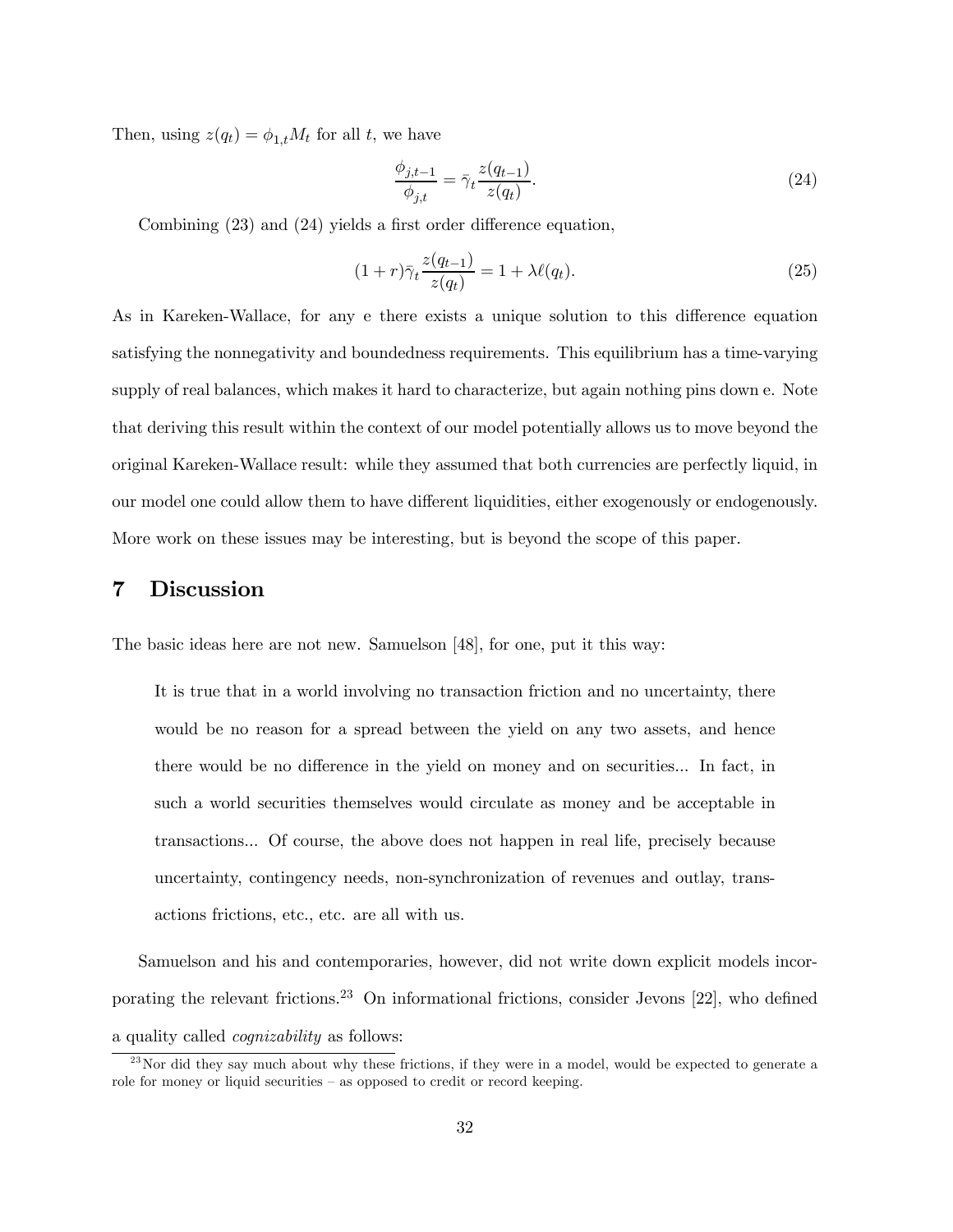By this name we may denote the capability of a substance for being easily recognized and distinguished from all other substances. As a medium of exchange, money has to be continually handed about, and it will occasion great trouble if every person receiving currency has to scrutinize, weigh, and test it. If it requires any skill to discriminate good money from bad, poor ignorant people are sure to be imposed upon... Precious stones, even if in other respects good as money, could not be so used, because only a skilled lapidary can surely distinguish between true and imitation gems.

A century later, Alchian [2] argued "Any exchange proposed between two parties with two goods will be hindered... the less fully informed are the two parties about the true characteristics of the proffered goods." Like us, he assumed "interpersonal differences exist in degrees of knowledge about different goods — either by fortuitous circumstance or by deliberate development of such knowledge," and that assets or goods "differ in the costs of determining or conveying to others their true qualities and attributes." Alchian concluded, "It is not the absence of a double coincidence of wants, nor of the costs of searching out the market of potential buyers and sellers of various goods, nor of record keeping, but the costliness of information about the attributes of goods available for exchange that induces the use of money in an exchange economy." Modern theory tries to be explicit about how this works, but to do so, one has to make assumptions and abstractions. Here we discuss some issues that come up.

First, agents in our model sometimes use real assets to purchase goods directly, which, one might say, does not resemble actual markets. As noted earlier, however, an alternative interpretation that may be more realistic is that agents use assets as collateral.<sup>24</sup> Also, as Ravikumar and Shao [45] point out, sometimes one can write checks on mutual funds, and

 $^{24}$ As David Andofatto put it in a recent blog: "On the surface, these two methods of payment look rather different. The first entails immediate settlement, while the second entails delayed settlement. To the extent that the asset in question circulates widely as a device used for immediate settlement, it is called money (in this case, backed money). To the extent it is used in support of debt, it is called collateral. But while the monetary and credit transactions just described look different on the surface, they are equivalent in the sense that capital is used to facilitate transactions that might not otherwise have taken place."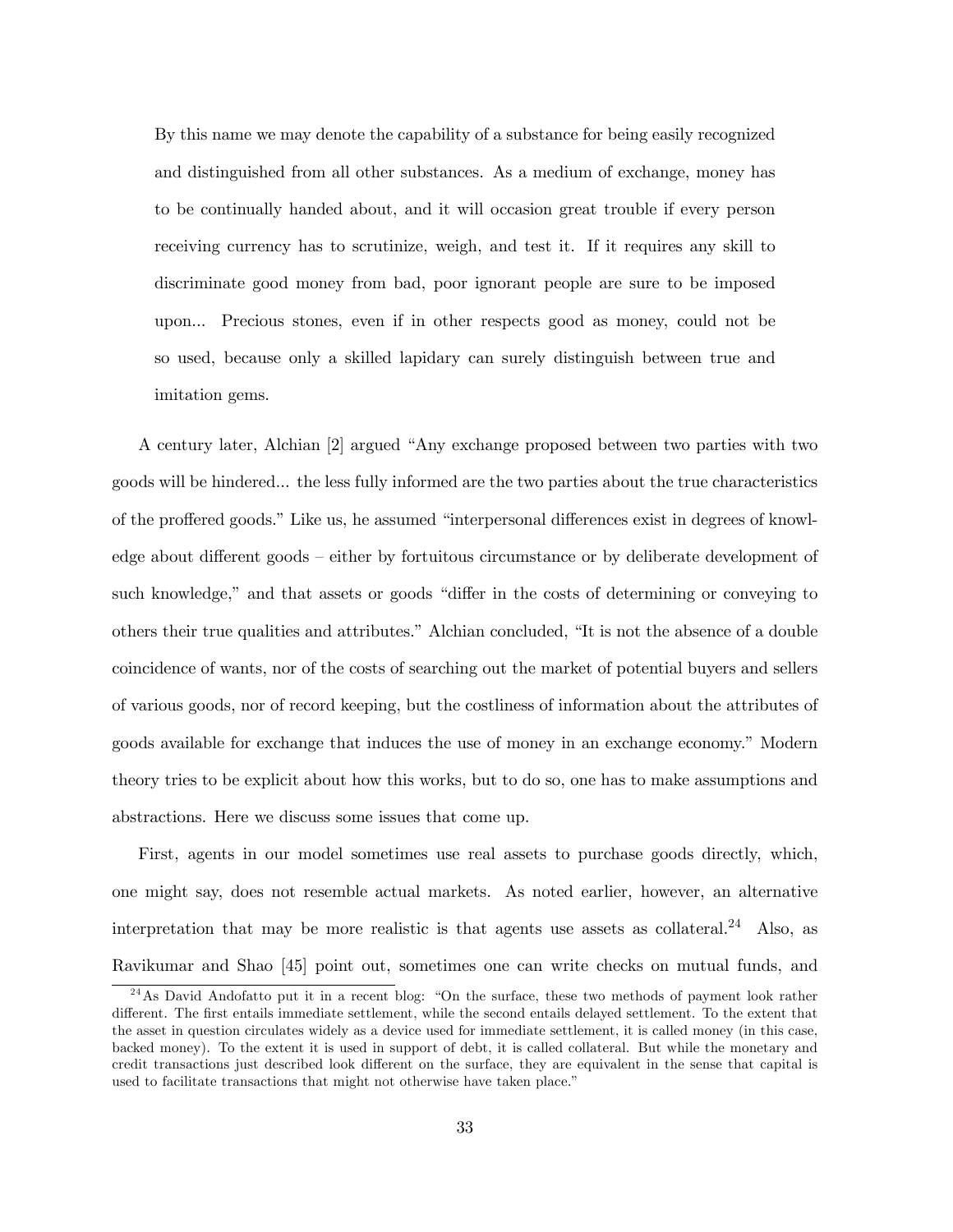even if not, purchasing power may be easily transferrable into bank accounts on which one can. Although we do not actually model transfers from equity to checking accounts, for many applications we are still happy with the idea that assets help consumers make payments. For investors or firms, this may be even more relevant. In OTC (over-the-counter) markets trades often boil down to an exchange of securities, such as swaps between fixed- and variable-rate assets. One might also object to our dividends generating utility, although this has been standard since Lucas (1978), and seems reasonable for assets that pay dividends or interest. In fact, if one prefers, in our model dividends can be paid in the CM in units of numeraire, or in cash.

One might also question our DM specification more broadly, featuring as it does search and bargaining. In OTC markets, however, these features are quite realistic, as sophisticated products like derivatives or complex securitized loans are traded by dealers who must search for counterparties and bargain over the terms of trade.<sup>25</sup> We do not claim that our DM constitutes the definitive model of such activity; only that search and bargaining are not unnatural in finance generally. Random matching is also a convenient way to model agents meeting and trading with each other, rather than against their budget equations. By explicitly modeling trade in this way, one can start to ask whether agents use barter, credit or other means, and if they use media of exchange to ask which assets play that role. But one does not have to take it literally, and we could replace random with directed search, or replace search entirely with preference and technology shocks (again we refer to the surveys mentioned above).

Many results hinge on whether assets are scarce or plentiful, i.e.,  $A < A^*$  or  $A > A^*$ . In the former but not the latter case we get a liquidity premium, the Fisher Equation fails, easy money can reduce some real returns, etc. Which is the empirically relevant case? Caballero [8] advocates the position that there is indeed a dearth of financial assets in the world. The

<sup>&</sup>lt;sup>25</sup>As Duffie et al. [10] put it, "Many assets, such as mortgage-backed securities, corporate bonds, government bonds, US federal funds, emerging-market debt, bank loans, swaps and many other derivatives, private equity, and real estate, are traded in [OTC] markets. Traders in these markets search for counterparties, incurring opportunity or other costs. When counterparties meet, their bilateral relationship is strategic; prices are set through a bargaining process that reflects each investor's alternatives to immediate trade."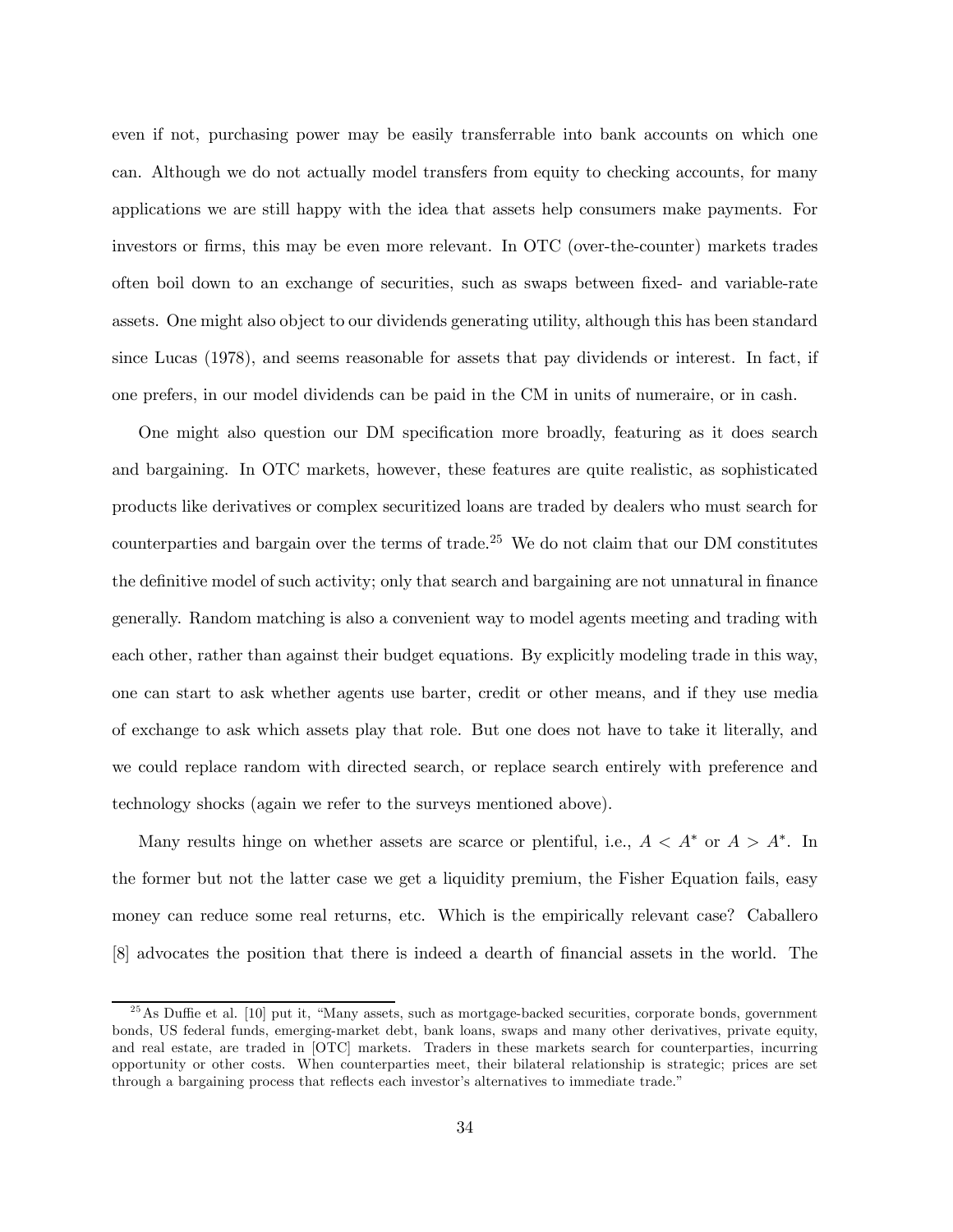idea is that the demand for such assets is huge. Geanakoplos and Zame [13] document that "the total [value] of collateralized lending is enormous: the value of U.S. residential mortgages alone exceeds \$9.7 trillion (only slightly less than the \$10.15 trillion total capitalization of S&P 500 firms)." To understand why there is so much demand for liquidity relative to GDP, note that many final or deferred-but-collateralized payments must be made on transactions that do not add to net output. A prime example is clearing and settlement among banks and related institutions. The average daily values of transactions on the two big settlement systems in the US, Fedwire and CHIPS, are currently around \$2.3 trillion and \$1.4 trillion — meaning that the equivalent of annual output flows throughout the system used every  $4 \text{ days}$ .<sup>26</sup>

Although we use clearing and settlement to help motivate the demand for liquid assets, in the model taken literally, assets are used only to finance consumption. Models in this general class have been used to study payments across financial institutions (Koeppl, Monnet and Temzilides [28]; Lester [35]), but there is much more to be done. Also, mitigating this demand for liquidity is the fact that one can sometimes use the same assets as collateral many times, as well as the fact that intermediaries with illiquid assets issue liquid liabilities. But it is important to understand recognizability when thinking about the quantity of available liquidity. While the total value of assets may be large, especially if one includes various types of intangible or human capital, to the extent that these are difficult to use in transactions or as collateral, liquidity may still be scarce. The issue is not whether there is a shortage of wealth; it is whether it is easy to pull together enough assets with desirable properties — recognizability, transferability, etc. — to accommodate the need for liquidity.

# 8 Conclusion

There is a long tradition arguing that informational frictions are central for understanding money. We are convinced that they are central for understanding liquidity generally. In our

 $26$  For more details, see www.frbservices.org/operations/fedwire/fedwire\_funds\_services\_statistics.html and www.chips.org/docs/000652.pdf.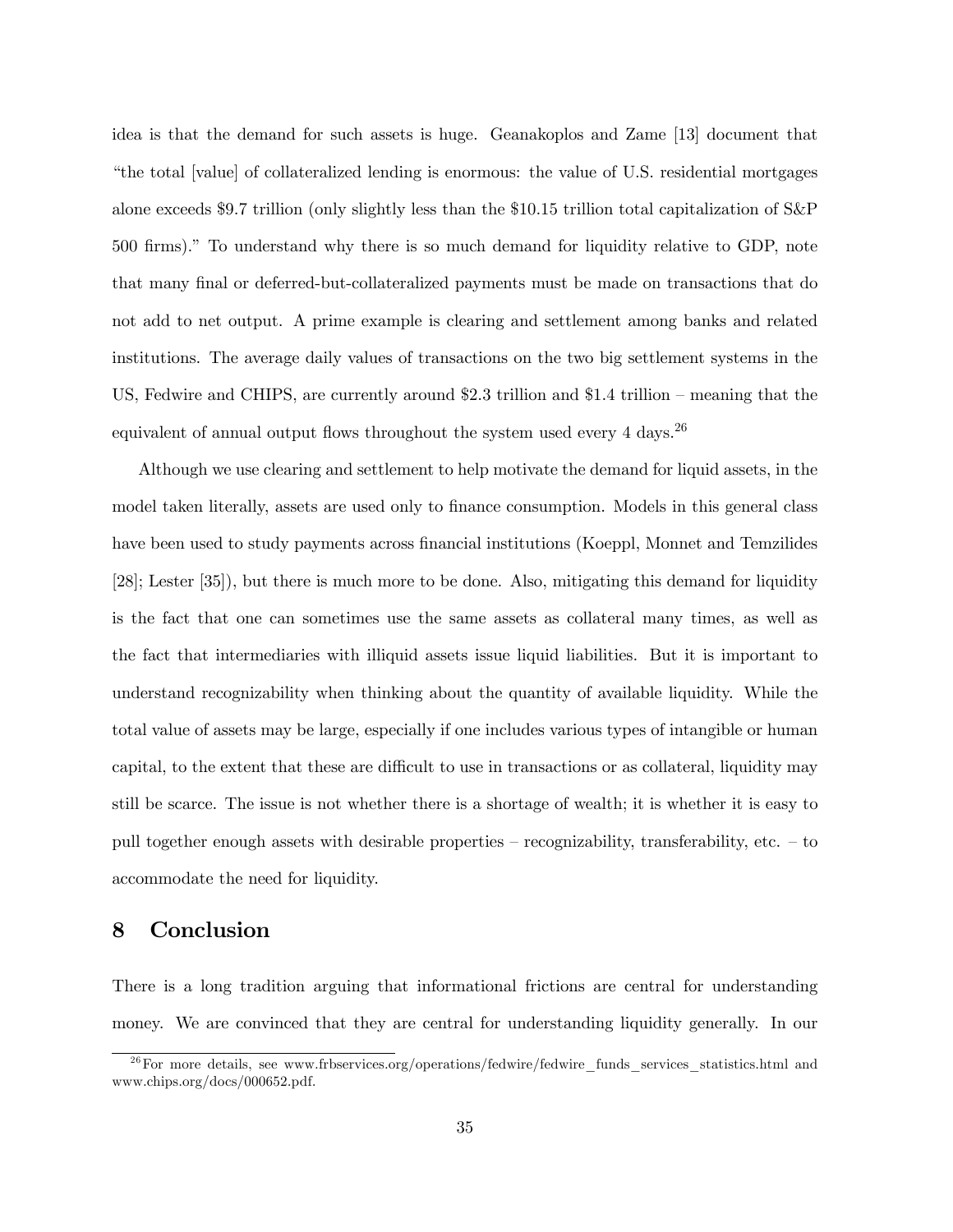framework, real and fiat assets can differ in terms of recognizability, and this can give rise to liquidity premia. We analyzed implications for monetary policy, showing how the Fisher Equation holds for some but not other assets, and how inflation affects even those who never use cash. We endogenized recognizability and liquidity by letting agents invest in information, proved existence, and discussed the possibility of multiplicity. One lesson is that small changes in fundamentals may have big effects. Another is that models with exogenous restrictions, like cash in advance, or cashless models, or those with constraints on asset transferability, are problematic because generally transaction patterns are neither uniquely determined nor invariant to interventions. Relatedly, we advocate models where the role of assets in exchange is modeled explicitly, as opposed to sticking them directly into utility function, because it imposes more discipline and structure.

Several assumptions kept the analysis tractable. One is that bad assets can be produced at cost  $k = 0$ , which implies agents who cannot verify an asset's authenticity never accept it. This allows us to use recognizability as a determinant of liquidity while avoiding technical problems assoociated with bargaining under private information. However, we also characterized equilibrium for  $k > 0$ , and showed that as  $k \to 0$  the outcomes converge to the those in the benchmark. Another reason for tractability is that we use proportional bargaining, but the theory is robust in that similar results hold with alternative solution concepts, including generalized Nash and Walrasian pricing. Still, more could be done in terms of studying different mechanisms. Other outstanding issues include considering versions where firms or investors, not only consumers, are subject to liquidity concerns, and bringing intermediation into the picture. It would be interesting to add a secondary market — convening, say, between the CM and DM where agents swap assets before trading for goods. One could also pursue empirical implications, as discussed in the context of our interrelated asset demand system. We leave all this to future work.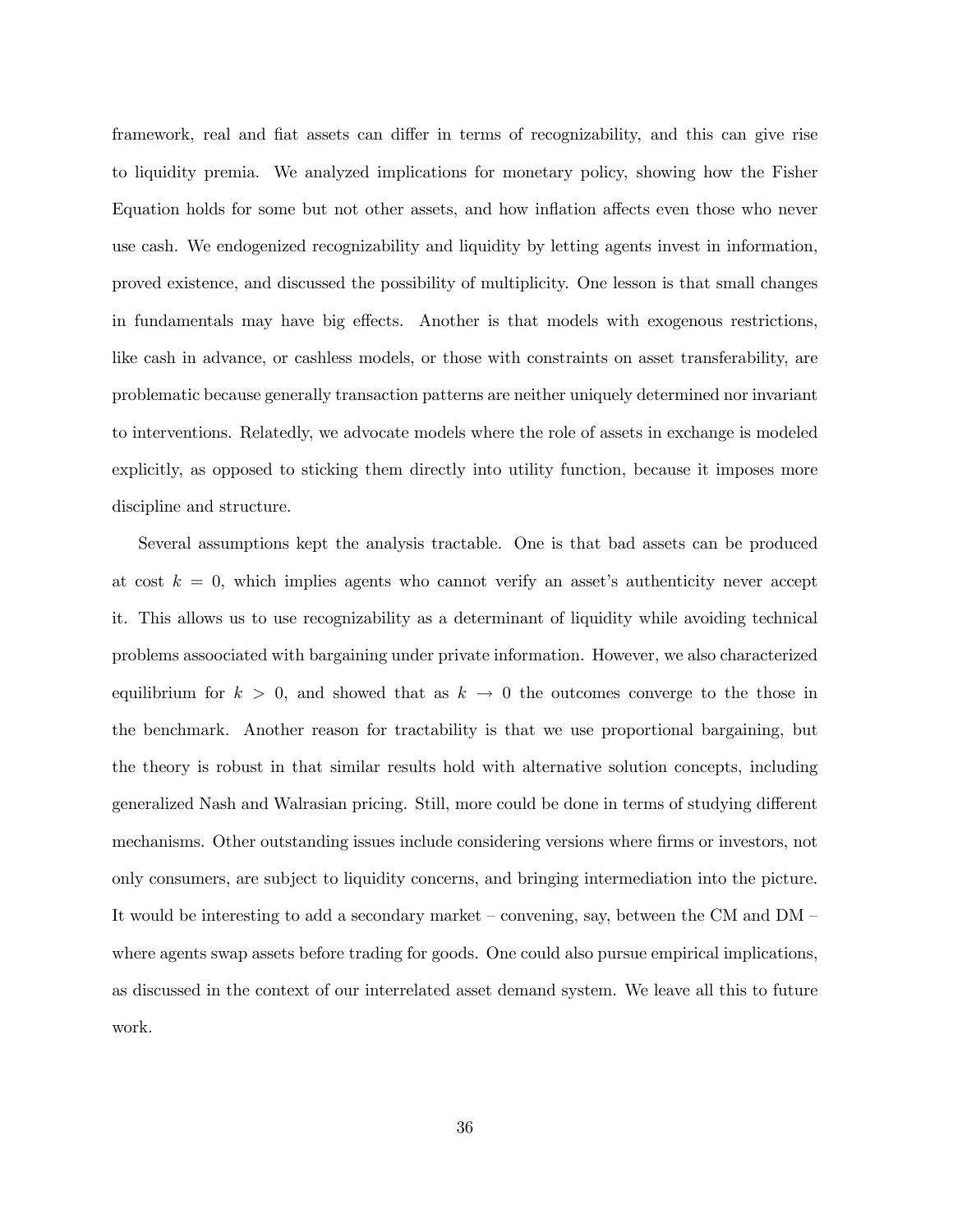# Appendix

**Results in Table 1:** Let  $\Delta$  denote the determinant of the following matrix:

$$
\begin{bmatrix}\n\lambda_1 \ell'(q_1) & \lambda_2 \ell'(q_2) \\
[\lambda_2 \ell(q_2) - r] z'(q_1) & [r - \lambda_2 \ell(q_2)] z'(q_2) - [z(q_2) - z(q_1)] \lambda_2 \ell'(q_2)\n\end{bmatrix}
$$

Since  $q_2 \ge q_1$  implies  $r \ge \lambda_2 \ell(q_2)0$ , we have  $\Delta < 0$ . Then it is easy to compute:

$$
\begin{array}{rcl}\n\frac{\partial q_1}{\partial i} &=& \frac{[r - \rho \lambda \ell(q_2)] z'(q_2) - [z(q_2) - z(q_1)] \rho \lambda \ell'(q_2)}{\Delta} < 0 \\
\frac{\partial q_2}{\partial i} &=& \frac{[r - \rho \lambda \ell(q_2)] z'(q_1)}{\Delta} < 0 \\
\frac{\partial q_1}{\partial \rho} &=& \frac{\lambda[\ell(q_1) - \ell(q_2)][r - \rho \lambda \ell(q_2)] z'(q_2) - [z(q_2) - z(q_1)] \rho \lambda \ell'(q_2) \lambda \ell(q_1)}{\Delta} < 0 \\
\frac{\partial q_2}{\partial \rho} &=& \frac{\lambda[\ell(q_1) - \ell(q_2)][r - \rho \lambda \ell(q_2)] z'(q_1) + [z(q_2) - z(q_1)](1 - \rho) \lambda \ell'(q_1) \lambda \ell(q_2)}{\Delta}.\n\end{array}
$$

Given  $z(q_1) = \phi M$  and  $z(q_2) - z(q_1) = (\psi + \delta)A$ , we have

$$
\frac{\partial \psi}{\partial i} = \frac{[z(q_2) - z(q_1)]\rho \lambda \ell'(q_2) z'(q_1)}{A\Delta} > 0
$$
  
\n
$$
\frac{\partial \phi}{\partial i} = \frac{z'(q_1)}{M} \frac{\partial q_1}{\partial i} < 0
$$
  
\n
$$
\frac{\partial \psi}{\partial \rho} = \frac{[z(q_2) - z(q_1)][(1 - \rho)\lambda \ell'(q_1)\lambda \ell(q_2) z'(q_2) + \rho \lambda \ell'(q_2)\lambda \ell(q_1) z'(q_1)]}{\Delta} > 0
$$
  
\n
$$
\frac{\partial \phi}{\partial \rho} = \frac{z'(q_1)}{M} \frac{\partial q_1}{\partial \rho} < 0.
$$

To see that  $\lim_{\rho\to 0} \frac{\partial \psi}{\partial i} = 0$ , note that  $q_1 \to \hat{q} = \ell^{-1}(i/\lambda) \in (0, q^*)$  as  $\rho \to 0$ , while  $q_2 \to$  $\min\{q^*, \bar{q}\}\$ , where  $\bar{q}$  satisfies  $(1+r)\delta A = r [z(\bar{q}) - z(\hat{q})]$ . Hence  $\Delta \to \lambda \ell'(q_1)rz'(q_2)$ , which is strictly negative and bounded, so that  $\partial \psi / \partial i \to 0$  as  $\rho \to 0$ .

**Proof of Proposition 2:** Suppose  $A < A^*$ . We claim there exists a unique  $(q_1, q_2)$  with  $q_1 > 0$ and  $q_2 < q^*$  that satisfies the equilibrium conditions (17)-(18). Let  $\mu$  and  $\alpha$  denote the implicit functions (17)-(18), mapping  $q_1$  into  $q_2$ . We have

$$
\mu'(q_1) = -\frac{\lambda_1 \ell'(q_1)}{\lambda_2 \ell'(q_2)} < 0
$$
  
\n
$$
\alpha'(q_1) = \frac{z'(q_1) \{1 - \beta[\lambda_2 \ell(q_2) + 1]\}}{z'(q_2) \{1 - \beta[\lambda_2 \ell(q_2) + 1]\} - [z(q_2) - z(q_1)] \beta \lambda_2 \ell'(q_2)} > 0.
$$

Let  $\check{q}$  satisfy  $\ell(\check{q}) = (\gamma - \beta) / \beta \lambda_1 + \lambda_2/\lambda_1$ , with  $0 < \check{q} < \check{q} \leq q^*$ . Since  $\ell'(q) < 0$  and  $\lim_{q \to \infty} \ell(q) =$  $-1$ , it is easy to see that  $\lim_{q_1\to q^+} \mu(q_1) = \infty$ . Moreover, we claim  $\lim_{q_1\to q^+} \alpha(q_1) < \infty$ . Suppose not, so that  $\lim_{q_1 \to \tilde{q}^+} \alpha(q_1) = \infty$ . Then

$$
A\delta = \lim_{q_1 \to \breve{q}^+} [z(\alpha(q_1)) - z(q_1)][1 - \beta + \beta \lambda_2].
$$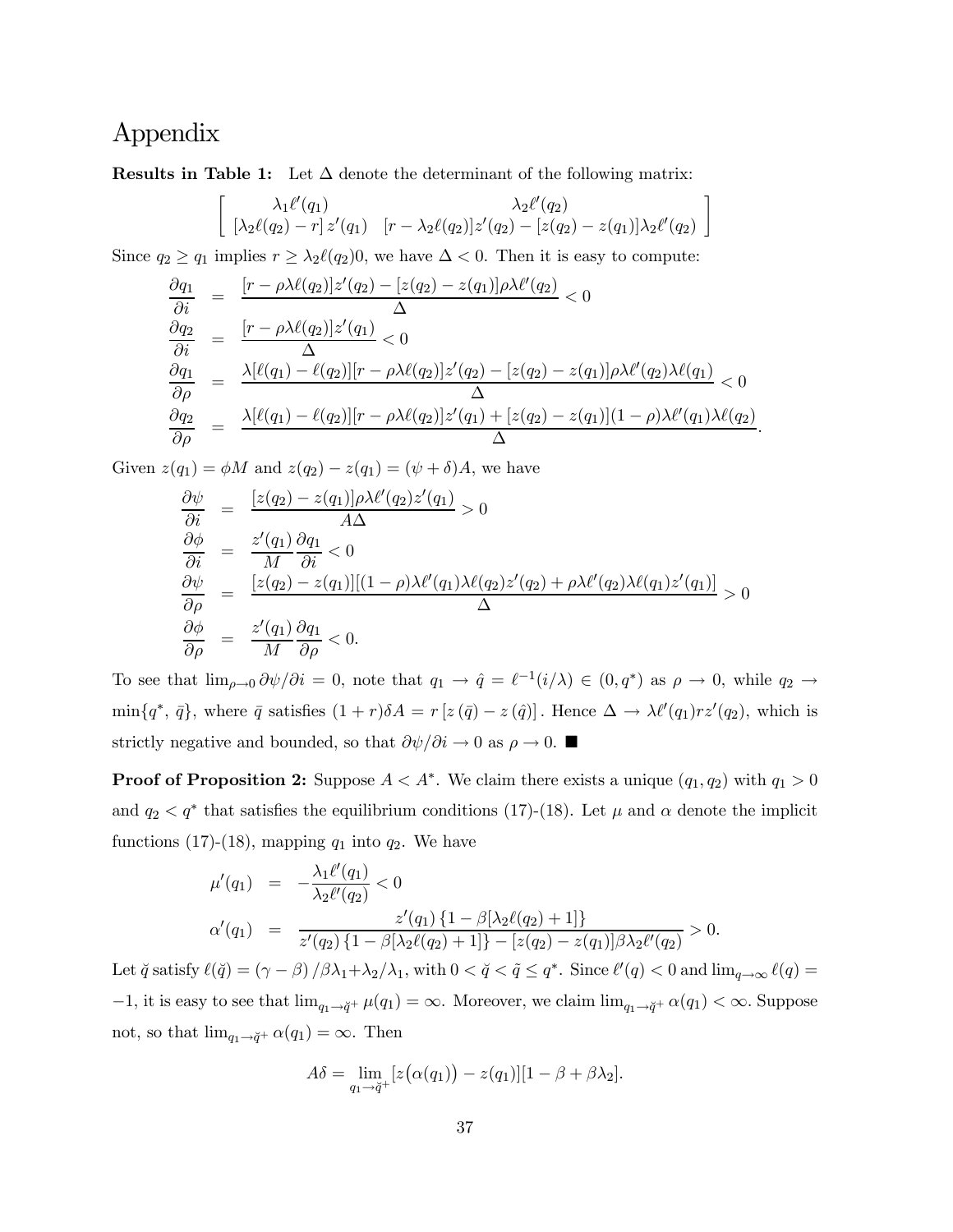This implies  $A\delta \geq [z(q^*) - z(\check{q})][1 - \beta + \beta\lambda_2]$ , which implies  $A > A^*$ , a contradiction. Therefore  $\lim_{q_1 \to q^+} \mu(q_1) > \lim_{q_1 \to q^+} \alpha(q_1)$ . Now consider the function  $\mu$  at  $q_1 = q^*$ , so that  $\gamma/\beta =$  $\lambda_2\ell(q_2)+1$ . This implies  $\ell(q_2) > 0$ , so that  $\mu(q^*) < q^*$ . Now consider  $\alpha$  at  $q_2 = q^*$ , which implies  $A\delta = [z(q^*) - z(q_1)](1-\beta)$ . Since  $\frac{A\delta}{1-\beta} > 0$ ,  $\alpha^{-1}(q^*) < q^*$ . Since  $\alpha' > 0$ ,  $\alpha(q^*) > q^* \ge \mu(q^*)$ . Since  $\mu$  and  $\alpha$  are continuous,  $\mu' < 0$  and  $\alpha' > 0$ ,  $\mu(q') > \alpha(q')$  for some  $q' < q^*$ , and  $\alpha(q^*) \ge \mu(q^*)$ , we conclude that there exists a unique pair  $(q_1, q_2)$  with  $q_1 > 0$  and  $q_2 \leq q^*$  that satisfies (17)-(18).

Now suppose  $A > A^*$ . We claim that there is no pair  $(q_1, q_2)$  with  $q_2 < q^*$  satisfying (17)-(18). To see this, let  $\hat{q}$  be the value of  $q_1$  such that  $\alpha(q_1) = q^*$ . It is easy to show that  $A > A^* \Rightarrow \hat{q} < \tilde{q}$ , so  $\mu(\hat{q}) > q^*$ , so there does not exist a  $q_1 < \hat{q}$  satisfying  $\mu(q_1) = \alpha(q_1)$ . Therefore,  $q_2 = q^*$ . Then  $q_1 = \tilde{q}$ , and the rest follows immediately.  $\blacksquare$ 

**Proof of Lemma 2:** Substituting  $z(q)$  into  $\Pi(\rho) = \beta \lambda [\Sigma_2(\rho) - \Sigma_1(\rho)],$  we have

$$
\Pi(\rho) = \beta \lambda (1 - \theta) [(u_2 - c_2) - (u_1 - c_1)],
$$

where  $u_1 = u [q_1 (\rho)]$  and so on. Therefore,

$$
\Pi' \approx (u'_2 - c'_2)\partial q_2/\partial \rho - (u'_1 - c'_1)\partial q_1/\partial \rho,
$$

where  $\approx$  means the two expressions have the same sign. Inserting  $\partial q_i/\partial \rho$ , we get

$$
\Pi' \approx (u'_2 - c'_2) \left[ -\lambda (1 - \rho) \ell'_1 \ell_2 (z_2 - z_1) + (\ell_2 - \ell_1) (r - \lambda \rho \ell_2) z'_1 \right]
$$

$$
- (u'_1 - c'_1) \left[ (\ell_2 - \ell_1) (r - \lambda \rho \ell_2) z'_2 + \lambda \rho \ell'_2 \ell_1 (z_2 - z_1) \right]
$$

$$
= (\ell_2 - \ell_1) (r - \lambda \rho \ell_2) \left[ z'_1 (u'_2 - c'_2) - z'_2 (u'_1 - c'_1) \right]
$$

$$
- \lambda (z_2 - z_1) \left[ \rho \ell_1 \ell'_2 (u'_1 - c'_1) + (1 - \rho) \ell'_1 \ell_2 (u'_2 - c'_2) \right].
$$

Since  $z_2 > z_1$  and  $u'_i \ge u'_i$  for all  $q_j \le q^*$ , the second term is positive. Since  $\ell_2 < \ell_1$  and  $r > \lambda \rho \ell_2$ , a sufficient condition for  $\Pi' > 0$  is therefore

$$
0 \geq z'_1 (u'_2 - c'_2) - z'_2 (u'_1 - c'_1)
$$
  
= 
$$
[\theta c'_1 + (1 - \theta) u'_1] (u'_2 - c'_2) - [\theta c'_2 + (1 - \theta) u'_2] (u'_1 - c'_1)
$$
  
= 
$$
c'_1 u'_2 - u'_1 c'_2.
$$

Since c is convex and u concave, the proof is complete.  $\blacksquare$ 

Proof of Proposition 4: For each case we find necessary and sufficient conditions for equilibrium. First, for monetary equilibria, we know from standard results (Lagos and Wright 2005)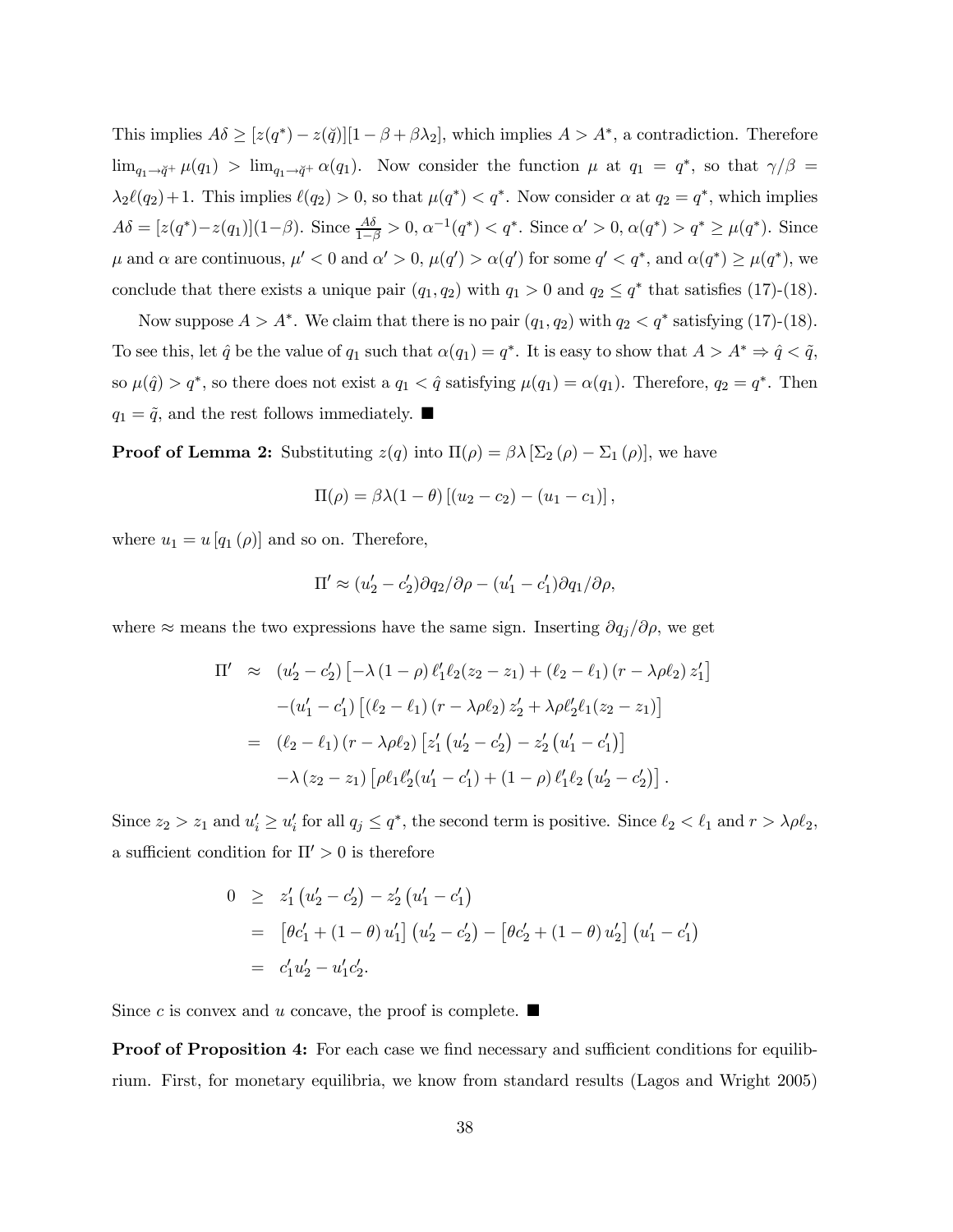that  $q = q_m$  and  $d = M$ . Also, let  $\omega$  and  $\eta$  be the multipliers on the IC and NC constraints, respectively. Then we have the following:

Case 1 ( $s = A$ , NC not binding): Given NC does not bind, FOC reduce to

$$
q : \lambda u'(q) - \omega c'(q) = 0 \tag{26}
$$

$$
d : \phi(-i - \lambda + \omega) = 0 \tag{27}
$$

$$
s : -r(\psi - \psi^*) + (\omega - \lambda)(\psi + \delta) = 0.
$$
 (28)

Using  $q = q_m$  in (28) yields  $\psi = \frac{\delta(1+i)}{(r-i)}$ . It remains to confirm  $\phi > 0$  and  $k > \beta \lambda (\psi + \delta)s$ . Given  $s = A$ ,

$$
\phi M = c(q) - (\psi + \delta)A = c(q_m) - \frac{\delta(1+r)A}{r-i},
$$

so  $\phi > 0$  iff  $A\delta < c(q_m)(r - i)/(1 + r)$ . Moreover, NC is not binding iff

$$
k > A\left[\psi - \frac{1-\lambda}{1+r}(\psi + \delta)\right] = A\delta\left(\frac{i+\lambda}{r-i}\right),\,
$$

or  $A\delta < k(r - i)/(i + \lambda)$ .

Case 2 ( $\phi > 0$ ,  $s = A$ , NC binding): When NC binds, the FOC with respect to s is

$$
-r(\psi - \psi^*) + (\omega - \lambda)(\psi + \delta) - \eta \left[\psi - \frac{1 - \lambda}{1 + r}(\psi + \delta)\right] = 0.
$$
 (29)

NC binding implies  $\psi = \left[ (1+r)k + (1-\lambda)\delta A \right] / (r+\lambda) A$ . We require  $q = q_m$  and  $\phi > 0$ , which holds iff  $c(q_m) > (\psi + \delta)A$ , or  $A\delta(1 + r) < c(q_m)(r + \lambda) - (1 + r)k$ . We also have to check that  $\eta \geq 0$ . Solving (29),  $\eta \approx \psi(i-r) + \delta(1+i) \geq 0$  iff  $A\delta > k(r-i)/(i+\lambda)$ . Finally,  $\psi \geq \psi^*$  iff  $A\delta \leq rk/\lambda$ .

Case 3 ( $\phi > 0$ ,  $s < A$ , NC binding): If  $s < A$  and NC binding,  $\psi = \psi^*$ . Then NC binding implies  $s = rk/\delta\lambda$ . Therefore,  $s < A$  iff  $A\delta > rk/\lambda$ ,  $\phi > 0$  iff  $k < c(q_m)\lambda/(1 + r)$  and  $\eta \ge 0$  for all  $i > 0$ .

Case 4 ( $\phi = 0$ ,  $s = A$ , NC not binding): Now q and  $\psi$  satisfy

$$
c(q) = (\psi + \delta)A
$$
  

$$
r(\psi - \psi^*) = \lambda(\psi + \delta) \left[ \frac{u'(q)}{c'(q)} - 1 \right].
$$

Combining these, we get

$$
A\delta = \frac{c(q)\lambda}{1+r} \left[ \frac{r}{\lambda} + 1 - \frac{u'(q)}{c'(q)} \right].
$$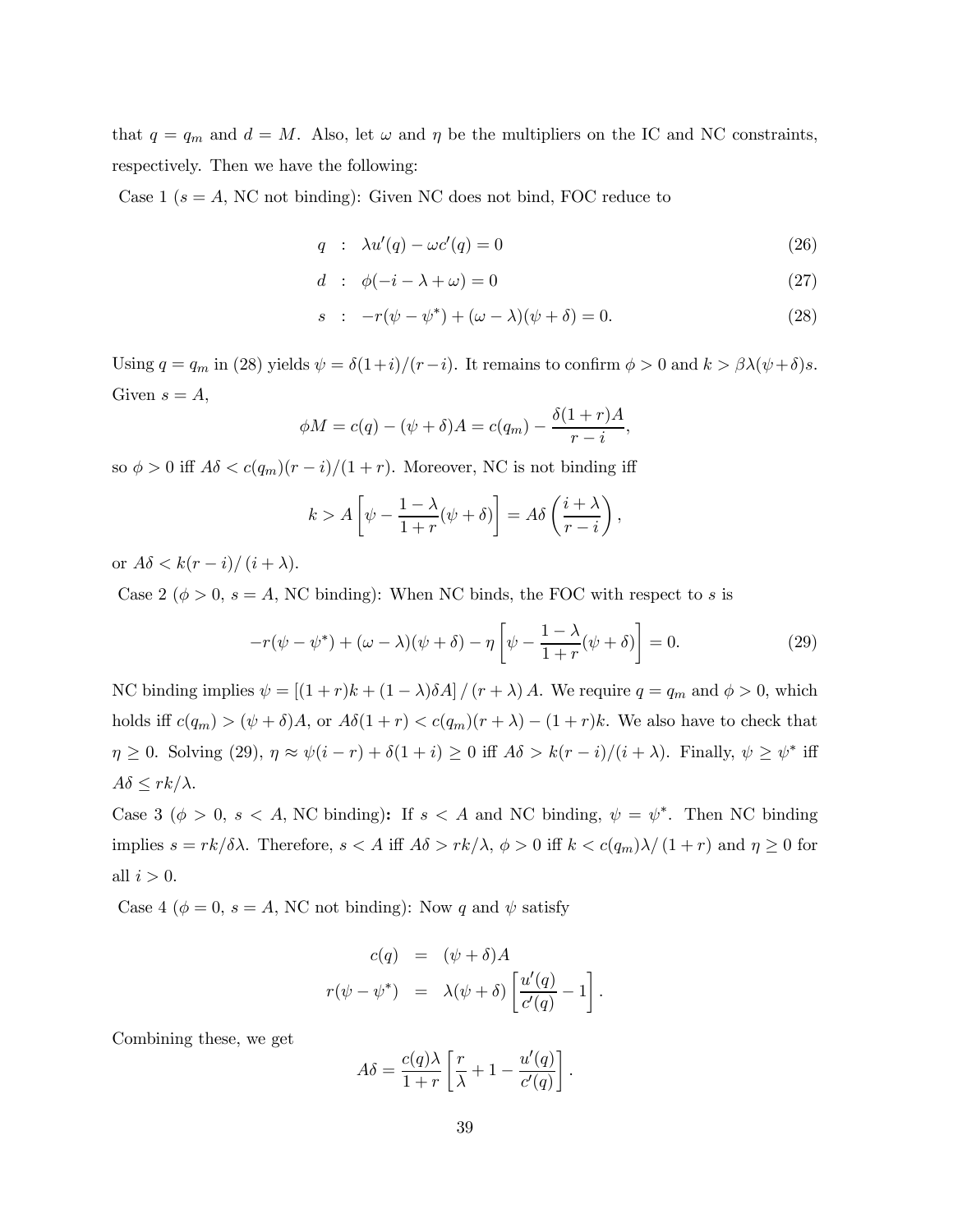There is at most one solution to this; call it  $q_a$ . For this equilibrium: (i)  $s = A$  requires  $q_a \leq q^*$ ; (ii)  $\phi = 0$  requires  $q_a > q_m$ ; and (iii) NC not binding requires  $k > A \left[ \psi - \frac{1-\lambda}{1+r} (\psi + \delta) \right]$ .

The condition  $q_a \leq q^*$  can be expressed as

$$
A\delta \leq \frac{c(q^*)\lambda}{1+r}\left[\frac{r}{\lambda}+1-\frac{u'(q)}{c'(q)}\right]
$$

 $\ddot{\phantom{0}}$ 

 $\ddot{\phantom{0}}$ 

Since  $u'(q^*) = c'(q^*)$ , this reduces to  $A\delta \leq c(q^*)r/(1+r)$ . Similarly, to write  $q_m < q_a$  as a condition on  $A\delta$  and k, first write

$$
A\delta > \frac{c(q_m)}{1+r} \left[ r + \lambda - \lambda \frac{u'(q_m)}{c'(q_m)} \right]
$$

Since  $i/\lambda + 1 = u'(q_m)/c'(q_m)$ , by construction, this reduces to  $A\delta > c(q_m)(r - i)/(1 + r)$ . Also, NC is not binding when  $A\delta(1 + r) < c(q_a)(r + \lambda) - (1 + r)k$ . Notice that

$$
\psi + \delta = \frac{c(q_a)}{A} = \frac{(1+r)\delta}{r - \lambda \left[\frac{u'(q)}{c'(q)} - 1\right]} \ge \frac{(1+r)\delta}{r} = \psi^* + \delta.
$$

Case 5 ( $\phi = 0$ ,  $s = A$ , NC binding): Equilibrium is now characterized by

$$
(\psi + \delta)A - c(q) = 0 \tag{30}
$$

$$
-r(\psi - \psi^*) + \lambda \left[ \frac{u'(q)}{c'(q)} - 1 \right] (\psi + \delta) - \eta \left[ \psi - \frac{1 - \lambda}{1 + r} (\psi + \delta) \right] = 0 \tag{31}
$$

$$
k - A \left[ \psi - \frac{1 - \lambda}{1 + r} (\psi + \delta) \right] = 0. \tag{32}
$$

For this equilibrium we require: (i)  $q > q_m$ ; (ii)  $\psi \geq \psi^*$ ; and (iii)  $\eta \geq 0$ . Using (30) and (32),  $q > q_m$  is equivalent to  $A\delta(1 + r) > c(q_m)(r + \lambda) - (1 + r)k$ . Then  $\psi \geq \psi^*$  iff  $A\delta \leq rk/\lambda$ . Finally,  $\eta \ge 0$  requires  $q \le q_a$ , or  $A\delta(1 + r) \le c(q_a)(r + \lambda) - (1 + r)k$ , and  $q \le q^*$  is guaranteed by  $q_a \leq q^*$ .

Case 6 ( $\phi = 0$ ,  $s < A$ , NC binding): Now  $\psi = \psi^*$ , and NC binding implies  $s = rk/\lambda\delta$ . Then  $s < A$  reduces to  $A\delta > rk/\lambda$ . We have  $c(q)=(\psi + \delta)s = (1 + r)k/\lambda$ , so  $k = c(q)\lambda/(1 + r)$ . To ensure  $\phi = 0$ , we need  $q > q_m$ , or  $k > c(q_m)\lambda/(1 + r)$ . Likewise, NC binding implies  $q \leq q^*$ , so that  $k \leq c(q^*)\lambda/(1+r)$ .

Case 7 ( $\phi = 0$ ,  $s < A$ , NC not binding): We need  $\psi = \psi^*$  and  $q = q^*$ . Thus,  $s = c(q^*)r/(1+r)\delta$ , so that  $s < A$  iff  $A\delta > c(q^*)r/(1 + r)$ . Moreover, NC not binding requires  $k > c(q^*)\lambda/(1 + r)$ .

This exhausts the possibilities and completes the proof.  $\blacksquare$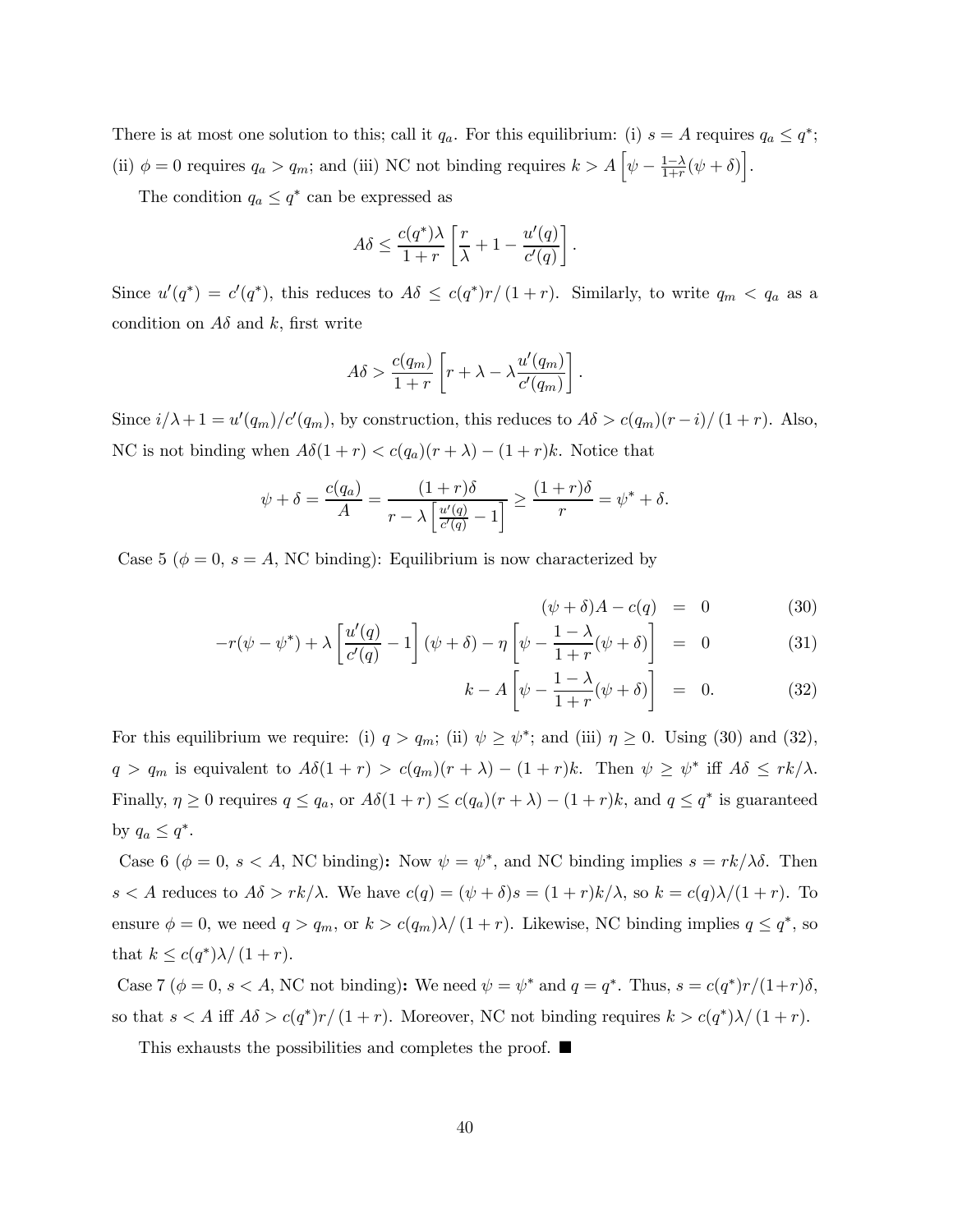# References

- [1] Akerlof, G. The Market for "Lemons": Quality Uncertainty and the Market Mechanism. The Quarterly Journal of Economics  $84, 3$  (1970), 488-500.
- [2] Alchian, A. Why Money? Journal of Money, Credit and Banking 9, 1 (1977), 133—40.
- [3] Aliprantis, C., Camera, G., and Puzzello, D. Anonymous Markets and Monetary Trading. Journal of Monetary Economics 54, 7 (2007), 1905—1928.
- [4] aruoba, S. Informal Sector, Government Policy and Institutions. working paper (2010).
- [5] Aruoba, S., Rocheteau, G., and Waller, C. Bargaining and the Value of Money. Journal of Monetary Economics 54 (2007), 2636—55.
- [6] BANERJEE, A., AND MASKIN, E. A Walrasian Theory of Barter and Exchange. *Quarterly* Journal of Economics 111, 4 (1996), 955—1005.
- [7] Brunner, K., and Meltzer, A. The Uses of Money: Money in the Theory of an Exchange Economy. American Economic Review 61, 5 (1971), 784—805.
- [8] Caballero, R. On the Macroeconomics of Asset Shortages. NBER Working Paper 12753 (2006).
- [9] Dornbusch, R., Sturzenegger, F., Wolf, H., Fischer, S., and Barro, R. J. Extreme Inflation: Dynamics and Stabilization. Brookings Papers on Economic Activity 1990, 2 (1990), 1—84.
- [10] Duffie, D., Garleanu, N., and Pedersen, L. Over-thecounter markets. Econometrica 73, 6 (2005), 1815—1847.
- [11] Freeman, S. Transaction Costs and the Optimal Quantity of Money. Journal of Political Economy 93, 5 (1985), 146—157.
- [12] Friedman, M. Money Mischief: Episodes in Monetary History. Mariner Books, 1994.
- [13] Geanakoplos, J., and Zame, W. Collateral Equilibrium. working paper (2010).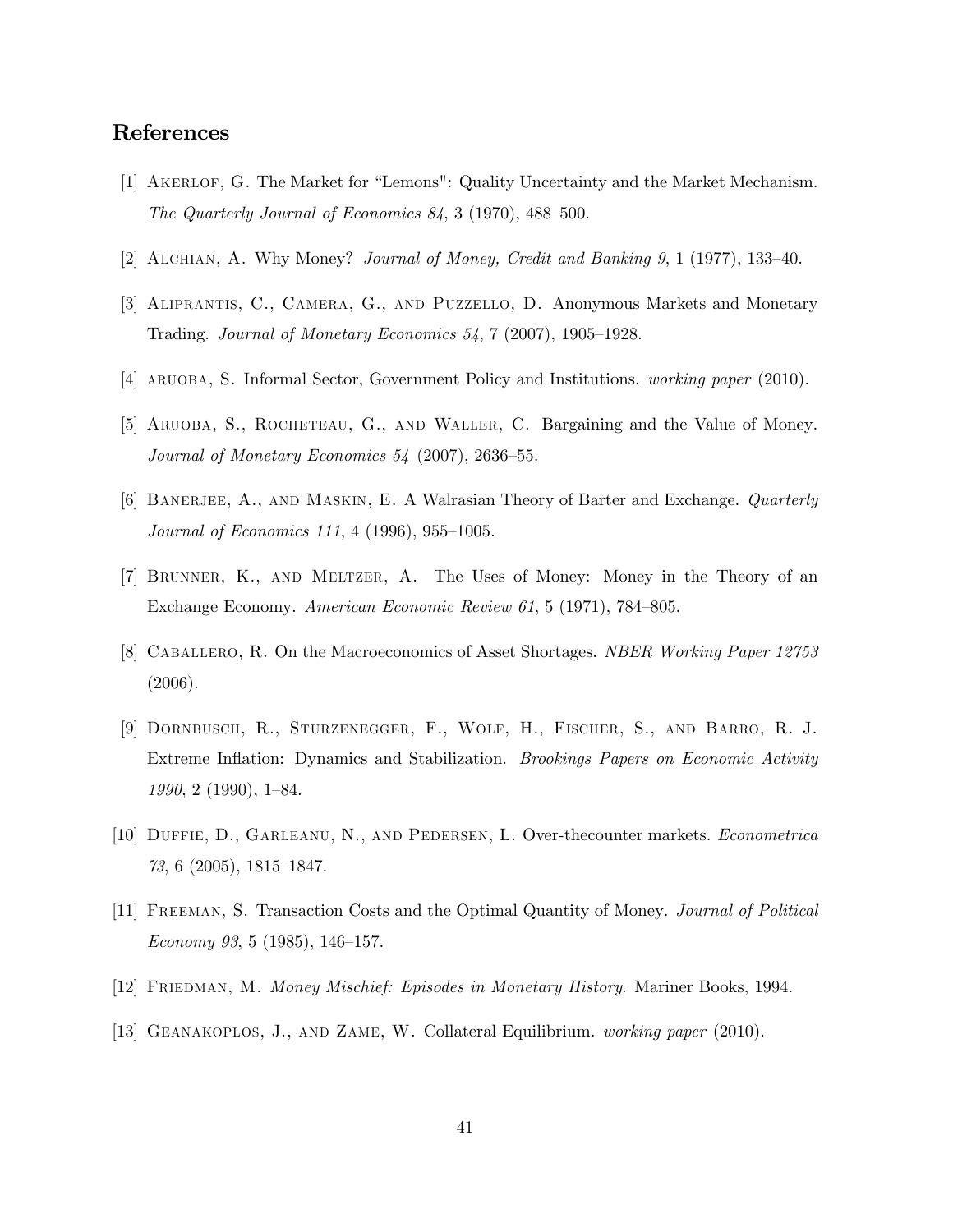- [14] Geromichalos, A., Licari, J., and Suárez-Lledó, J. Monetary Policy and Asset Prices. Review of Economic Dynamics 10, 4 (2007), 761—779.
- [15] Geromichalos, A., and Simonovska, I. Asset Liquidity and Home Bias. working paper (2010).
- [16] Glosten, L., and Milgrom, P. Bid, Ask, and Transaction Prices in a Specialist Market with Heterogeneously Informed Agents. Journal of Financial Economics 14 (1985), 71–100.
- [17] GUERRIERI, V. Comment on "Information, Liquidity, and Asset Prices" prepared for Penn Econ - Philadelphia Fed Conference on Money and Macro Economics . manuscript, University of Chicago, Graduate School of Business (2008).
- [18] GUIDOTTI, P., AND RODRIGUEZ, C. Dollarization in Latin America: Gresham's Law in Reverse? working paper, Universidad del CEMA (1992).
- [19] Holmstrom, B., and Tirole, J. Inside and outside liquidity. Wicksell Lecture (2010).
- [20] Hunt, R. An Introduction to the Economics of Payment Card Networks. Review of Network Economics 2 (2003).
- [21] In, Y., and Wright, J. Signaling Private Choices. working paper (2008).
- [22] Jevons, W. Money and the mechanism of exchange. HS King & Co., 1876.
- [23] Kalai, E. Proportional Solutions to Bargaining Situations: Interpersonal Utility Comparisons. Econometrica 45, 7 (1977), 1623—1630.
- [24] Kareken, J., and Wallace, N. On the Indeterminacy of Equilibrium Exchange Rates. The Quarterly Journal of Economics 96, 2 (1981), 207—222.
- [25] Kiyotaki, N., and Moore, J. Financial Deepening. Journal of the European Economic Association 3, 2-3 (2005), 701—713.
- [26] Kiyotaki, N., and Moore, J. Liquidity, Business Cycles, and Monetary Policy. Unpublished manuscript, Princeton University and Edinburgh University (2008).
- [27] KOCHERLAKOTA, N. Money Is Memory. Journal of Economic Theory 81, 2 (1998), 232–251.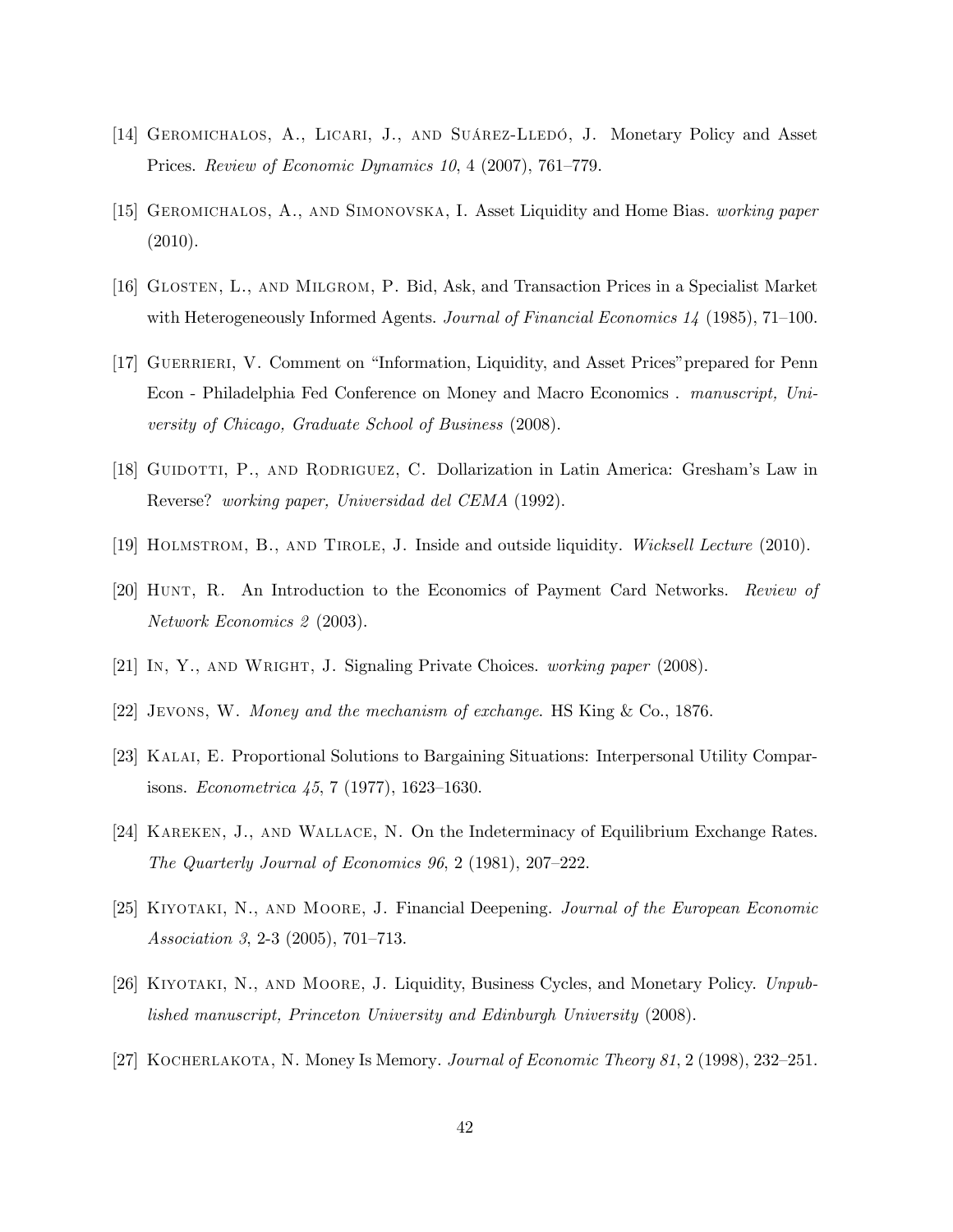- [28] Koeppl, T., Monnet, C., and Temzelides, T. A Dynamic Model of Settlement. Journal of Economic Theory 142, 1 (2008), 233—246.
- [29] Kohlberg, E., and Mertens, J. On the Strategic Stability of Equilibria. Econometrica  $54, 5$  (1986), 1003-1037.
- [30] KRISHNAMURTHY, A. How Debt Markets Have Malfunctioned in the Crisis. NBER working paper 15542 (2009).
- [31] Krishnamurthy, A., and Vissing-Jorgensen, A. The Aggregate Demand for Treasury Debt. working paper (2008).
- [32] Kyle, A. Continuous Auctions and Insider Trading. Econometrica 53, 6 (1985), 1315—1335.
- [33] Lagos, R., and Rocheteau, G. Money and Capital as Competing Media of Exchange. Journal of Economic Theory 142, 2 (2008), 247—258.
- [34] Lagos, R., and Wright, R. A Unified Framework for Monetary Theory and Policy Analysis. Journal of Political Economy 113, 3 (2005), 463—484.
- [35] Lester, B. Settlement Systems. The BE Journal of Macroeconomics 9, 1 (2009).
- [36] Lester, B., Postlewaite, A., and Wright, R. Information, Liquidity and Asset Prices. PIER Working Paper Archive (2008).
- [37] LESTER, B., POSTLEWAITE, A., AND WRIGHT, R. Information and Liquidity. *Journal of* Money, Credit, and Banking (forthcoming).
- [38] Li, Y., and Li, Y. Liquidity, Asset Prices, and Credit Constraints. working paper (2010).
- [39] LI, Y., AND ROCHETEAU, G. Liquidity Constraints. working paper (2010).
- [40] LOTZ, S., AND ROCHETEAU, G. On the Launching of a New Currency. Journal of Money, Credit, and Banking 34, 3 (2002), 563—588.
- [41] Lucas, R. Asset Prices in an Exchange Economy. Econometrica 46, 6 (1978), 1429—1445.
- [42] LUCAS JR, R., AND STOKEY, N. Money and Interest in a Cash-in-advance Economy. Econometrica: Journal of the Econometric Society (1987), 491—513.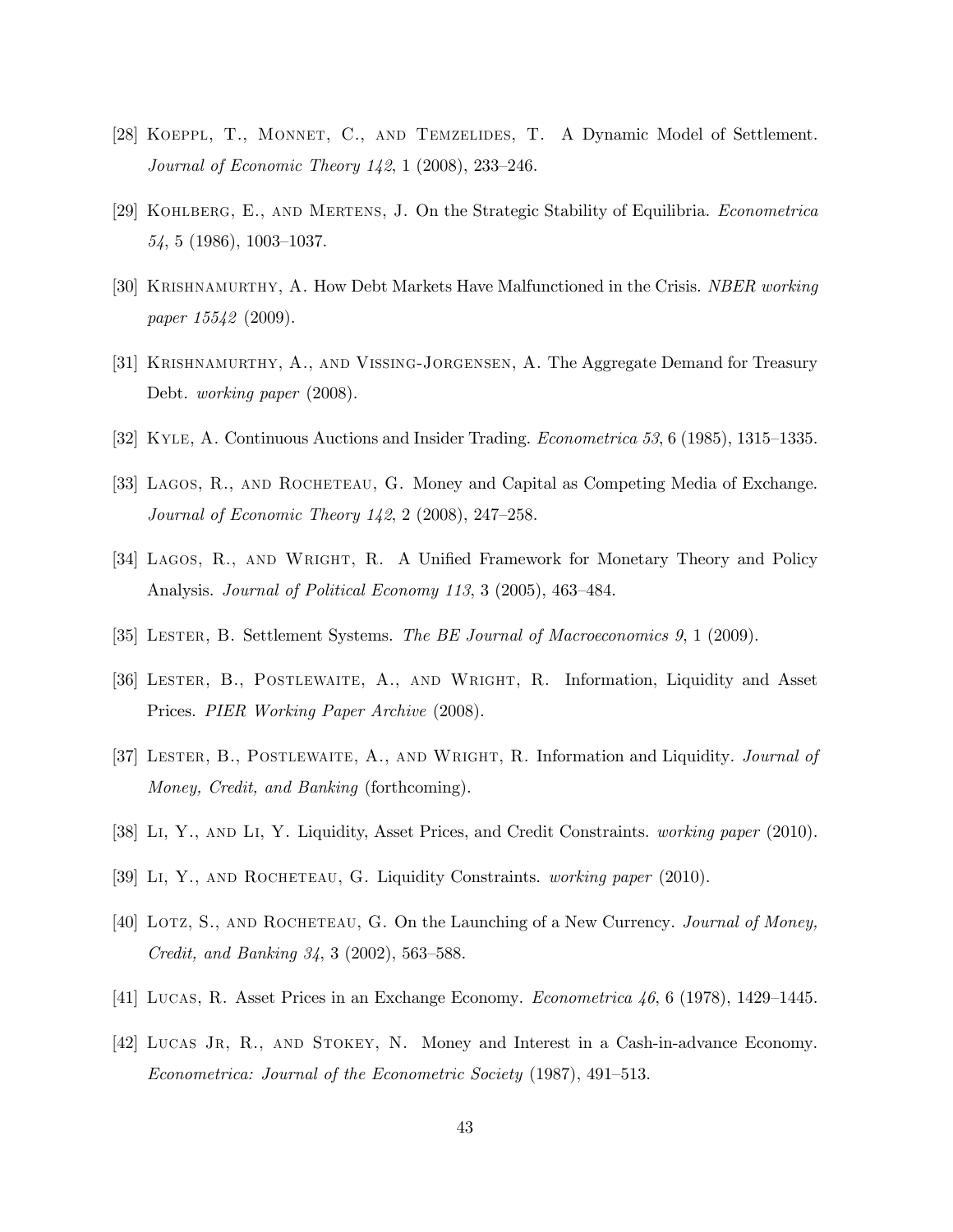- [43] Menger, C. On the Origin of Money. Economic Journal 2, 6 (1892), 239—55.
- [44] NOSAL, E., AND ROCHETEAU, G. Money, Payments, and Liquidity. MIT Press, 2010.
- [45] RAVIKUMAR, B., AND SHAO, E. Search Frictions and Asset Price Volatility. working paper (2010).
- [46] ROCHETEAU, G. Information and Liquidity: a Discussion. *working paper* (2008).
- [47] ROCHETEAU, G., AND WRIGHT, R. Liquidity and Asset Market Dynamics. working paper (2010).
- [48] SAMUELSON, P. Foundations of Economic Analysis. 1947.
- [49] URIBE, M. Hysteresis in a Simple Model of Currency Substitution. *Journal of Monetary* Economics 40, 1 (1997), 185—202.
- [50] WALLACE, N. The Overlapping Generations Model of Fiat Money. In *Models of Monetary* Economies (1980), Federal Reserve Bank of Minneapolis.
- [51] Wallace, N. Whither Monetary Economics? International Economic Review 42, 4 (2001), 847—869.
- [52] Wallace, N. The Mechanism Design Approach to Monetary Economics: Models. forthcoming in Handbook of Monetary Economics, Second Edition, edited by Benjamin Friedman and Michael Woodford (2010).
- [53] Williamson, S., and Wright, R. Barter and Monetary Exchange Under Private Information. American Economic Review 84 (1994), 104—123.
- [54] WILLIAMSON, S., AND WRIGHT, R. New Monetarist Economics: Methods. Federal Reserve Bank of St. Louis Review 92, 4 (2010), 265—302.
- [55] Williamson, S., and Wright, R. New Monetarist Economics: Models. forthcoming in Handbook of Monetary Economics, Second Edition, edited by Benjamin Friedman and Michael Woodford (2010).
- [56] WOODFORD, M. Interest and Prices: Foundations of a Theory of Monetary Policy. Princeton Univ Pr, 2003.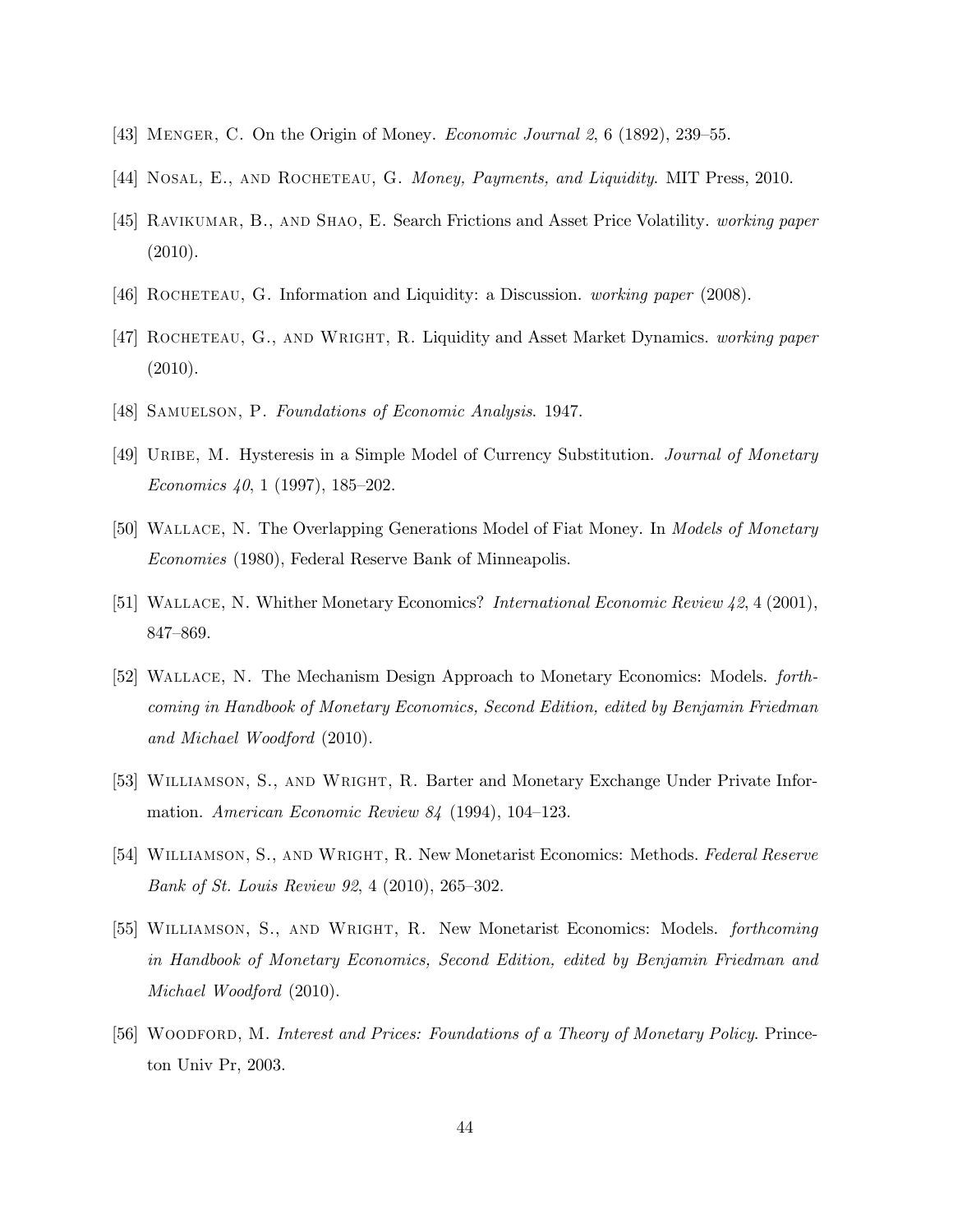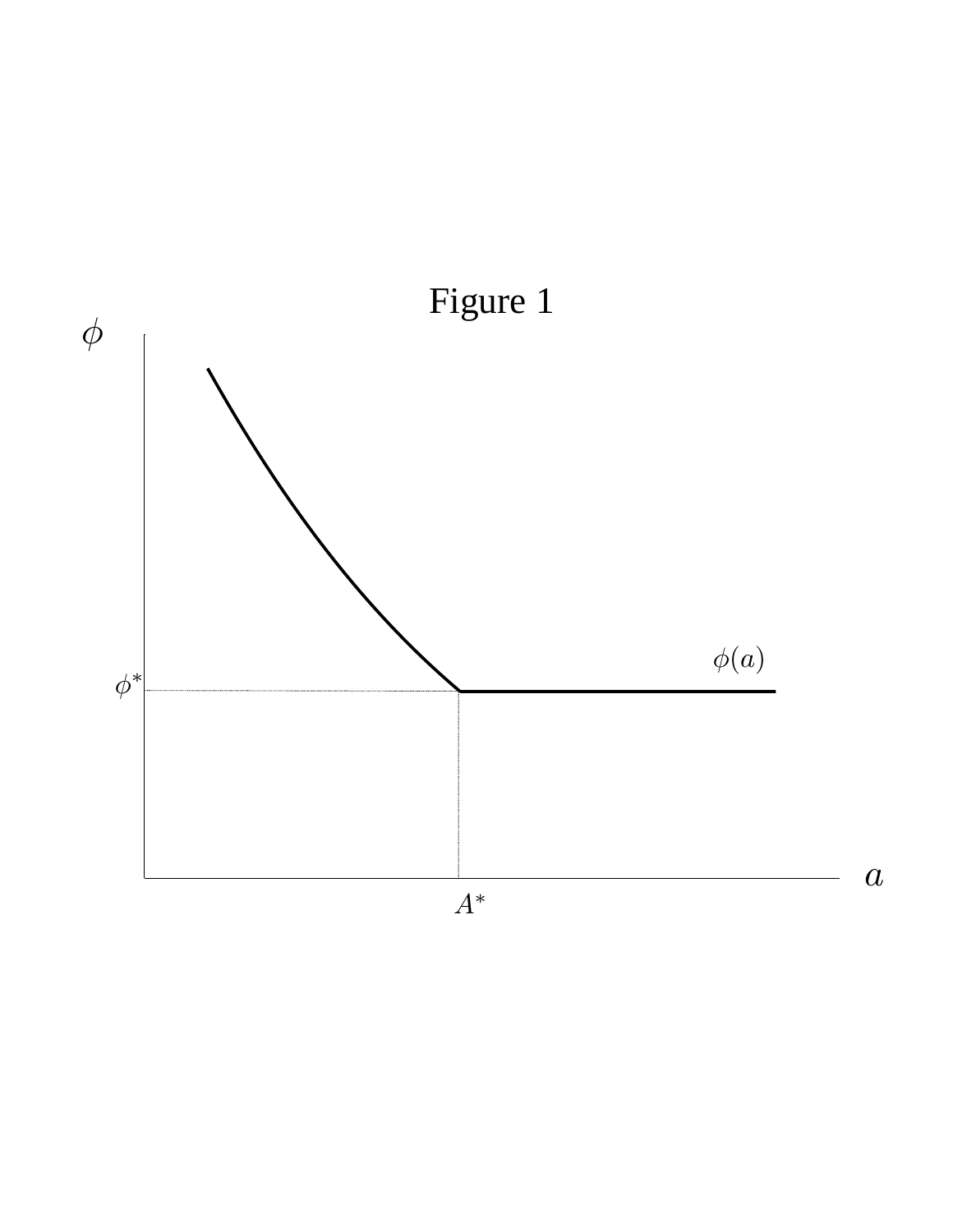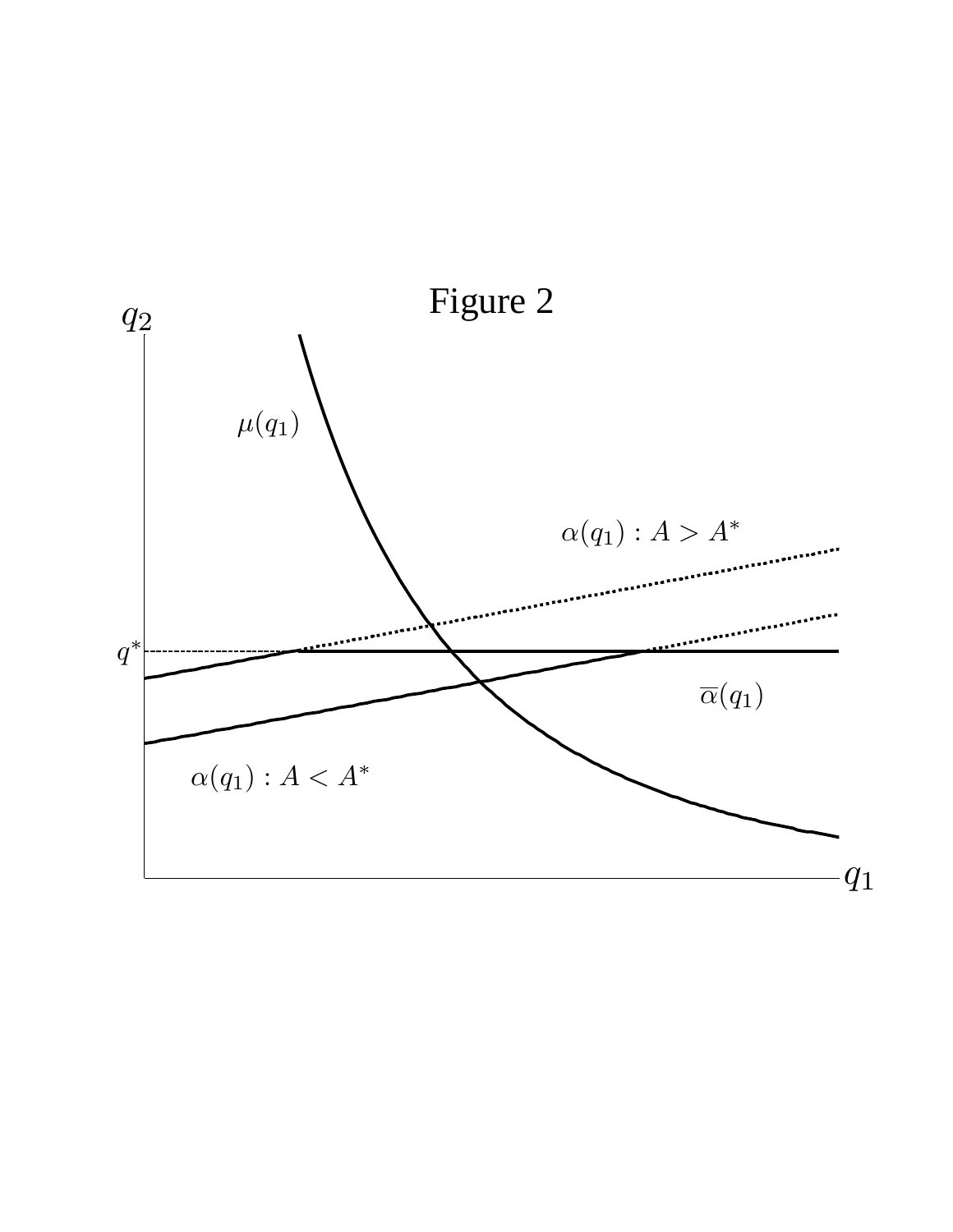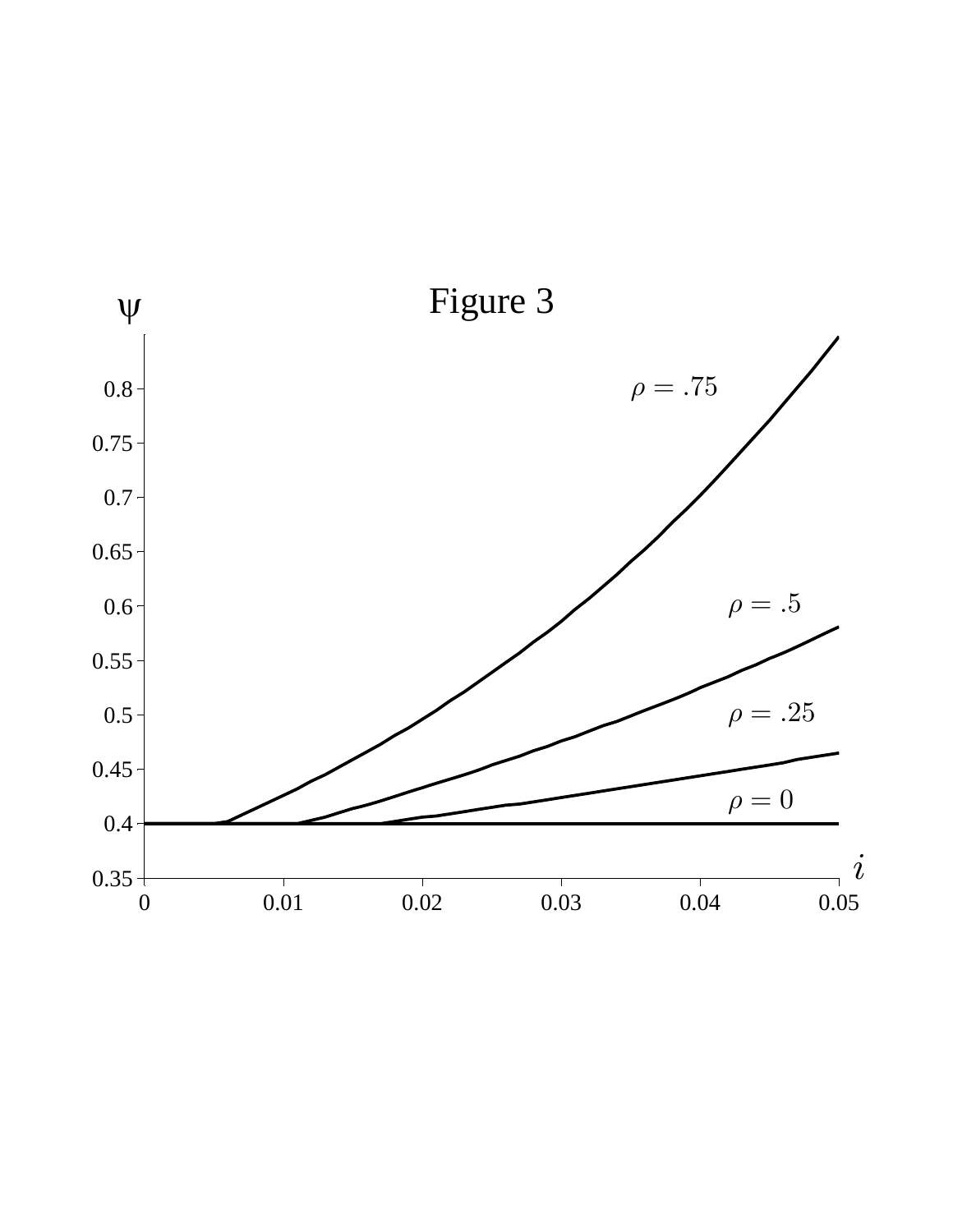